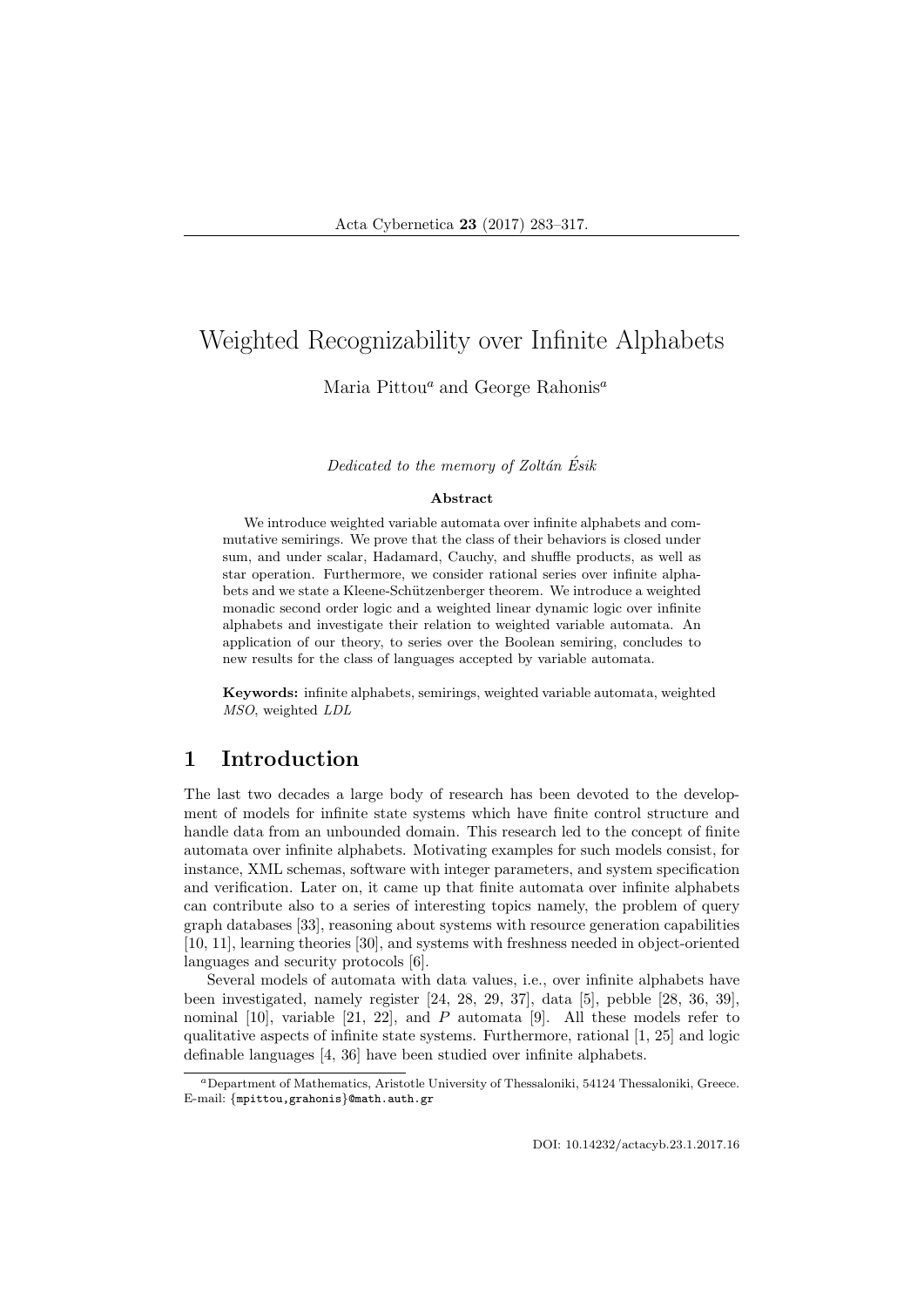In this paper we intend to study automata models over infinite alphabets in the quantitative setup. Our motivation origins from the fact that several applications require a quantitative analysis of systems, for instance the resource usage control where resource variables are mapped to infinite domains [10, 11]. It is well-known that weighted automata is a reasonable tool for the description of quantitative features of computing systems [14]. According to our best knowledge, a quantitative counterpart for automata over infinite alphabets does not exist. In [8] the authors considered quantitative infinite alphabets to model controlled variables for the controller synthesis problem from incompatible situations. For our investigation, we chose the concept of variable automata from [21, 22]. Variable automata are simple in their definition and implementation in contrast to other proposed models. Despite their simplicity, variable automata and their extensions appeared to be expressive enough for several applications. Indeed, in [2] the authors introduced fresh variable automata to describe web services in which the agents exchange data ranging over infinite domains. Furthermore, in [3], fresh variable automata were equipped with guards consisting of equalities and disequalities. In [10] variable automata were extended to consume data words, in order to express security policies (safety properties) for model checking programs that dynamically generate and operate over resources. Very recently, variable automata have been also used for querying graph databases [43]. In a similar approach, a variable  $LTL$  was has been investigated in [23]. More precisely, the atomic propositions in that logic were parameterized with variables over some finite or infinite domain in order to express specifications over large, possibly infinite domains. The model checking problem has been also studied for that setting (cf. also [38]).

We consider our weighted variable automata over an infinite alphabet  $\Sigma$  and a commutative semiring  $K$ , and provide a systematic study of the class of their behaviors. Our framework builds upon the techniques which were developed in [26, 27] for variable tree automata over infinite ranked alphabets. We prove that, if in addition the semiring  $K$  is idempotent, then the class of series accepted by our models is closed under sum, and scalar, Hadamard, Cauchy, and shuffle products, as well as under star operation. As we indicate by a simple example, the proofs for the aforementioned properties require new techniques than the well-known ones for recognizable series [14]. We define rational series over infinite alphabets and state a Kleene-Schützenberger type theorem. Furthermore, we introduce a weighted monadic second order logic and a weighted linear dynamic logic over infinite alphabets. We show the expressive equivalence of the latter logic to our weighed automata, whereas the corresponding equivalence requires fragments on the weighted monadic second order logic. Therefore, several well-known results from classical weighted automata theory hold also for our weighted automata over infinite alphabets. Moreover, by considering the Boolean semiring B, we derive as an application of our theory new results for the class of variable automata of [21, 22]. This shows the robustness of our theory and the theory of variable automata [21, 22].

Apart from this Introduction, the paper contains 7 sections. In Section 2 we present some preliminary background. In Section 3 we introduce our weighted variable automata and in Section 4 we establish the closure properties of the class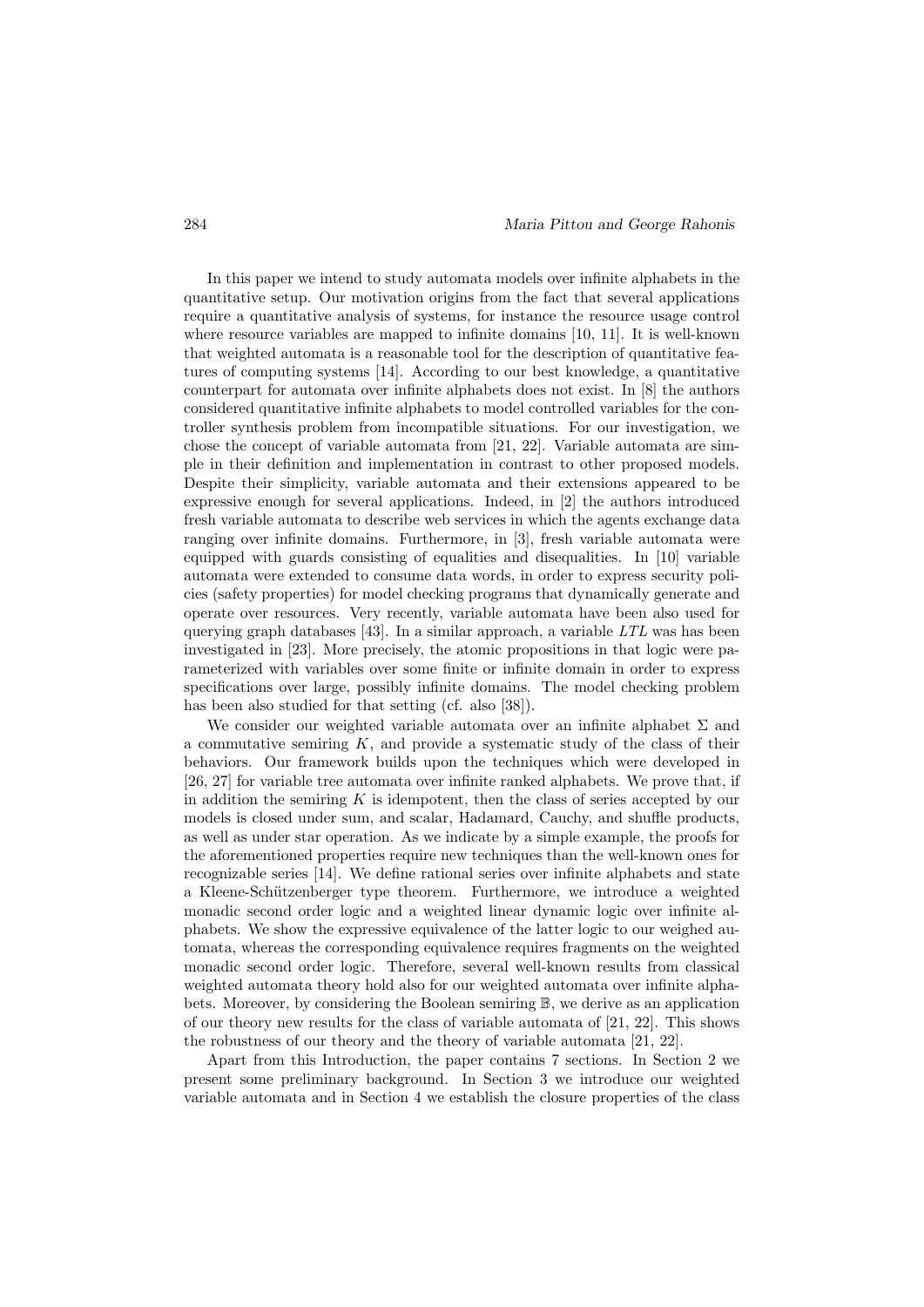of series accepted by our models. Then, in Section 5 we consider rational series over infinite alphabets and state our Kleene-Schützenberger theorem. Sections 6 and 7, respectively are devoted to weighted monadic second order logic and weighted linear dynamic logic, and their relation to weighted variable automata. In Section 8 we expose the new results on variable automata derived by our theory. Finally, in the Conclusion, we present some ideas for future research.

A preliminary version of this paper appeared in [32] (cf. also [31]).

## 2 Preliminaries

Let  $\Sigma$  be an alphabet, i.e., a nonempty (potentially infinite) set. As usually, we denote by  $\Sigma^*$  the set of all finite words over  $\Sigma$  and  $\Sigma^+ = \Sigma^* \setminus {\varepsilon}$ , where  $\varepsilon$  is the empty word. A subset  $L \subseteq \Sigma^*$  is a language over  $\Sigma$ . A word  $w = \sigma_0 \dots \sigma_{n-1}$ , where  $\sigma_0, \ldots, \sigma_{n-1} \in \Sigma$   $(n \geq 1)$ , is written also as  $w = w(0) \ldots w(n-1)$  where  $w(i) = \sigma_i$ for every  $0 \leq i \leq n-1$ . For every finite word  $w = w(0) \dots w(n-1)$  and every  $0 \leq i \leq n-1$  we denote by  $w_{\geq i}$  the suffix  $w(i) \dots w(n-1)$ . If S is a set, then  $\mathcal{P}(S)$ will denote the powerset of  $S$ , and the notation  $S' \subseteq_{fin} S$  means that  $S'$  is a finite subset of S.

A semiring  $(K, +, \cdot, 0, 1)$  is an algebraic structure such that  $(K, +, 0)$  is a commutative monoid,  $(K, \cdot, 1)$  is a monoid,  $0 \neq 1$ ,  $\cdot$  is both left- and right-distributive over +, and  $0 \cdot k = k \cdot 0 = 0$  for every  $k \in K$ . If no confusion arises, we shall denote the semiring simply by K and the  $\cdot$  operation simply by concatenation. The semiring K is called *commutative* if the monoid  $(K, \cdot, 1)$  is commutative. Moreover, K is called *additively idempotent* (or simply *idempotent*), if  $k + k = k$  for every  $k \in K$ . Finally, K is called *locally finite* if every finitely generated subsemiring is finite. Interesting examples of semirings are the following:

- the semiring  $(N, +, \cdot, 0, 1)$  of natural numbers,
- the *Boolean semiring*  $\mathbb{B} = (\{0, 1\}, +, \cdot, 0, 1),$
- the tropical or min-plus semiring  $(\mathbb{R}_+ \cup \{\infty\}, \min, +, \infty, 0)$  where  $\mathbb{R}_+ = \{r \in$  $\mathbb{R} \mid r \geq 0$ ,
- the arctical or max-plus semiring  $(\mathbb{R}_{+} \cup \{-\infty\}, \max, +, -\infty, 0),$
- the Viterbi semiring  $([0,1], \max, \cdot, 0, 1)$ ,
- every bounded distributive lattice with the operations supremum and infimum, and especially the *fuzzy semiring*  $F = ([0, 1], \max, \min, 0, 1)$ .

All the above semirings, except the first one, are idempotent.

Let  $\Sigma$  be an alphabet and  $K$  a semiring. A *formal series* (or simply *series*) over  $\Sigma$  and K is a mapping  $s : \Sigma^* \to K$ . For every  $w \in \Sigma^*$  we write  $(s, w)$  for the value  $s(w)$  and refer to it as the *coefficient of s on w.* The *support of s* is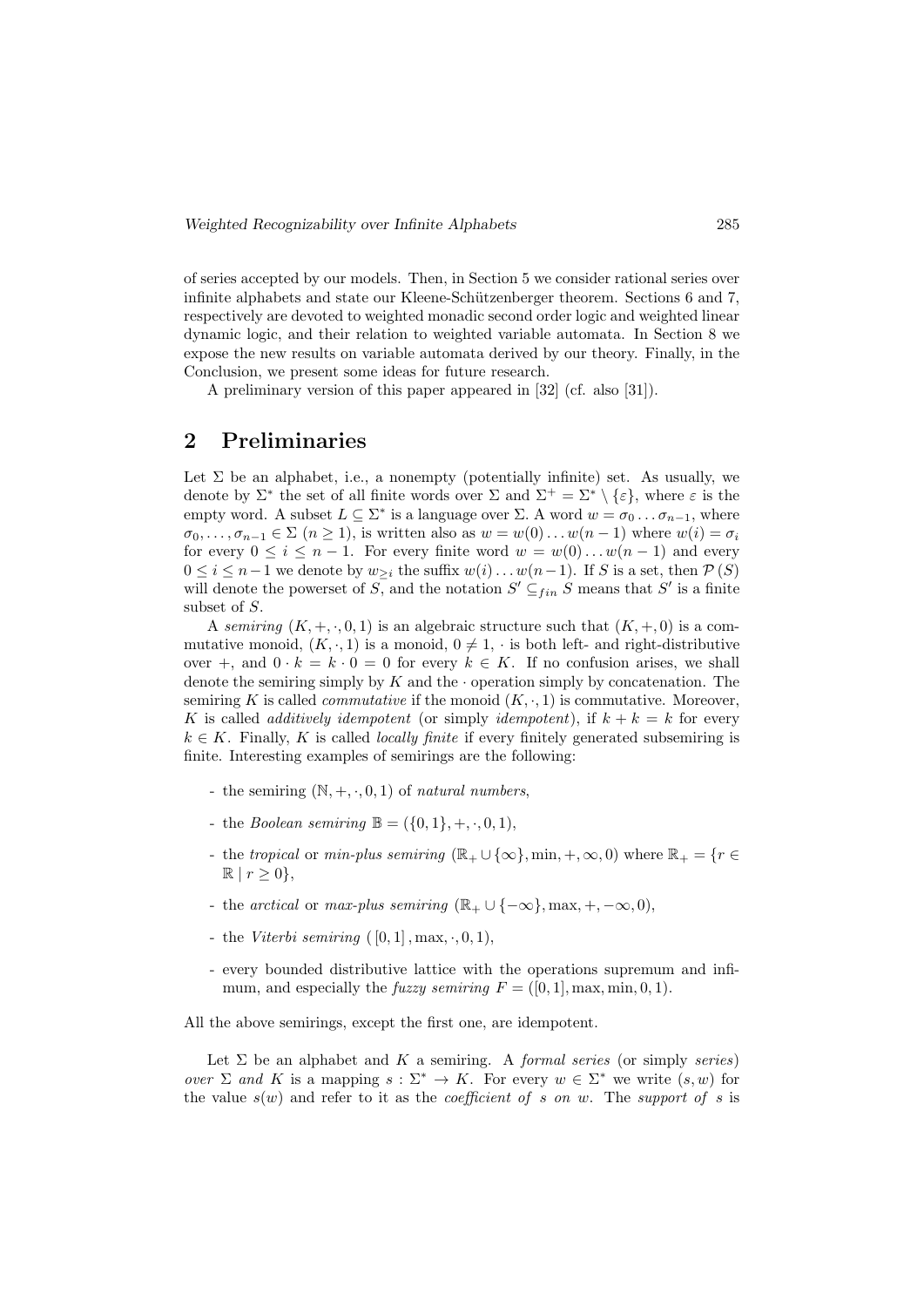the set  $supp(s) = \{w \in \Sigma^* \mid (s, w) \neq 0\}$ . A series with finite support is called a polynomial. The constant series  $\hat{k}$   $(k \in K)$  is defined, for every  $w \in \Sigma^*$ , by  $(\tilde{k}, w) = k$ . Moreover, for every  $w \in \Sigma^*$ , we denote by  $\overline{w}$  the series determined, for every  $u \in \Sigma^*$ , by  $(\overline{w}, u) = 1$  if  $u = w$  and 0, otherwise. The class of all series over  $\Sigma$  and K is denoted as usual by  $K \langle\langle\Sigma^*\rangle\rangle$ , and the class of polynomials over  $\Sigma$  and K by  $K \langle \Sigma^* \rangle$ . The characteristic series  $1_L \in K \langle \langle \Sigma^* \rangle \rangle$  of a language  $L \subseteq \Sigma^*$ is defined by  $(1_L, w) = 1$  if  $w \in L$  and  $(1_L, w) = 0$  otherwise.

Let  $s, r \in K \langle \langle \Sigma^* \rangle \rangle$  and  $k \in K$ . The sum  $s + r$ , the scalar products ks and sk as well as the Hadamard product  $s \odot r$  are defined elementwise by  $(s +$  $r, w) = (s, w) + (r, w), (ks, w) = k \cdot (s, w), (sk, w) = (s, w) \cdot k, \text{ and } (s \odot r, w) =$  $(s, w) \cdot (r, w)$ , respectively, for every  $w \in \Sigma^*$ . It is well-known that the structure  $\left(K\left\langle\left\langle\Sigma^*\right\rangle\right\rangle, +, \odot, \widetilde{0}, \widetilde{1}\right)$  is a semiring. Moreover, if K is commutative (resp. idempotent), then  $\left(K\left\langle\left\langle \Sigma^*\right\rangle\right\rangle, +, \odot, \widetilde{0}, \widetilde{1}\right)$  is commutative (resp. idempotent).

The Cauchy product of r and s is the series  $r \cdot s \in K \langle \langle \Sigma^* \rangle \rangle$  defined for every  $w \in \Sigma^*$  by

$$
(r \cdot s, w) = \sum_{\substack{u, v \in \Sigma^* \\ w = uv}} ((r, u) \cdot (s, v)).
$$

The *n*th-iteration  $r^n \in K \langle \langle \Sigma^* \rangle \rangle$   $(n \geq 0)$  of a series  $r \in K \langle \langle \Sigma^* \rangle \rangle$  is defined inductively by

$$
r^{0} = \overline{\varepsilon} \text{ and } r^{n+1} = r \cdot r^{n} \text{ for } n \ge 0.
$$
  
Then, we have  $(r^{n}, w) = \sum_{\substack{u_1, \dots, u_n \in \Sigma^* \\ w = u_1 \dots u_n}} ((r, u_1) \cdot \dots \cdot (r, u_n))$  for every  $w \in \Sigma^*$ . A

series  $r \in K \langle \langle \Sigma^* \rangle \rangle$  is called proper whenever  $(r, \varepsilon) = 0$ . If r is proper, then for every  $w \in \Sigma^*$  and  $n > |w|$  we have  $(r^n, w) = 0$ . The star  $r^* \in K \langle\langle\Sigma^*\rangle\rangle$  of a proper series  $r \in K \langle \langle \Sigma^* \rangle \rangle$  is defined by  $r^* = \sum$  $n \geq 0$  $r^n$ . Thus, for every  $w \in \Sigma^*$  we have

$$
(r^*, w) = \sum_{0 \le n \le |w|} (r^n, w).
$$

Finally, the *shuffle product of r and s* is the series  $r \sqcup s \in K \langle \langle \Sigma^* \rangle \rangle$  defined for every  $w \in \Sigma^*$  by

$$
(r \sqcup s, w) = \sum_{\substack{u,v \in \Sigma^* \\ w \in u \sqcup v}} ((r, u) \cdot (s, v))
$$

where  $u \sqcup v$  denotes the shuffle product of u and v.

Next we turn to weighted automata. For this we assume the alphabet  $\Sigma$  to be finite. A weighted automaton over  $\Sigma$  and K is a quadruple  $A = (Q, in, wt, ter)$ where Q is the finite state set, in :  $Q \to K$  is the initial distribution, wt :  $Q \times \Sigma$  $Q \rightarrow K$  is a mapping assigning *weights* to the transitions of the automaton, and  $ter: Q \to K$  is the final (or terminal) distribution.

Let  $w = w(0) \dots w(n-1) \in \Sigma^*$ . A path of A over w is a sequence of transitions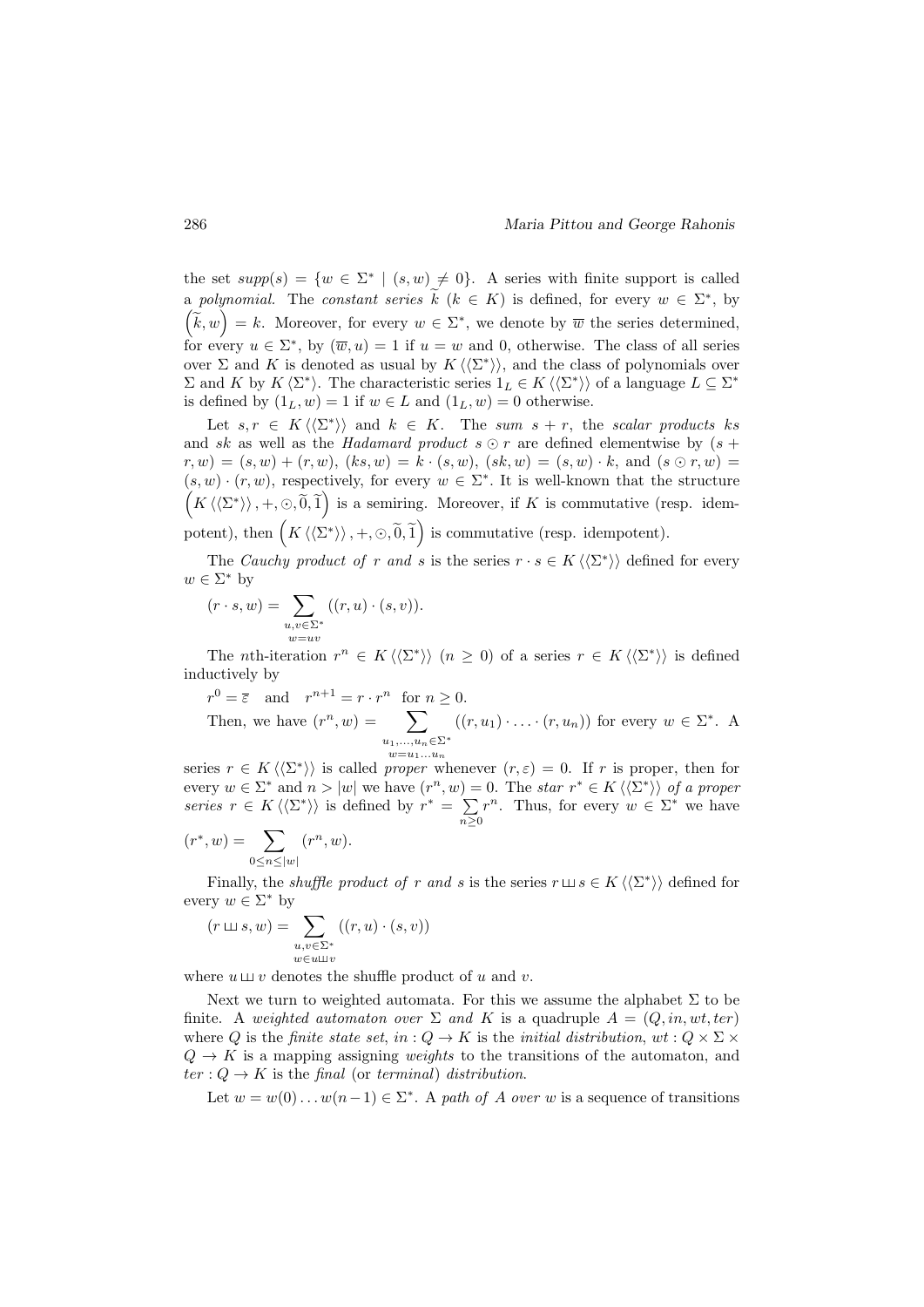$P_w := ((q_i, w(i), q_{i+1}))_{0 \leq i \leq n-1}$ . The *weight* of  $P_w$  is given by the value

$$
weight(P_w) = in(q_0) \cdot \prod_{0 \leq i \leq n-1} wt((q_i, w(i), q_{i+1})) \cdot ter(q_n).
$$

The behavior of A is the series  $||A||: \Sigma^* \to K$  whose coefficients are given by

$$
\left(\left\|A\right\|,w\right)=\sum_{P_w} weight(P_w)
$$

for every  $w \in \Sigma^*$ .

A series  $s \in K \langle \langle \Sigma^* \rangle \rangle$  is called recognizable if  $s = ||A||$  for some weighted automaton A over  $\Sigma$  and K. As usual we denote by  $Rec(K, \Sigma)$  the class of recognizable series over  $\Sigma$  and K. Two weighted automata  $A = (Q, in, wt, ter)$  and  $A' = (Q', in', wt', ter')$  over  $\Sigma$  and  $K$  are called *equivalent* if  $||A|| = ||A'||$ .

Finally, a weighted automaton  $A = (Q, in, wt, ter)$  over  $\Sigma$  and K is called normalized if there exist two states  $q_{in}$ ,  $q_{ter} \in Q$ ,  $q_{in} \neq q_{ter}$ , such that:

- in  $(q) = 1$  if  $q = q_{in}$ , and in  $(q) = 0$  otherwise,
- ter  $(q) = 1$  if  $q = q_{ter}$ , and ter  $(q) = 0$  otherwise, and
- $wt((q, \sigma, q_{in})) = wt((q_{ter}, \sigma, q)) = 0$

for every  $q \in Q$ ,  $\sigma \in \Sigma$ . We shall denote a normalized weighted automaton  $A =$  $(Q, in, wt, ter)$  simply by  $A = (Q, q_{in}, wt, q_{ter})$ . The next result has been proved by several authors, cf. for instance [18].

**Proposition 1.** Let  $A = (Q, in, wt, ter)$  be a weighted automaton over  $\Sigma$  and  $K$ . We can effectively construct a normalized weighted automaton  $A'$  such that  $(||A'||, w) = (||A||, w)$  for every  $w \in \Sigma^+$  and  $(||A'||, \varepsilon) = 0$ .

## 3 Weighted variable automata

In this section we introduce the notion of our weighted variable automata. We show that the well-known constructions on weighted automata are not sufficient to obtain the closure properties of the class of series recognized by our models. Therefore, we provide some supplementary matter and we state Lemma 1 which will be needed in the sequel in our constructions.

Let  $\Sigma$ ,  $\Sigma'$  be (infinite) alphabets. A *relabeling from*  $\Sigma$  to  $\Sigma'$  is a mapping  $h: \Sigma \to \mathcal{P}(\Sigma')$ . Next let  $\Gamma \subseteq_{fin} \Sigma$ , Z be a finite set whose elements are called bounded variables and y an element which is called a free variable. We assume that the sets  $\Sigma$ , Z, and  $\{y\}$  are pairwise disjoint. A relabeling h from  $\Gamma \cup Z \cup \{y\}$  to  $\Sigma$ is called valid if

<sup>(</sup>i) it is the identity on  $\Gamma$ ,<sup>1</sup>

<sup>&</sup>lt;sup>1</sup>Abusing notation we identify  $\{\sigma\}$  with  $\sigma$ , for every  $\sigma \in \Gamma$ .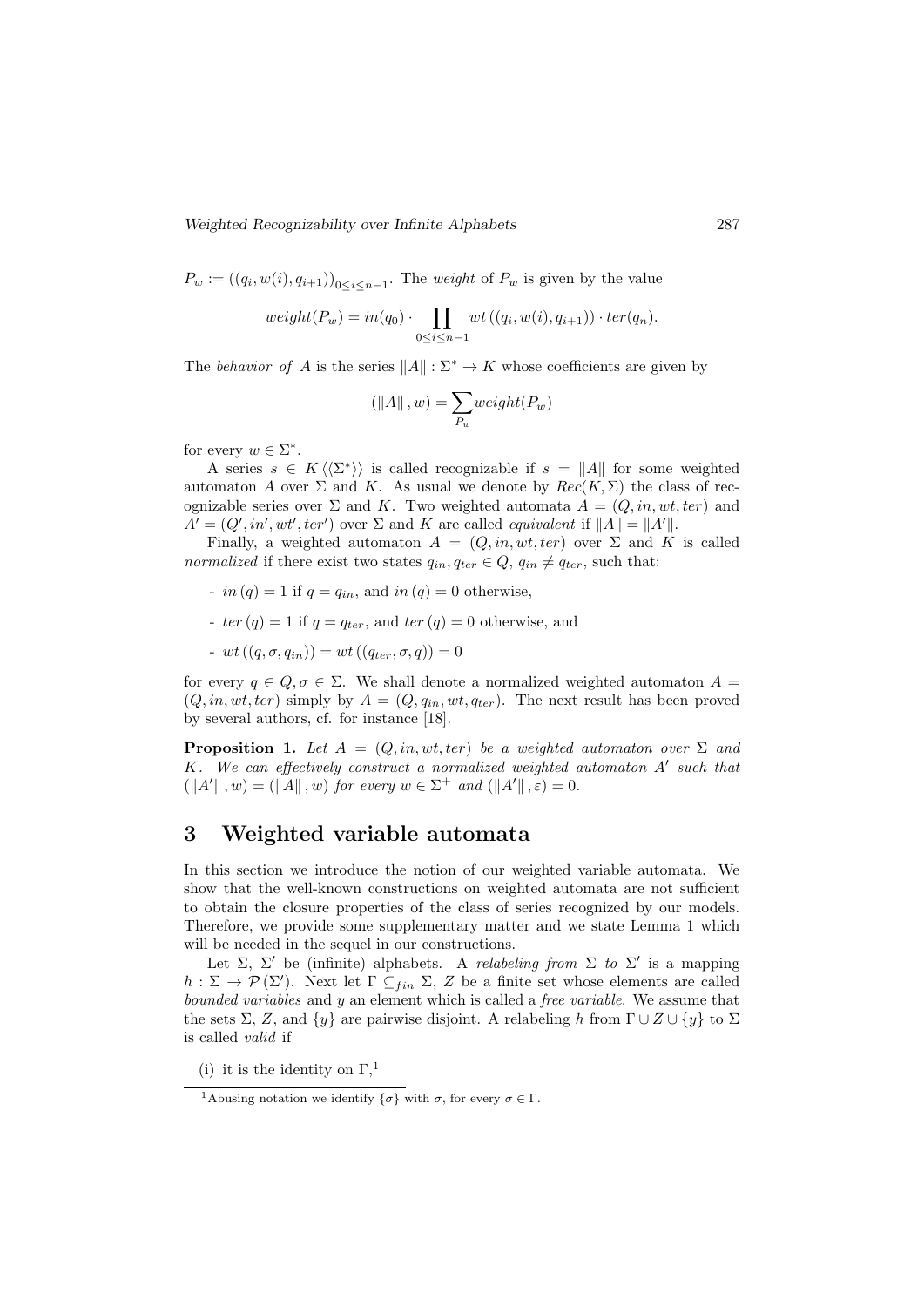- (ii)  $card(h(z)) = 1$  for every  $z \in Z$ ,
- (iii) h is injective on Z and  $\Gamma \cap h(Z) = \emptyset$ , and
- (iv)  $h(y) = \Sigma \setminus (\Gamma \cup h(Z)).$

The above definition means that the application of h on a word w over  $\Gamma \cup Z \cup \{y\}$ assigns to every occurrence of a symbol  $z \in Z$  in w the same symbol from  $\Sigma$ , but it is possible to assign different symbols from  $\Sigma$  to different occurrences of y in w. This justifies the names bounded and free for the set of variables  $Z$  and the variable y, respectively. It should be clear that a valid relabeling from  $\Gamma \cup Z \cup \{y\}$  to  $\Sigma$  is well-defined if it is defined only on  $Z$  satisfying conditions (ii) and (iii). We shall denote by  $VR(\Gamma \cup Z \cup \{y\}, \Sigma)$  the set of all valid relabelings from  $\Gamma \cup Z \cup \{y\}$  to  $Σ$ , and simply by  $VR(Γ ∪ Z ∪ {y})$  if the alphabet  $Σ$  is understood.

We set  $\Delta = \Gamma \cup Z \cup \{y\}$  and let  $w \in \Sigma^*$ . The preimage of w over  $\Delta$  is the set  $preim_{\Delta}(w) = \{u \in \Delta^* \mid \text{ there exists } h \in VR(\Delta) \text{ such that } u \in h^{-1}(w)\}.$ 

Now we are ready to introduce our weighted variable automata over the infinite alphabet  $\Sigma$  and a semiring  $K$ .

**Definition 1.** A weighted variable automaton (wva for short) over  $\Sigma$  and K is a pair  $\mathcal{A} = \langle \Sigma, A \rangle$  where  $\Sigma$  is an infinite alphabet and  $A = (Q, in, wt, ter)$  is a weighted automaton over  $\Gamma_A$  and K. The input alphabet  $\Gamma_A$  of A is defined by  $\Gamma_A = \Sigma_A \cup Z \cup \{y\},$  where  $\Sigma_A \subseteq_{fin} \Sigma$ , Z is a finite alphabet of bounded variables, and y is a free variable.

The behavior of A is the series  $\|\mathcal{A}\| : \Sigma^* \to K$  whose coefficients are determined by

$$
\left(\left\|\mathcal{A}\right\|, w\right) = \sum_{u \in preim_{\Gamma_A}(w)} \left(\left\|A\right\|, u\right)
$$

for every  $w \in \Sigma^*$ . Clearly, the above sum is finite and thus  $(\Vert \mathcal{A} \Vert, w)$  is well-defined for every  $w \in \Sigma^*$ .

Two wva A and A' over  $\Sigma$  and K are called *equivalent* whenever  $||A|| = ||A'||$ .

A series r over  $\Sigma$  and K is called v-recognizable if there exists a wva A such that  $r = ||\mathcal{A}||$ . We shall denote by  $VRec(K, \Sigma)$  the class of v-recognizable series over  $\Sigma$  and K. It should be clear that every weighted automaton A over a subalphabet  $\Sigma' \subseteq_{fin} \Sigma$  and K can be considered as a wva such that its transitions labelled by variables carry the weight 0. Therefore, we get the next result, where the strictness of the inclusion trivially holds by the definition of wva.

Proposition 2.  $\bigcup$  $\Sigma'\subseteq_{fin}\Sigma$  $Rec(K, \Sigma') \subsetneq VRec(K, \Sigma).$ 

> Throughout the paper  $\Sigma$  will denote an infinite alphabet, Z a finite set of bounded variables,  $y$  a free variable, and  $K$  a commutative semiring. In addition, in the present and the next section, K will be assumed to be idempotent.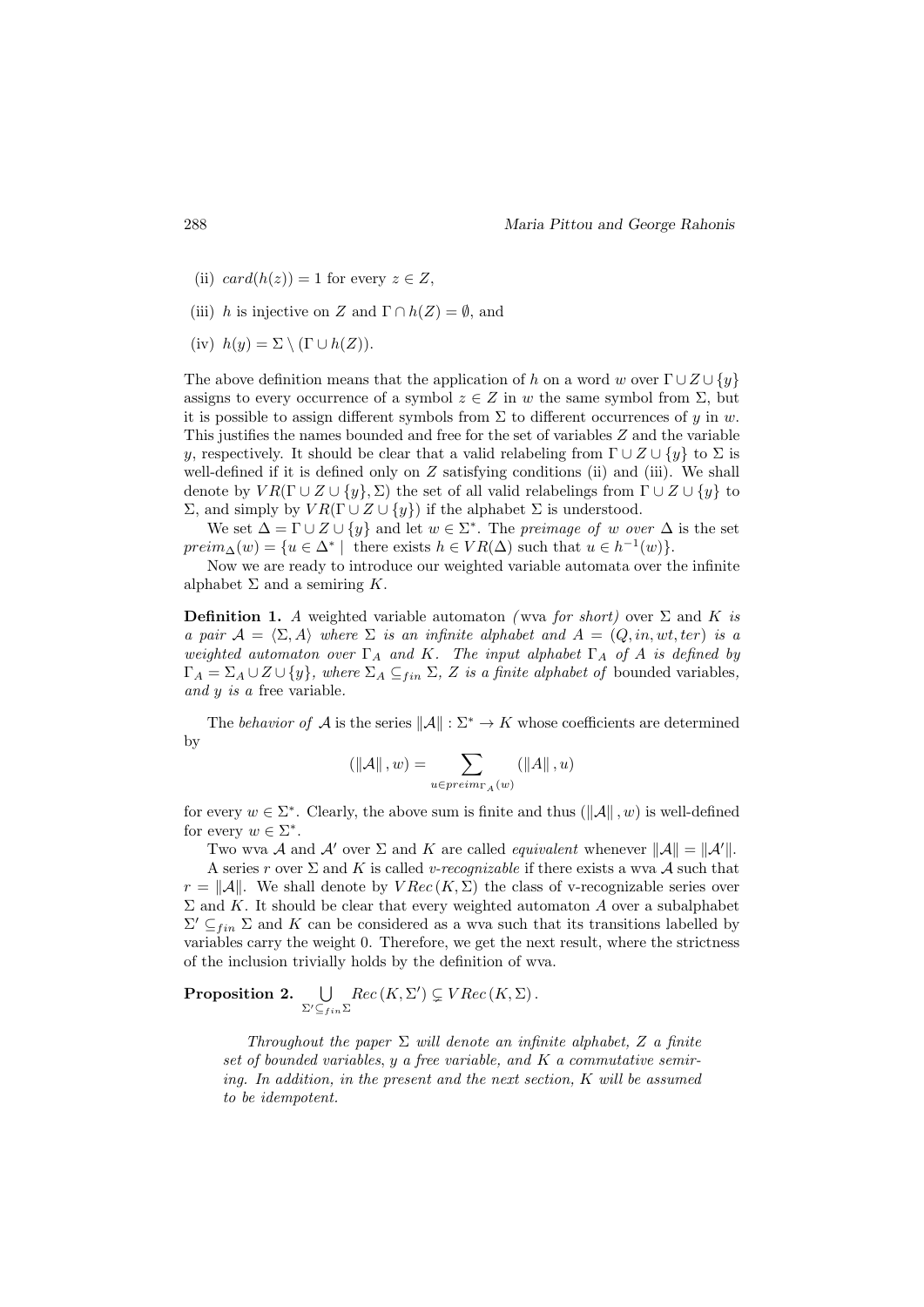In the sequel, we will call a wva  $\mathcal{A} = \langle \Sigma, A \rangle$  over  $\Sigma$  and K, simply a wva.

**Definition 2.** A wva  $A = \langle \Sigma, A \rangle$  is called normalized if A is normalized.

**Proposition 3.** Let  $A = \langle \Sigma, A \rangle$  be a wva. We can effectively construct a normalized wva A' such that  $(\Vert A \Vert, w) = (\Vert A \Vert, w)$  for every  $w \in \Sigma^+$  and  $(\Vert A \Vert, \varepsilon) = 0$ .

Proof. We immediately obtain our result by Proposition 1 and Definition 2.  $\Box$ 

In the sequel, we wish to investigate closure properties of the class  $VRec(K, \Sigma)$ . For this, we cannot apply the well-known constructions from classical weighted automata theory. For instance, let  $\mathcal{A} = \langle \Sigma, A \rangle$  be a normalized wva, where  $A =$  $({q_{in}, q, q_{ter}}, q_{in}, wt_A, q_{ter}), \Gamma_A = {a} \cup {z} \cup {y}$  and transitions with non-zero weights given by  $wt_A((q_{in}, a, q)) = wt_A((q, z, q_{ter})) = 1$ . Consider also the normalized wva  $\mathcal{A}' = \langle \Sigma, A' \rangle$  where  $A' = (\{q'_{in}, q'_{ter}\}, q'_{in}, wt_{A'}, q'_{ter}), \Gamma_{A'} = \{a'\} \cup \{z'\} \cup \{y'\}$ and  $wt_{A}((q'_{in}, a', q'_{ter})) = wt_{A'}((q'_{in}, y', q'_{ter})) = 1$ . Moreover, let us assume that  $a \neq a'$ . Clearly,  $(\Vert \mathcal{A} \Vert, aa') = 1$  and  $(\Vert \mathcal{A}' \Vert, a') = 1$ . Nevertheless, if we consider the disjoint union of A and A', say the weighted automaton B, then  $a, a' \in \Gamma_B$  which implies that we cannot apply a valid relabeling assigning the letter  $a'$  to z. This in turn, implies that the word  $aa'$  does not belong to the support of the wva derived by the weighted automaton B. Furthermore, another problem of this construction is the choice of the free variable among  $y$  and  $y'$  which moreover causes new inconsistencies. Similar, even more complex, situations arise for the constructions of wva proving closure under further properties like Hadamard, Cauchy, and shuffle product. Therefore, we state Lemma 1 below which will be of great importance to our constructions for the closure properties of the class  $VRec(K, \Sigma)$ . We shall need some preliminary matter.

Let  $\mathcal{A} = \langle \Sigma, A \rangle$  be a wva where  $A = (Q, in, wt, ter)$  with  $\Gamma_A = \Sigma_A \cup Z \cup \{y\},\$ and  $\Sigma' \subseteq_{fin} \Sigma$  such that  $\Sigma' \setminus \Sigma_A \neq \emptyset$ . We define on  $VR(\Gamma_A)$  the relation  $\equiv_{\Sigma'}$ determined for every  $h_1, h_2 \in VR(\Gamma_A)$  by

$$
h_1 \equiv_{\Sigma'} h_2
$$
 iff  $h_1(\sigma) \cap \Sigma' = h_2(\sigma) \cap \Sigma'$  for every  $\sigma \in Z \cup \{y\}$ .

It should be clear that  $\equiv_{\Sigma'}$  is an equivalence relation. Moreover, since  $Z \cup \{y\}$ and  $\Sigma'$  are finite, the index of  $\equiv_{\Sigma'}$  is finite. Let V be a set of representatives of  $VR(\Gamma_A)/\equiv_{\Sigma'}$ . For every  $h \in V$ , we let  $Z_h = \{z \in Z \mid h(z) \in \Sigma'\}$  and  $\Gamma_h = \Sigma_A \cup$  $\Sigma' \cup (\overline{Z} \setminus Z_h) \cup \{y\}$ , and we consider the weighted automaton  $A_h = (Q_h, in_h, wt_h, ter_h)$ over  $\Gamma_h$  and K, where  $Q_h = \{q_h | q \in Q\}$  is a copy of  $Q$ ,  $in_h(q_h) = in(q)$  and  $ter_h(q_h) = ter(q)$  for every  $q_h \in Q_h$ . The weight assignment mapping  $wt_h$  is defined as follows. For every  $q_h, q'_h \in Q_h, \sigma \in \Gamma_h$ , we let

$$
wt_h((q_h, \sigma, q'_h)) = \begin{cases} wt((q, \sigma, q')) & \text{if } \sigma \in \Sigma_A \cup (Z \setminus Z_h) \cup \{y\} \\ wt((q, z, q')) & \text{if } \sigma = h(z) \text{ and } z \in Z_h \\ wt((q, y, q')) & \text{if } \sigma \in h(y) \cap \Sigma' \\ 0 & \text{otherwise} \end{cases}
$$

.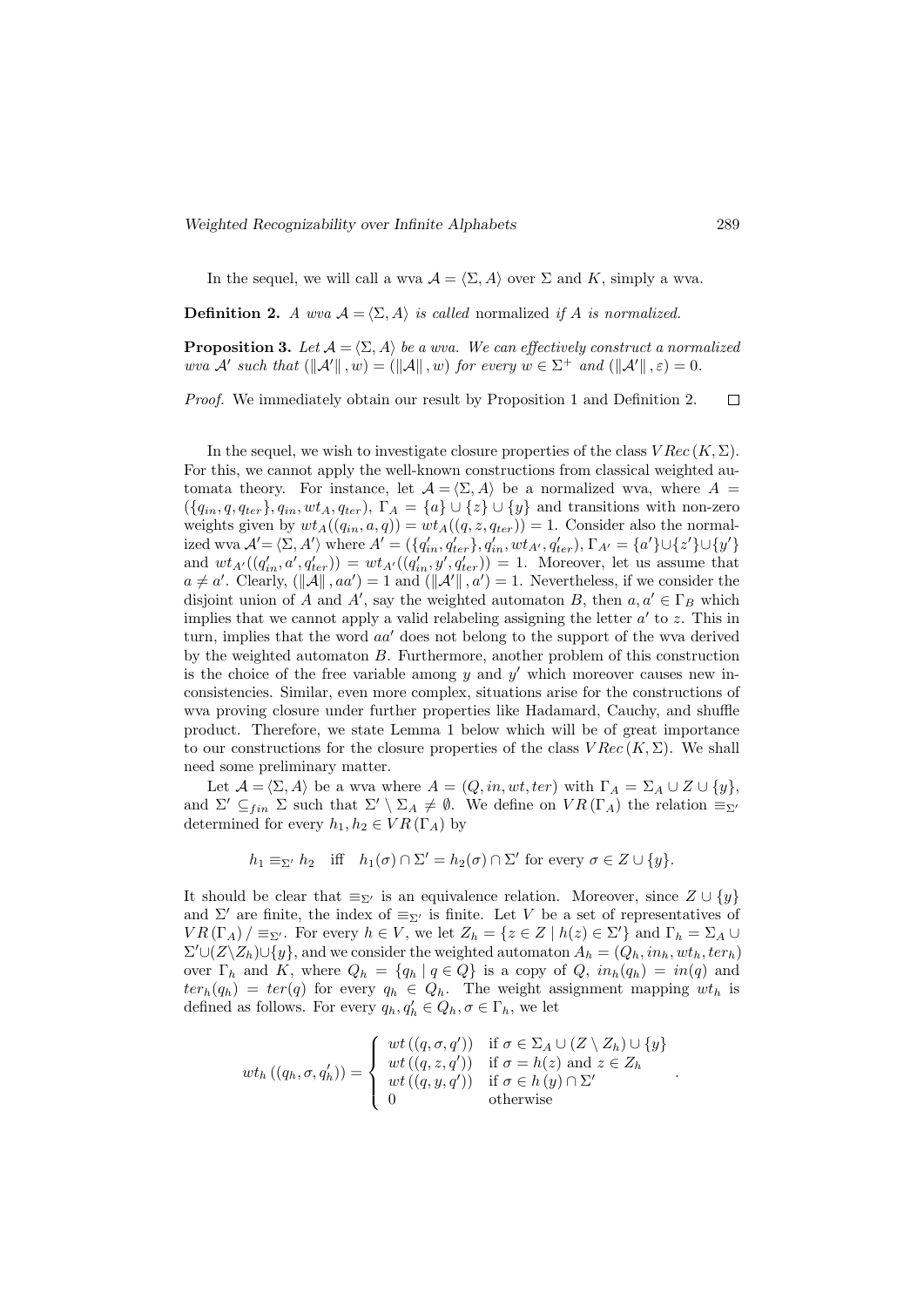Without any loss, we assume that the sets  $Q_h$  are pairwise disjoint. We let  $Q_V =$  $\bigcup Q_h, \ \Gamma_V = \Sigma_A \cup \Sigma' \cup Z \cup \{y\},\$ and consider the wva  $\mathcal{A}_{(\Sigma',V)} = \langle \Sigma, A_{(\Sigma',V)} \rangle$  $h\in V$ over  $\Sigma$  and K, where  $A_{(\Sigma', V)} = (Q_V, in_V, wt_V, ter_V)$  is a weighted automaton with input alphabet  $\Gamma_V$ . Its initial and final distribution are defined, respectively,

by  $in_V(q) = in_h(q)$ ,  $ter_V(q) = ter_h(q)$  for every  $q \in Q_h$ ,  $h \in V$ . The weight assignment mapping  $wt_V: Q_V \times \Gamma_V \times Q_V \to K$  is given by

$$
wt_V((q, \sigma, q')) = \begin{cases} wt_h((q, \sigma, q')) & \text{if } q, q' \in Q_h \text{ for some } h \in V \\ 0 & \text{otherwise} \end{cases}
$$

for every  $q, q' \in Q_V, \sigma \in \Gamma_V$ .

Since the weighted automaton  $A_{(\Sigma', V)}$  is the disjoint union of  $A_h$ ,  $h \in V$ , we get that  $||A_{(\Sigma', V)}|| = \sum$ h∈V  $||A_h||$ . Therefore, for every  $w \in \Sigma^*$ , we have

$$
\left(\left\|\mathcal{A}_{\left(\Sigma',V\right)}\right\|,w\right)=\sum_{u\in\mathit{preim}_{\Gamma_V}(w)}\left(\left\|A_{\left(\Sigma',V\right)}\right\|,u\right)=\sum_{h\in V}\sum_{u\in\mathit{preim}_{\Gamma_h}(w)}\left(\left\|A_h\right\|,u\right).
$$

Lemma 1.  $||A|| = ||A_{(\Sigma', V)}||$ .

*Proof.* Let  $w = w(0) \dots w(n-1) \in \Sigma^*$ . Consider a word  $u = u(0) \dots u(n-1) \in$  $preim_{\Gamma_A}(w)$  and a valid relabeling  $h \in VR(\Gamma_A)$  with  $w \in h(u)$ . We define the word  $u' = u'(0) \dots u'(n-1) \in \Gamma_V^*$  as follows:

$$
u'(i) = \begin{cases} u(i) & \text{if } (u(i) \in \Sigma_A \cup Z \setminus Z_h) \text{ or } (u(i) = y \text{ and } w(i) \notin \Sigma' \setminus \Sigma_A) \\ w(i) & \text{if } (u(i) \in Z_h) \text{ or } (u(i) = y \text{ and } w(i) \in \Sigma' \setminus \Sigma_A) \end{cases}
$$

for every  $0 \leq i \leq n-1$ .

We consider the set of valid relabelings  $V' \subseteq V$  as follows:  $g \in V'$  implies that  $g(z) = h(z)$  for every  $z \in Z_h \cap \{u(i) \mid 0 \le i \le n-1\}$  and  $g(y) \cap \Sigma' = h(y) \cap \Sigma'$ whenever  $u(i) = y$  and  $w(i) \in \Sigma'$  for some  $0 \leq i \leq n-1$ . Let  $P_u^{(A)}$  be a path of A over u. Then, by construction of  $A_{(\Sigma', V)}$ , for every  $g \in V'$ , there exists a path  $P_{u'}^{(A_g)}$  of  $A_g$  over u' with  $weight\left(P_{u'}^{(A_g)}\right) = weight\left(P_u^{(A)}\right)$ . Clearly, there are  $r = card(V')$  such paths and since K is idempotent, we get  $\sum$  $g\in V'$  $weight\left(P_{u'}^{(A_g)}\right) =$ weight  $(P_u^{(A)})$ . On the other hand, for every  $g \in V \setminus V'$  and path  $P_{u'}^{(A_g)}$  of  $A_g$ , we

have  $weight\left(P_{u'}^{(A_g)}\right) = 0$ . Therefore, we obtain

$$
\sum_{P_u^{(A)}} weight\left(P_u^{(A)}\right) = \sum_{g \in V} \sum_{P_{u'}^{(A_g)}} weight\left(P_{u'}^{(A_g)}\right).
$$

We define the valid relabeling  $h' \in VR(\Gamma_V)$  as follows: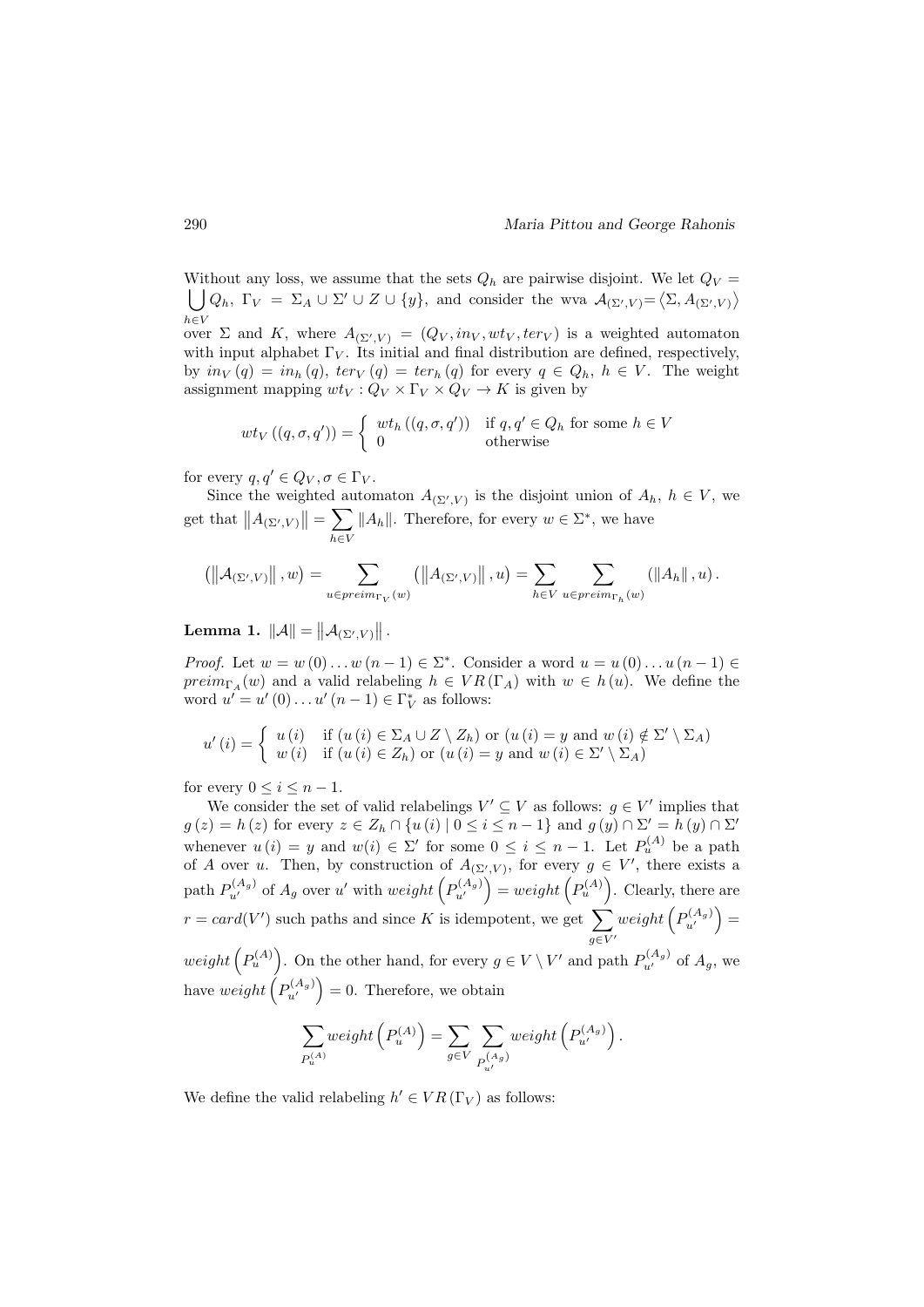-  $h'(z) = h(z)$  for every  $z \in Z \setminus Z_h$ ,

and we let, nondeterministically,

-  $h'(z) \in \Sigma \setminus (\Sigma_A \cup \Sigma' \cup h(Z \setminus Z_h) \cup \{w(i) \mid 0 \le i \le n-1 \text{ and } w(i) \in h(y)\})$ for every  $z \in Z_h$ .

Then we have  $w \in h'(u')$  which implies that  $u' \in preim_{\Gamma_V}(w)$ .

Conversely, let  $u' = u'(0) \dots u'(n-1) \in \text{preim}_{\Gamma_V}(w)$ . Hence, there is a valid relabeling  $h' \in VR(\Gamma_V)$  such that  $w \in h'(u')$ . By construction of  $A_{(\Sigma', V)}$ , there is a valid relabeling h from  $\Gamma_A$  to  $\Sigma$  and a word  $u = u(0) \dots u(n-1) \in \Gamma_A^*$  such that

$$
u(i) = \begin{cases} u'(i) & \text{if } u'(i) \in \Sigma_A \cup Z \setminus Z_h \\ z & \text{if } u'(i) = h(z) \text{ and } z \in Z_h \\ y & \text{if } u'(i) \in (h(y) \cap \Sigma') \cup \{y\} \end{cases}
$$

for every  $0 \leq i \leq n-1$ . Keeping the previous notations, for every  $g \in V'$ , there is a path  $P_{u'}^{(A_g)}$  of the weighted automaton  $A_g$  over u'. By construction of  $A_{(\Sigma', V)}$ , all such paths  $P_{u'}^{(A_g)}$   $(g \in V')$  have the same weight and there exist  $r = card(V')$  such paths. Furthermore, for every  $g \in V'$  and  $P_{u'}^{(A_g)}$  there is a path  $P_u^{(A)}$  of A over u with  $weight(P_u^{(A)}) = weight(P_{u'}^{(A_g)})$ , and since K is idempotent we get  $weight\left(P_u^{(A)}\right) = \sum$  $g\in V'$  $weight\left(P_{u'}^{(A_g)}\right)$ . On the other hand, for every  $g \in V \backslash V'$  and path  $P_{u'}^{(A_g)}$  of  $A_g$ , we have that  $weight\left(P_{u'}^{(A_g)}\right) = 0$ . Therefore  $\sum$ g∈V  $\sum$  $P^{(A_g)}_{u'}$  $weight\left(P_{u'}^{(A_g)}\right) = \sum$  $P_u^{(A)}$ weight  $(P_u^{(A)})$ . We consider the relabeling h''

from  $\Gamma_A$  to  $\Sigma$  defined in the following way. It is the identity on  $\Sigma_A$ ,  $h''(z)$  $h'(z)$  for every  $z \in Z \setminus Z_h$ ,  $h''(z) = h(z)$  for every  $z \in Z_h$ , and  $h''(y) = h'(y) \cup$  $((h(y) \cap \Sigma') \setminus h(Z_h))$  (in fact  $(h(y) \cap \Sigma') \cap h(Z_h) = \emptyset$  since h is a valid relabeling on  $\Gamma_A$ ). Trivially h'' is a valid relabeling and  $w \in h''(u)$  which implies that  $u \in$  $preim_{\Gamma_A}(w)$ .

We conclude that for every  $w \in \Sigma^*$  we have

$$
\left(\left\|\mathcal{A}_{\left(\Sigma',V\right)}\right\|,w\right) = \sum_{u' \in preim_{\Gamma_V}(w)} \left(\left\|\mathcal{A}_{\left(\Sigma',V\right)}\right\|, u'\right) = \sum_{u' \in preim_{\Gamma_V}(w)} \sum_{g \in V} \left(\left\|\mathcal{A}_g\right\|, u'\right)
$$

$$
= \sum_{u' \in preim_{\Gamma_V}(w)} \sum_{g \in V} \sum_{P_{u'}^{(A_g)}} weight\left(P_{u'}^{(A_g)}\right)
$$

$$
= \sum_{u \in preim_{\Gamma_A}(w)} \sum_{P_{u}^{(A)}} weight\left(P_{u}^{(A)}\right)
$$

$$
= \sum_{u \in preim_{\Gamma_A}(w)} (\left\|A\right\|, u) = \left(\left\|\mathcal{A}\right\|, w\right)
$$

and we are done.

 $\Box$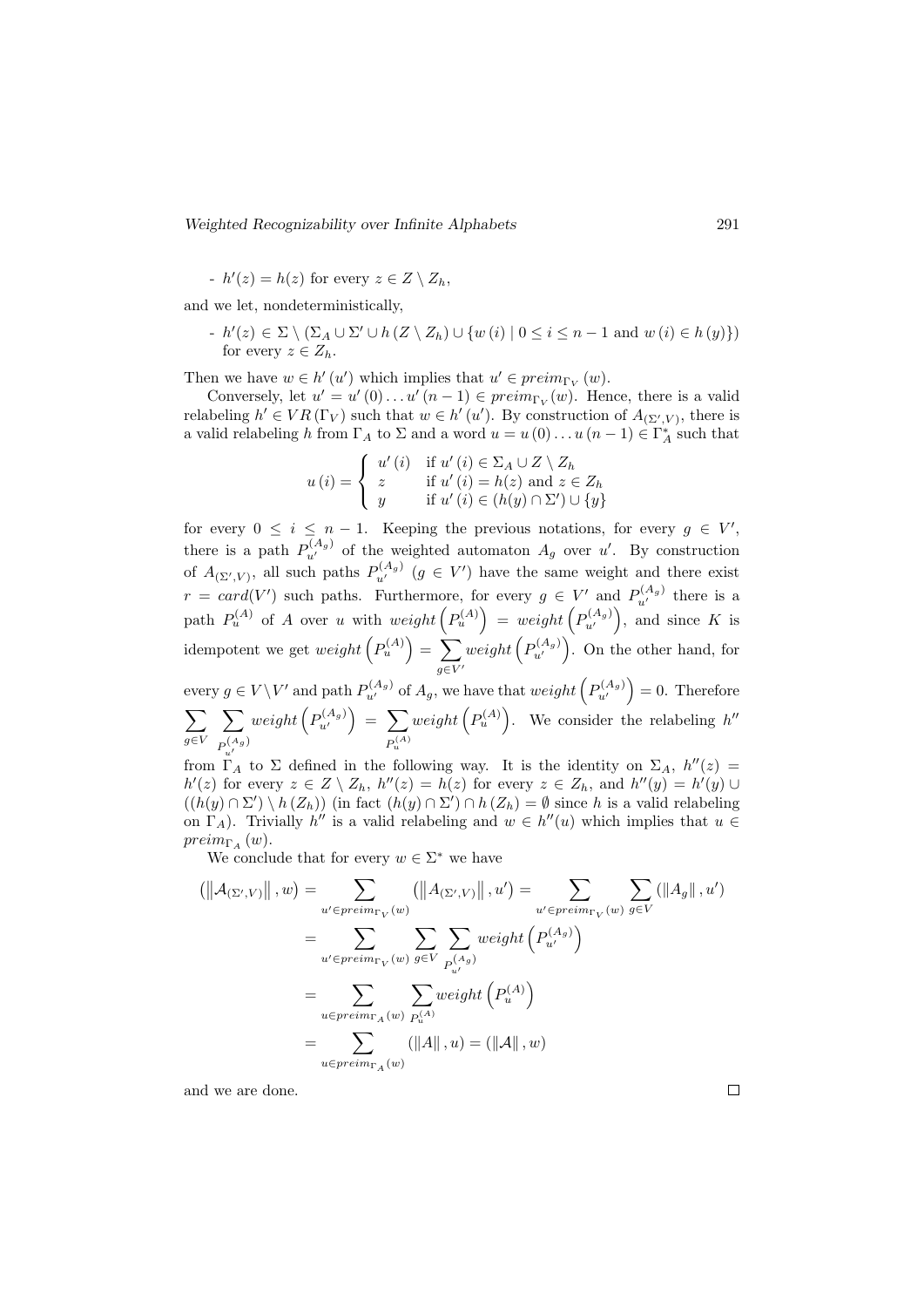## 4 Closure properties of the class  $VRec(K, \Sigma)$

In this section, we investigate closure properties of the class of v-recognizable series over the infinite alphabet  $\Sigma$  and the semiring K. More precisely, we show that the class  $VRec(K, \Sigma)$  is closed under sum, and under scalar, Hadamard, Cauchy and shuffle products, as well as star operation.

**Proposition 4.** The class  $VRec(K, \Sigma)$  is closed under sum.

*Proof.* Let  $r^{(i)} \in VRec(K,\Sigma)$  with  $i = 1,2$ . Then there exist two wva  $\mathcal{A}^{(i)}$  $\langle \Sigma, A^{(i)} \rangle$  with  $A^{(i)} = (Q^{(i)}, in^{(i)}, wt^{(i)}, ter^{(i)})$  and  $\Gamma^{(i)} = \Sigma^{(i)} \cup Z^{(i)} \cup \{y^{(i)}\},$  accepting  $r^{(i)}$ , for  $i = 1, 2$ . Without any loss, we assume that  $Q^{(1)} \cap Q^{(2)} = \emptyset$ and  $(Z^{(1)} \cup \{y^{(1)}\}) \cap (Z^{(2)} \cup \{y^{(2)}\}) = \emptyset$ . We consider the wva  $\mathcal{A}^{(1)}_{(S)}$  $\frac{1}{(\Sigma^{(2)},V_1)}$  =  $\left\langle \Sigma, A^{(1)}_{(\Sigma^{(2)}, V_1)} \right\rangle$ with  $A_{\left( \mathcal{S}\right) }^{\left( 1\right) }$  $\binom{(1)}{\sum^{(2)}, V_1} = \binom{Q_{V_1}^{(1)}}{V_1}$  $V_1^{(1)}, in_{V_1}^{(1)}, wt_{V_1}^{(1)}, ter_{V_1}^{(1)}$  over  $\Gamma^{(1)} \cup \Sigma^{(2)}$  and K and the wva  $\mathcal{A}^{(2)}_{(S)}$  $\left(\sum_{\Sigma^{(1)}, V_2}\right) = \left\langle \Sigma, A^{(2)}_{\left(\Sigma^{(1)}, V_2\right)} \right\rangle$  $\left\langle \right\rangle$  with  $A_{(S)}^{(2)}$  $\frac{\binom{2}{2}}{\binom{\sum^{(1)}, V_2}{ }} = \left( Q_{V_2}^{(2)} \right)$  $\left(\begin{smallmatrix} (2) \ V_2, inom{V_2}, wt_{V_2}^{(2)}, ter_{V_2}^{(2)} \end{smallmatrix}\right)$ over  $\Gamma^{(2)} \cup \Sigma^{(1)}$  and K, determined by the procedure before Lemma 1. Moreover, without any loss, we assume that  $Q_{V_1}^{(1)}$  $V_1^{(1)} \cap Q_{V_2}^{(2)}$  $V_2^{(2)} = \emptyset$ . By Lemma 1 we have  $\mathcal{A}^{(1)}_{\scriptscriptstyle\prime\rm\scriptscriptstyle\rm\!}$  $\left(\Sigma^{(2)}, V_1\right)$  $\parallel$  =  $r^{(1)}$  and  $\parallel$  $\mathcal{A}^{(2)}_{\scriptscriptstyle\prime\rm\scriptscriptstyle\rm\!}$  $\left(\Sigma^{(1)}, V_2\right)$  $= r^{(2)}$ . Let  $Q = Q_{V_1}^{(1)}$  $\frac{(1)}{V_1} \cup Q_{V_2}^{(2)}$  $V_2^{(2)}$  and  $\Gamma =$  $\Sigma^{(1)} \cup \Sigma^{(2)} \cup Z^{(1)} \cup Z^{(2)} \cup \{y\}$ , where y denotes a new free variable different from  $y^{(1)}$  and  $y^{(2)}$ . We consider the wva  $\mathcal{A} = \langle \Sigma, A \rangle$  with  $A = (Q, in, wt, ter)$  where in and ter are defined, for every  $q \in Q$ , respectively by

$$
in (q) = \begin{cases} in_{V_1}^{(1)}(q) & \text{if } q \in Q_{V_1}^{(1)} \\ in_{V_2}^{(2)}(q) & \text{if } q \in Q_{V_2}^{(2)} \end{cases} \quad \text{and} \quad ter (q) = \begin{cases} ter_{V_1}^{(1)}(q) & \text{if } q \in Q_{V_1}^{(1)} \\ ter_{V_2}^{(2)}(q) & \text{if } q \in Q_{V_2}^{(2)} \end{cases}.
$$

The weight assignment mapping  $wt: Q \times \Gamma \times Q \to K$  is defined as follows:

$$
wt((q, \sigma, q')) = \begin{cases} wt_{V_1}^{(1)}((q, \sigma, q')) & \text{if } q, q' \in Q_{V_1}^{(1)}, \sigma \in \Gamma \setminus \{y\} \\ wt_{V_2}^{(2)}((q, \sigma, q')) & \text{if } q, q' \in Q_{V_2}^{(2)}, \sigma \in \Gamma \setminus \{y\} \\ wt_{V_1}^{(1)}((q, y^{(1)}, q')) & \text{if } q, q' \in Q_{V_1}^{(1)}, \sigma = y \\ wt_{V_2}^{(2)}((q, y^{(2)}, q')) & \text{if } q, q' \in Q_{V_2}^{(2)}, \sigma = y \\ 0 & \text{otherwise} \end{cases}
$$

for every  $q, q' \in Q, \sigma \in \Gamma$ .

We show that  $||A|| = ||A^{(1)}|| + ||A^{(2)}||$ . For this, let  $w \in \Sigma^*$ ,  $u \in \text{preim}_{\Gamma}(w)$ , and  $h \in VR(\Gamma)$  such that  $w \in h(u)$ . Then, for every path  $P_u^{(A)}$  of A over u, by construction of A, we point out the following cases. (i) There exists a path  $P_{u^{(1)}}$  of  $A_{(\Sigma)}^{(1)}$ (1) over  $u^{(1)}$  with  $weight(P_{u^{(1)}}) = weight(P_u^{(A)})$ , where  $u^{(1)}$  is obtained from u by replacing every occurrence of y with  $y^{(1)}$ . (ii) There exists a path  $P_{u^{(2)}}$  of  $A_{(\Sigma)}^{(2)}$  $\sum_{(2^{(1)}, V_2)}^{(2)}$  over  $u^{(2)}$  with  $weight(P_{u^{(2)}}) = weight(P_u^{(A)})$ , where  $u^{(2)}$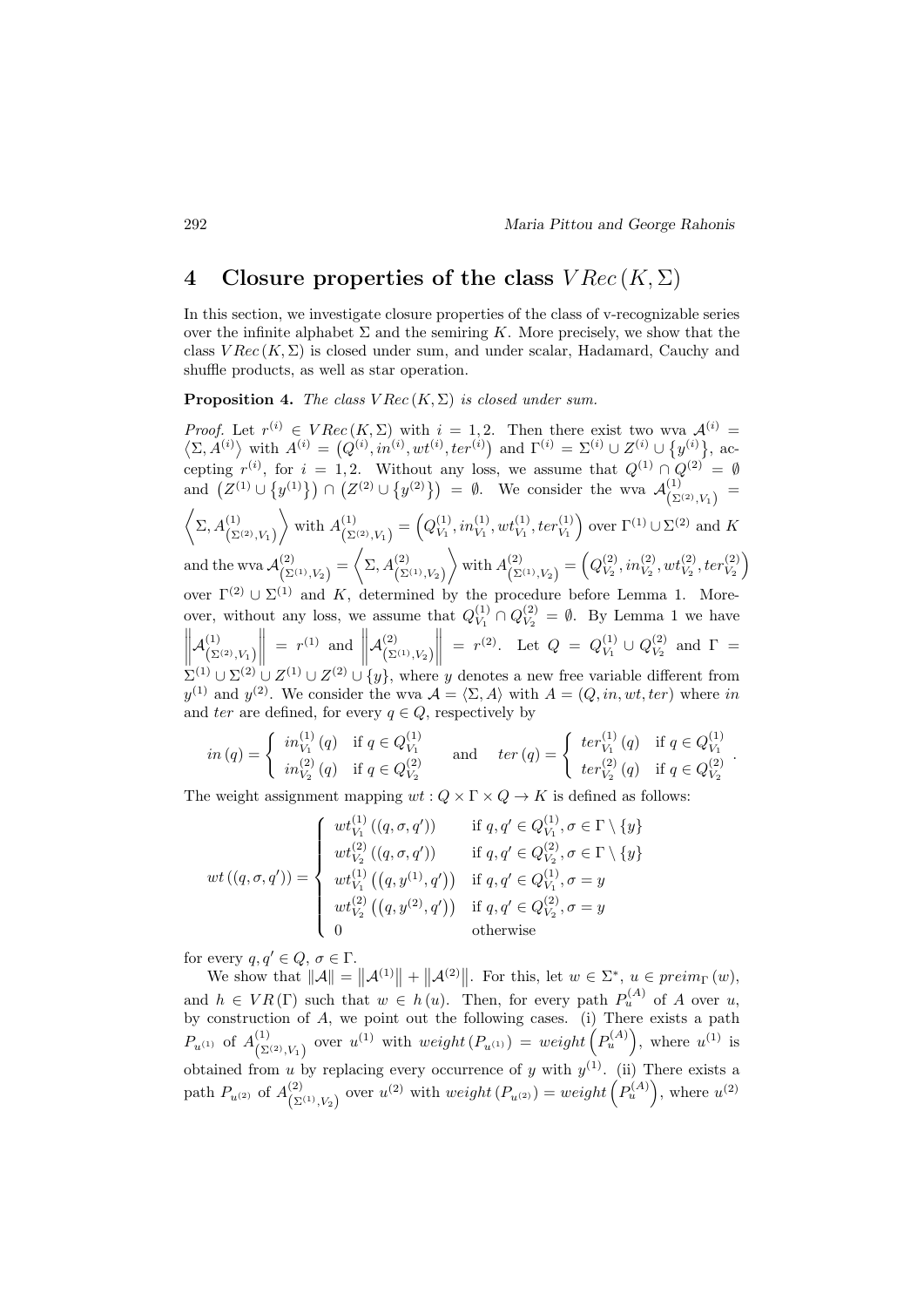is obtained from u by replacing every occurrence of y with  $y^{(2)}$ . Suppose firstly that (i) holds. We consider the valid relabeling  $h^{(1)} \in VR(\Gamma^{(1)} \cup \Sigma^{(2)})$  such that  $h^{(1)}$ coincides with h on  $\Sigma^{(1)} \cup \Sigma^{(2)} \cup Z^{(1)}$  and  $h^{(1)}(y^{(1)}) = h(y) \cup h(Z^{(2)})$ . Trivially,  $w \in h^{(1)} (u^{(1)})$  which implies that  $u^{(1)} \in \text{preim}_{\Gamma^{(1)} \cup \Sigma^{(2)}} (w)$ . Similarly, in case (ii) we get that  $u^{(2)} \in \text{preim}_{\Gamma^{(2)} \cup \Sigma^{(1)}} (w)$ .

Conversely, let  $w \in \Sigma^*$ ,  $u^{(1)} \in \text{preim}_{\Gamma^{(1)} \cup \Sigma^{(2)}} (w)$ , and  $h^{(1)} \in VR(\Gamma^{(1)} \cup \Sigma^{(2)})$ such that  $w \in h^{(1)}(u^{(1)})$ . Then, for every path  $P_{u^{(1)}}$  of  $A^{(1)}_{(\Sigma)}$  $\binom{(1)}{(\Sigma^{(2)}, V_1)}$  over  $u^{(1)}$ , by construction of A, there exists a path  $P_u^{(A)}$  of A over u with  $weight\left(P_u^{(A)}\right)$  = weight  $(P_{u^{(1)}})$ , where u is obtained from  $u^{(1)}$  by replacing every occurrence of  $y^{(1)}$ with y. We define the valid relabeling  $h \in VR(\Gamma)$  which coincides with  $h^{(1)}$  on  $\Sigma^{(1)} \cup \Sigma^{(2)} \cup Z^{(1)}, h(z) \in \Sigma \setminus (\Sigma^{(1)} \cup \Sigma^{(2)} \cup h^{(1)} (Z^{(1)}) \cup (h^{(1)} (y^{(1)})$ 

 $\cap \{w(i) \mid 0 \leq i \leq n-1\})$  for  $z \in Z^{(2)}$  and  $h(y) = h^{(1)}(y^{(1)}) \setminus \{h(z) \mid z \in Z^{(2)}\}.$ Trivially,  $w \in h(u)$  which implies that  $u \in preim_{\Gamma}(w)$ .

Next assume that  $u^{(2)} \in \text{preim}_{\Gamma^{(2)} \cup \Sigma^{(1)}} (w)$  and  $h^{(2)} \in VR(\Gamma^{(2)} \cup \Sigma^{(1)})$  such that  $w \in h^{(2)}\left(u^{(2)}\right)$ . Then, for every path  $P_{u^{(2)}}$  of  $A_{(\Sigma)}^{(2)}$  $\binom{(2)}{(\Sigma^{(1)}, V_2)}$  over  $u^{(2)}$ , by construction of A, there exists a path  $P_{u'}^A$  of A over u' with  $weight\left(P_{u'}^{(A)}\right) = weight\left(P_{u^{(2)}}\right)$ , where u' is obtained from  $u^{(2)}$  by replacing every occurrence of  $y^{(2)}$  with y. We define the valid relabeling  $h' \in VR(\Gamma)$  which coincides with  $h^{(2)}$  on  $\Sigma^{(1)} \cup \Sigma^{(2)} \cup Z^{(2)}$ ,  $h'(z) \in \Sigma \setminus (\Sigma^{(1)} \cup \Sigma^{(2)} \cup h^{(2)} (Z^{(2)}) \cup (h^{(2)} (y^{(2)}) \cap \{w(i) \mid 0 \le i \le n-1\}))$  for  $z \in Z^{(1)}$  and  $h'(y) = h^{(2)}(y^{(2)}) \setminus \{h'(z) \mid z \in Z^{(1)}\}.$  Trivially,  $w \in h'(u')$  which implies that  $u' \in \text{preim}_{\Gamma}(w)$ .

We conclude that for every  $w \in \Sigma^*$  we have

$$
(\|\mathcal{A}\|, w) = \sum_{u \in preim_{\Gamma}(w)} (\|A\|, u) = \sum_{u \in preim_{\Gamma}(w)} \sum_{P_u^{(A)}} weight(P_u^{(A)})
$$
  
\n
$$
= \sum_{u^{(1)} \in preim_{\Gamma^{(1)} \cup \Sigma^{(2)}} (w)} \sum_{P_{u^{(1)}}} weight(P_{u^{(1)}})
$$
  
\n
$$
+ \sum_{u^{(2)} \in preim_{\Gamma^{(2)} \cup \Sigma^{(1)}} (w)} \sum_{P_{u^{(2)}}} weight(P_{u^{(2)}})
$$
  
\n
$$
= \sum_{u^{(1)} \in preim_{\Gamma^{(1)} \cup \Sigma^{(2)}} (w)} (\|A_{(\Sigma^{(2)}, V_1)}^{(1)}\|, u^{(1)})
$$
  
\n
$$
+ \sum_{u^{(2)} \in preim_{\Gamma^{(2)} \cup \Sigma^{(1)}} (w)} (\|A_{(\Sigma^{(1)}, V_2)}^{(2)}\|, u^{(2)})
$$
  
\n
$$
= (\|A_{(\Sigma^{(2)}, V_1)}\|, w) + (\|A_{(\Sigma^{(1)}, V_2)}\|, w)
$$
  
\n
$$
= (\|A^{(1)}\|, w) + (\|A^{(2)}\|, w)
$$
  
\n
$$
= (\|A^{(1)}\| + \|A^{(2)}\|, w) = (r^{(1)} + r^{(2)}, w)
$$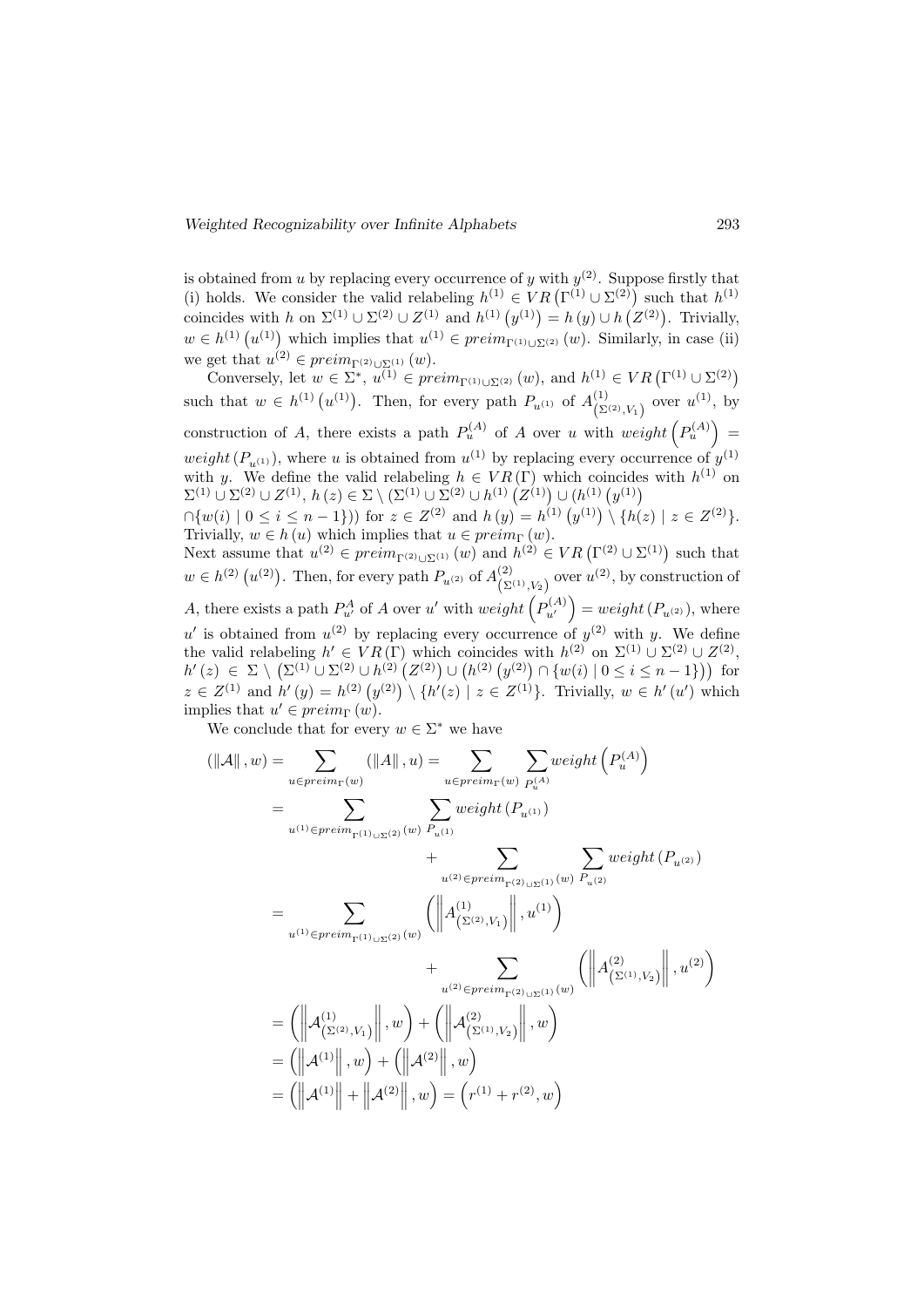where the sixth equality holds by Lemma 1, and we are done.

#### **Proposition 5.** The class  $VRec(K, \Sigma)$  is closed under the scalar products.

*Proof.* Let  $r \in VRec(K,\Sigma)$  and  $k \in K$ . Then there exists a wva  $\mathcal{A} = \langle \Sigma, A \rangle$ with  $A = (Q, in, wt, ter)$  accepting r. We consider the wva  $A' = \langle \Sigma, A' \rangle$  with  $A' = (Q, in', wt, ter)$  where  $in'(q) = k \cdot in(q)$  for every  $q \in Q$ . Then, by standard arguments we get  $\|\mathcal{A}'\| = k \|\mathcal{A}\|$ , and we are done.  $\Box$ 

### **Proposition 6.** The class  $VRec(K, \Sigma)$  is closed under Hadamard product.

*Proof.* Let  $r^{(i)} \in VRec(K,\Sigma)$  with  $i = 1,2$ . Then there exist two wva  $\mathcal{A}^{(i)}$  $\langle \Sigma, A^{(i)} \rangle$  with  $A^{(i)} = (Q^{(i)}, in^{(i)}, wt^{(i)}, ter^{(i)})$  over  $\Gamma^{(i)} = \Sigma^{(i)} \cup Z^{(i)} \cup \{y^{(i)}\},$ accepting  $r^{(i)}$  for  $i = 1, 2$ . Without any loss, we assume that  $Q^{(1)} \cap Q^{(2)} = \emptyset$ and  $(Z^{(1)} \cup \{y^{(1)}\}) \cap (Z^{(2)} \cup \{y^{(2)}\}) = \emptyset$ . We consider the wva  $\mathcal{A}^{(1)}_{(N)}$  $\frac{1}{(\Sigma^{(2)}, V_1)} =$  $\left\langle \Sigma, A^{(1)}_{(\Sigma^{(2)}, V_1)} \right\rangle$ with  $A_{\text{in}}^{(1)}$  $\binom{(1)}{\sum^{(2)} V_1} = \binom{Q_{V_1}^{(1)}}{V_1}$  $V_1^{(1)}, in_{V_1}^{(1)}, wt_{V_1}^{(1)}, ter_{V_1}^{(1)}$  over  $\Gamma^{(1)} \cup \Sigma^{(2)}$  and  $\mathcal{A}^{(2)}_{\scriptscriptstyle\prime}$  $\binom{2}{\Sigma^{(1)}, V_2} = \left\langle \Sigma, A^{(2)}_{(\Sigma^{(1)}, V_2)} \right\rangle$  $\left\langle \right\rangle$  with  $A_{(S)}^{(2)}$  $\binom{(2)}{(\Sigma^{(1)},V_2)} = \left(Q_{V_2}^{(2)}\right)$  $(v_2^{(2)}, in_{V_2}^{(2)}, wt_{V_2}^{(2)}, ter_{V_2}^{(2)})$  over Γ<sup>(2)</sup>∪  $\Sigma^{(1)}$  determined by the procedure described before Lemma 1. Moreover, without any loss, we assume that  $Q_{V_1}^{(1)}$  $V_1^{(1)} \cap Q_{V_2}^{(2)}$  $V_2^{(2)} = \emptyset$ . By Lemma 1 we get  $\parallel$  $\mathcal{A}^{(1)}_{\scriptscriptstyle\prime}$  $\left(\Sigma^{(2)}, V_1\right)$  $\| = r^{(1)}$ and  $\left\| \mathcal{A}^{(2)}_{(\Sigma} \right.$  $\mathbb{I}$  $\left(\Sigma^{(1)}, V_2\right)$  $\Big\| = r^{(2)}$ .

We consider the set  $(Z^{(1)} \cup \{y^{(1)}\}) \times (Z^{(2)} \cup \{y^{(2)}\}) \setminus \{y\}$  where  $y = (y^{(1)}, y^{(2)}),$ and a maximal subset  $G \subseteq (Z^{(1)} \cup \{y^{(1)}\}) \times (Z^{(2)} \cup \{y^{(2)}\}) \setminus \{y\}$  satisfying the next condition: every element of  $Z^{(1)}$  (resp. of  $Z^{(2)}$ ) occurs in at most one pair in G as a left (resp. as a right) coordinate. Assume that  $G_1, \ldots, G_m$  is an enumeration of all such sets of pairs of variables. Moreover, we let  $Q = Q_V^{(1)}$  $\frac{(1)}{V_1} \times Q_{V_2}^{(2)}$  $V_2^{(2)}$  and  $\Gamma_{G_j} =$  $\Sigma^{(1)} \cup \Sigma^{(2)} \cup G_j \cup \{y\}$  for every  $1 \leq j \leq m$ , and we consider the wva  $\mathcal{A}_{G_j} = \langle \Sigma, A_{G_i} \rangle$  with  $A_{G_j} = (Q, in_{G_j}, wt_{G_j}, ter_{G_j})$  over  $\Gamma_{G_j}$ . For every  $1 \leq j \leq m$ ,  $\sum_{i} A_{G_j}$  with  $A_{G_j} = (Q, in_{G_j}, wt_{G_j}, ter_{G_j})$  over  $\Gamma_{G_j}$ . For every  $1 \leq j \leq m$ , the initial and terminal distribution are given respectively, by  $in_{G_j}((q^{(1)}, q^{(2)}))$  =  $in_{V_1}^{(1)}(q^{(1)}) \cdot in_{V_2}^{(2)}(q^{(2)})$  and  $ter_{G_j}((q^{(1)}, q^{(2)})) = ter_{V_1}^{(1)}(q^{(1)}) \cdot ter_{V_2}^{(2)}(q^{(2)})$ , and the weight assignment mapping  $wt_{G_j}: Q \times \Gamma_{G_j} \times Q \to K$  is defined by

$$
wt_{G_j}\left(\left(q^{(1)}, q^{(2)}\right), \sigma, \left(q'^{(1)}, q'^{(2)}\right)\right) =
$$
\n
$$
\begin{cases}\nwt_{V_1}^{(1)}\left(\left(q^{(1)}, \sigma, q'^{(1)}\right)\right) \cdot wt_{V_2}^{(2)}\left(\left(q^{(2)}, \sigma, q'^{(2)}\right)\right) & \text{if } \sigma \in \Sigma^{(1)} \cup \Sigma^{(2)} \\
wt_{V_1}^{(1)}\left(\left(q^{(1)}, x^{(1)}, q'^{(1)}\right)\right) \cdot wt_{V_2}^{(2)}\left(\left(q^{(2)}, x^{(2)}, q'^{(2)}\right)\right) & \text{if } \sigma = \left(x^{(1)}, x^{(2)}\right) \in G_j \cup \{y\} \\
0 & \text{otherwise}\n\end{cases}
$$

for every  $(q^{(1)}, q^{(2)})$ ,  $(q'^{(1)}, q'^{(2)}) \in Q, \sigma \in \Gamma_{G_j}$ .

 $\Box$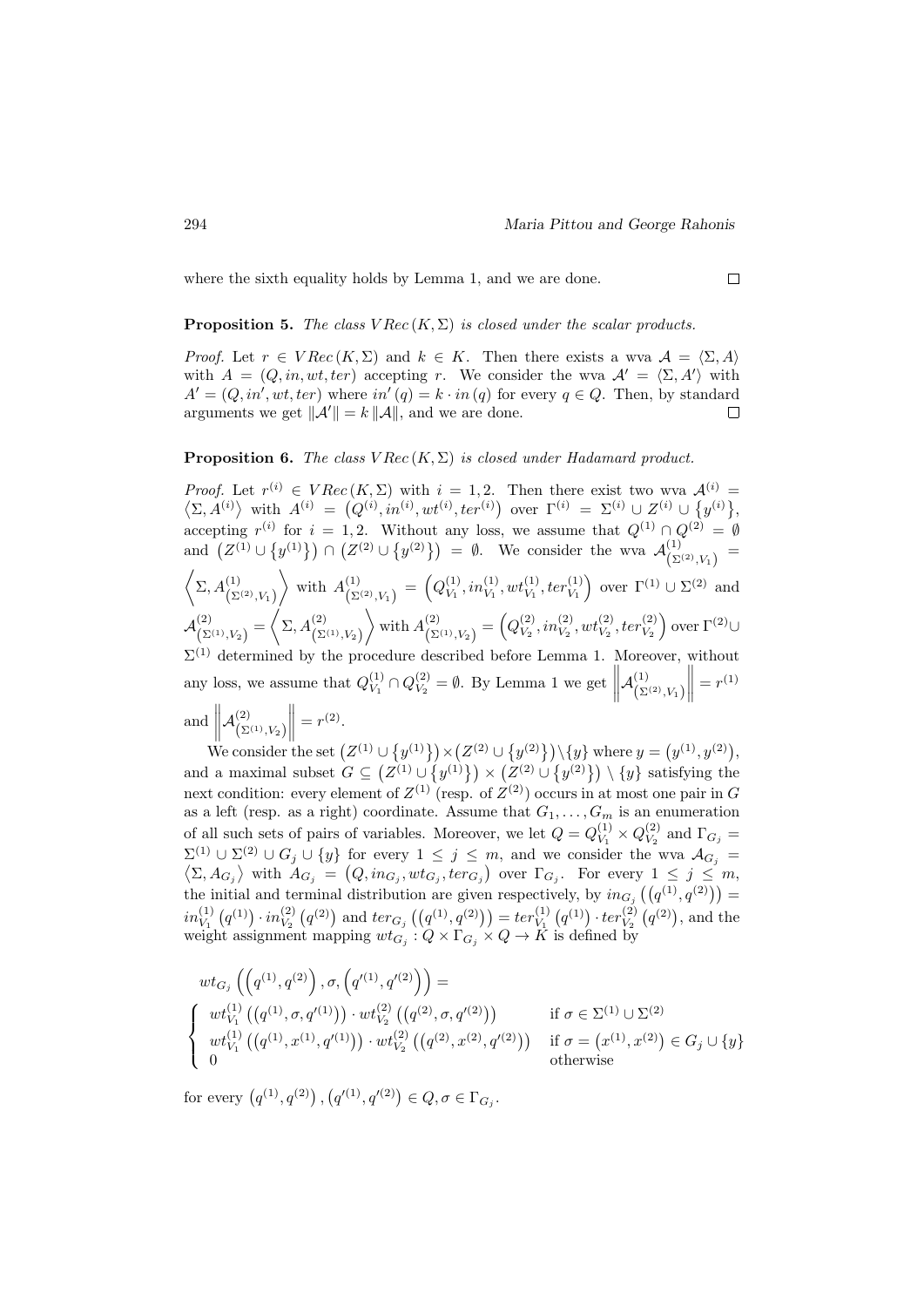By Proposition 4, the series  $\sum$  $1\leq j\leq m$  $||\mathcal{A}_{G_j}||$  is recognizable. We will show that  $||A^{(1)}|| \odot ||A^{(2)}|| = \sum$  $1\leq j\leq m$  $\|\mathcal{A}_{G_j}\|$ .

To this end, let  $w = w(0) \dots w(n-1) \in \Sigma^*$ ,  $u^{(1)} \in \text{preim}_{\Gamma^{(1)} \cup \Sigma^{(2)}} (w)$ ,  $u^{(2)} \in$  $\text{preim}_{\Gamma^{(2)}\cup\Sigma^{(1)}}(w), h^{(1)}\in VR\big(\Gamma^{(1)}\cup\Sigma^{(2)}\big), \text{ and } h^{(2)}\in VR\big(\Gamma^{(2)}\cup\Sigma^{(1)}\big) \text{ such that }$  $w \in h^{(1)}(u^{(1)}) \cap h^{(2)}(u^{(2)})$ . For every  $w(t) \in \Sigma$ ,  $0 \le t \le n-1$ , we have either  $w(t) \in \Sigma^{(1)} \cup \Sigma^{(2)}$  and hence  $u^{(1)}(t) = u^{(2)}(t) = w(t)$ , or  $w(t) \in \Sigma \setminus \Sigma^{(1)} \cup \Sigma^{(2)}$ and one of the following cases holds.

- There exist bounded variables  $z^{(1)} \in Z^{(1)}$ ,  $z^{(2)} \in Z^{(2)}$  such that  $u^{(1)}(t) = z^{(1)}$ ,  $u^{(2)}(t) = z^{(2)}$  and  $h^{(1)}(u^{(1)}(t)) = h^{(2)}(u^{(2)}(t)) = w(t)$ .
- There exists a bounded variable  $z^{(1)} \in Z^{(1)}$  such that  $u^{(1)}(t) = z^{(1)}$ ,  $u^{(2)}(t) = z^{(2)}$  $y^{(2)}$  and  $h^{(1)}(u^{(1)}(t)) = w(t) \in h^{(2)}(u^{(2)}(t)).$
- There exists a bounded variable  $z^{(2)} \in Z^{(2)}$  such that  $u^{(1)}(t) = y^{(1)}$ ,  $u^{(2)}(t) =$  $z^{(2)}$  and  $h^{(2)}(u^{(2)}(t)) = w(t) \in h^{(1)}(u^{(1)}(t)).$
- $u^{(1)}(t) = y^{(1)}, u^{(2)}(t) = y^{(2)}, \text{ and } w(t) \in h^{(1)}(u^{(1)}(t)) \cap h^{(2)}(u^{(2)}(t)).$

We consider the word  $u = u(0) \dots u(n-1)$  by

$$
u(t) = \begin{cases} w(t) & \text{if } w(t) \in \Sigma^{(1)} \cup \Sigma^{(2)} \\ (u^{(1)}(t), u^{(2)}(t)) & \text{otherwise} \end{cases}
$$

for every  $0 \leq t \leq n-1$ . For every  $1 \leq j \leq m$ , we define a valid relabeling  $h_j \in VR(\Gamma_{G_j})$  such that  $h_j(\sigma) = h^{(1)}(x^{(1)})$  for every  $\sigma = (x^{(1)}, x^{(2)}) \in$  $(Z^{(1)} \times (Z^{(2)} \cup \{y^{(2)}\})) \cap G_j$ , and  $h_j(\sigma) = h^{(2)}(x^{(2)})$  for every  $\sigma = (x^{(1)}, x^{(2)}) \in$  $\left(\lbrace y^{(1)} \rbrace \times Z^{(2)}\right) \cap G_j$ . Hence  $u \in \text{preim}_{\Gamma_{G_j}}(w)$  for some  $1 \leq j \leq m$ .

By the definition of the list  $G_1, \ldots, G_m$ , there is a set  $J \subseteq \{1, \ldots, m\}$ , such that for every path

$$
P_{u^{(1)}}: (q_0^{(1)}, u^{(1)}(0), q_1^{(1)}) \dots (q_{n-1}^{(1)}, u^{(1)}(n-1), q_n^{(1)})
$$
  
of  $A_{(\Sigma^{(2)}, V_1)}^{(1)}$  over  $u^{(1)}$ , and  

$$
P_{u^{(2)}}: (q_0^{(2)}, u^{(2)}(0), q_1^{(2)}) \dots (q_{n-1}^{(2)}, u^{(2)}(n-1), q_n^{(2)})
$$

of  $A_{(5)}^{(2)}$  $\binom{2}{\sum^{(1)}, V_2}$  over  $u^{(2)}$ , there exists a path

 $P_u^{(G_j)}:\left(\left(q_0^{(1)},q_0^{(2)}\right),u\left(0\right),\left(q_1^{(1)},q_1^{(2)}\right)\right)\dots\left(\left(q_{n-1}^{(1)},q_{n-1}^{(2)}\right),u\left(n-1\right),\left(q_n^{(1)},q_n^{(2)}\right)\right)$ of  $A_{G_j}$  over u, for every  $j \in J$ . Conversely, for every path  $P_u^{(G_j)}$  of  $A_{G_j}$  over u  $(j \in$ J) there are two paths  $P_{u^{(1)}}$  of  $A_{(\Sigma)}^{(1)}$  $\binom{(1)}{(\Sigma^{(2)}, V_1)}$  over  $u^{(1)}$  and  $P_{u^{(2)}}$  of  $A^{(2)}_{(\Sigma)}$  $\sum_{(2)(1)}^{(2)}$  over  $u^{(2)}$ respectively, obtained in the obvious way. Moreover, in case  $weight\left(P_u^{(G_j)}\right) \neq 0$ , for every  $i \in J$ , it holds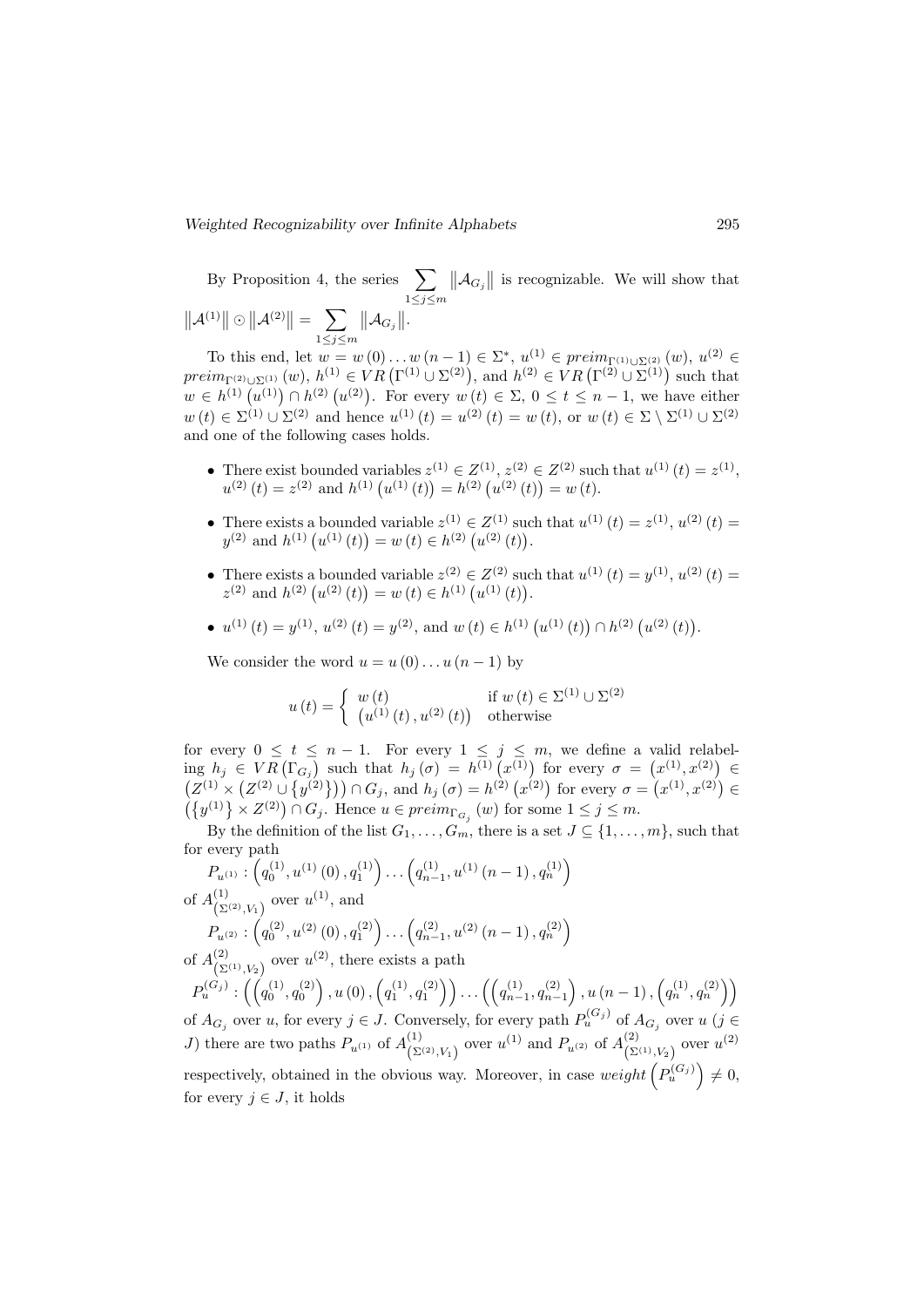$$
\begin{split}\n\text{weight}\left(P_u^{(G_j)}\right) &= in_{G_j}\left(\left(q_0^{(1)}, q_0^{(2)}\right)\right) \cdot \prod_{0 \le t \le n-1} wt_{G_j}\left(\left(\left(q_t^{(1)}, q_t^{(2)}\right), u(t), \left(q_{t+1}^{(1)}, q_{t+1}^{(2)}\right)\right)\right) \\
&\quad \text{therefore}\left(q_u^{(1)}, q_n^{(2)}\right)\right) \\
&= in_{V_1}^{(1)}\left(q_0^{(1)}\right) \cdot in_{V_2}^{(2)}\left(q_0^{(2)}\right) \cdot \prod_{0 \le t \le n-1} \left(\begin{array}{c} wt_{V_1}^{(1)}\left(\left(q_t^{(1)}, u^{(1)}(t), q_{t+1}^{(1)}\right)\right) \\
\cdot \text{tr}_{V_2}^{(2)}\left(\left(q_t^{(2)}, u^{(2)}(t), q_{t+1}^{(2)}\right)\right) \\
\cdot \text{tr}_{V_1}^{(1)}\left(q_0^{(1)}\right) \cdot \text{tr}_{V_2}^{(2)}\left(q_0^{(2)}\right)\n\end{array}\right) \\
&\quad \text{therefore}\left(q_u^{(1)}\right) \cdot \text{tr}_{V_2}^{(2)}\left(q_u^{(2)}\right) \\
&\quad \text{in}_{V_2}^{(2)}\left(q_0^{(2)}\right) \cdot \prod_{0 \le t \le n-1} wt_{V_1}^{(1)}\left(\left(q_t^{(1)}, u^{(1)}(t), q_{t+1}^{(1)}\right)\right) \cdot \text{ter}_{V_1}^{(1)}\left(q_n^{(1)}\right) \\
&\quad \text{in}_{V_2}^{(2)}\left(q_0^{(2)}\right) \cdot \prod_{0 \le t \le n-1} wt_{V_2}^{(2)}\left(\left(q_t^{(2)}, u^{(2)}(t), q_{t+1}^{(2)}\right)\right) \cdot \text{ter}_{V_2}^{(2)}\left(q_n^{(2)}\right) \\
&= weight\left(P_{u^{(1)}}\right) \cdot weight\left(P_{u^{(2)}}\right).
$$

Conversely, if weight $(P_{u^{(1)}}) \neq 0$ , weight $(P_{u^{(2)}}) \neq 0$ , then by the consideration of the list  $G_1, \ldots, G_m$ , there is at least one  $1 \leq j \leq m$  with  $weight\left(P_u^{(G_j)}\right) =$ weight  $(P_{u^{(1)}}) \cdot weight(P_{u^{(2)}})$ . Therefore, and since K is idempotent, we obtain<sup>2</sup>

$$
\sum_{1\leq j\leq m}\sum_{P_u^{(G_j)}}weight\left(P_u^{(G_j)}\right)=\sum_{P_{u^{(1)}},P_{u^{(2)}}}weight\left(P_{u^{(1)}}\right)\cdot weight\left(P_{u^{(2)}}\right).
$$

We conclude

$$
\left(\sum_{1 \leq j \leq m} ||A_{G_j}||, w\right) = \sum_{1 \leq j \leq m} (||A_{G_j}||, w) = \sum_{1 \leq j \leq m} \sum_{u \in preim_{\Gamma_{G_j}}(w)} (||A_{G_j}||, u)
$$
  
\n
$$
= \sum_{1 \leq j \leq m} \sum_{u \in preim_{\Gamma_{G_j}}(w)} \sum_{P_u^{(G_j)}} weight(P_u^{(G_j)})
$$
  
\n
$$
= \sum_{u^{(1)} \in preim_{\Gamma^{(1)} \cup \Sigma^{(2)}} (w)} \sum_{P_{u^{(1)}}} (weight(P_{u^{(1)}}) \cdot weight(P_{u^{(2)}}))
$$
  
\n
$$
= \sum_{u^{(1)} \in preim_{\Gamma^{(2)} \cup \Sigma^{(1)}} (w)} \sum_{P_{u^{(2)}}} weight(P_{u^{(1)}})
$$

<sup>&</sup>lt;sup>2</sup>It should be clear that for  $j \in \{1, ..., m\} \setminus J$  the paths  $P_u^{(Gj)}$  do not exist, hence by definition  $weight\left(P_u^{(Gj)}\right) = 0.$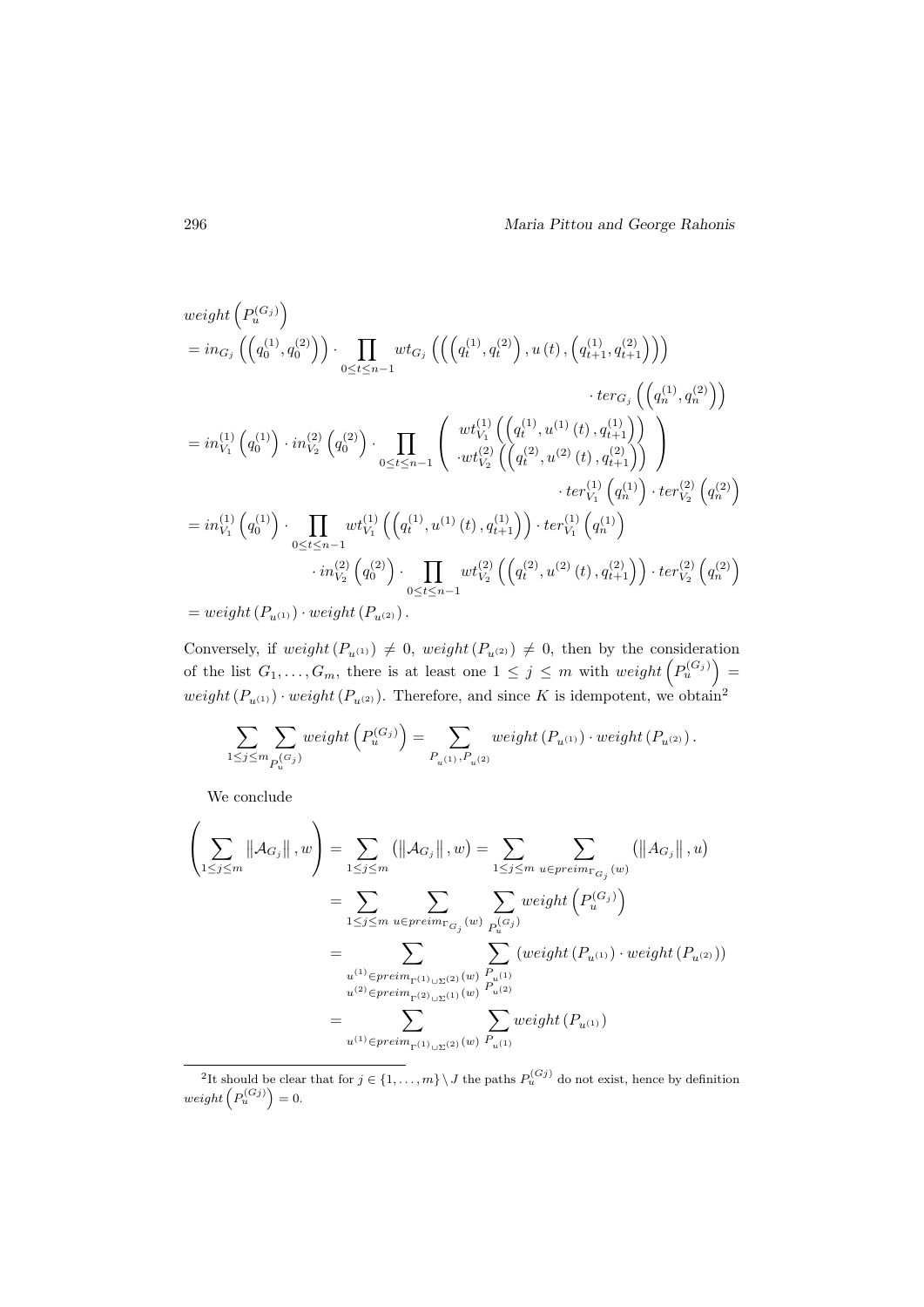$$
\sum_{u^{(2)} \in \text{preim}_{\Gamma^{(2)} \cup \Sigma^{(1)}} (w)} \sum_{P_{u^{(2)}}} \text{weight} (P_{u^{(2)}})
$$
\n
$$
= \sum_{u^{(1)} \in \text{preim}_{\Gamma^{(1)} \cup \Sigma^{(2)}} (w)} \left( \left\| A^{(1)}_{(\Sigma^{(2)}, V_1)} \right\|, u^{(1)} \right)
$$
\n
$$
\cdot \sum_{u^{(2)} \in \text{preim}_{\Gamma^{(2)} \cup \Sigma^{(1)}} (w)} \left( \left\| A^{(2)}_{(\Sigma^{(1)}, V_2)} \right\|, u^{(2)} \right)
$$
\n
$$
= \left( \left\| A^{(1)}_{(\Sigma^{(2)}, V_1)} \right\|, w \right) \cdot \left( \left\| A^{(2)}_{(\Sigma^{(1)}, V_2)} \right\|, w \right)
$$

for every  $w \in \Sigma^*$ , which, by Lemma 1, implies

$$
\left(\left\|\mathcal{A}^{(1)}\right\|\odot\left\|\mathcal{A}^{(2)}\right\|,w\right)=\left(\sum_{1\leq j\leq m}\left\|\mathcal{A}_{G_j}\right\|,w\right)
$$

for every  $w \in \Sigma^*$ , i.e.,  $||\mathcal{A}^{(1)}|| \odot ||\mathcal{A}^{(2)}|| = \sum$  $1\leq j\leq m$  $||\mathcal{A}_{G_j}||$ , as required.

**Proposition 7.** The class  $VRec(K, \Sigma)$  is closed under Cauchy product.

*Proof.* Let  $r^{(i)} \in VRec(K, \Sigma)$  with  $i = 1, 2$ . We consider the proper series  $r'^{(1)}, r'^{(2)}$ over  $\Sigma$  and K defined, for every  $w \in \Sigma^*$ , by

•  $(r^{(1)}, w) = \begin{cases} (r^{(1)}, w) & \text{if } w \in \Sigma^+ \\ 0 & \text{otherwise} \end{cases}$ , and •  $(r^{(2)}, w) = \begin{cases} (r^{(2)}, w) & \text{if } w \in \Sigma^+ \\ 0 & \text{otherwise} \end{cases}$ 0 otherwise.

Then  $r^{(1)} \cdot r^{(2)} = r^{(1)} \cdot r^{(2)} + (r^{(1)}, \varepsilon) r^{(2)} + r^{(1)} (r^{(2)}, \varepsilon) + (r^{(1)}, \varepsilon) (r^{(2)}, \varepsilon) \bar{\varepsilon}$  and by Propositions 2, 4, and 5, it suffices to show that  $r^{(1)} \cdot r^{(2)} \in VRec(K, \Sigma)$ . By Proposition 3, there are normalized wva  $\mathcal{A}^{(i)} = \left\langle \Sigma, A^{(i)} \right\rangle$  with  $A^{(i)} = \left( Q^{(i)}, q_{in}^{(i)}, wt^{(i)}, q_{ter}^{(i)} \right)$ over  $\Gamma^{(i)} = \Sigma^{(i)} \cup Z^{(i)} \cup \{y^{(i)}\}\$  and K, accepting respectively  $r'^{(i)}$ , with  $i =$ 1, 2. Without any loss, we assume that  $Q^{(1)} \cap Q^{(2)} = \emptyset$  and  $\left( Z^{(1)} \cup \{ y^{(1)} \} \right) \cap$  $(Z^{(2)} \cup \{y^{(2)}\}) = \emptyset$ . We consider the wva  $\mathcal{A}^{(1)}_{(N)}$  $\left(\sum^{(1)}_{\Sigma^{(2)},V_1}\right) = \left\langle \Sigma,A^{(1)}_{\Sigma^{(2)},V_1}\right\rangle$  $\Big\}$  and  $\mathcal{A}^{(2)}_{\scriptscriptstyle\prime\sigma}$  $\left(\begin{matrix} (2)\ (\Sigma^{(1)},V_2) \end{matrix}\right) \,=\, \begin{pmatrix} \sum_{1}A^{(2)}_{{\tiny\left(\Sigma^{(1)},V_2\right)}} \end{pmatrix}$  determined by the procedure before Lemma 1. By Proposition 3 and Lemma 1,  $\mathcal{A}_{\infty}^{(1)}$  $\chi^{(1)}_{(\Sigma^{(2)}, V_1)}$  and  $\mathcal{A}^{(2)}_{(\Sigma)}$  $\binom{2}{\sum^{(1)}, V_2}$  can be assumed to be normalized hence, let  $A_{(S)}^{(1)}$  $\begin{pmatrix} (1) \ (\Sigma^{(2)}, V_1) \end{pmatrix} = \begin{pmatrix} Q_{V_1}^{(1)} \end{pmatrix}$  $V_1^{(1)}, q_{inv_1}^{(1)}, wt_{V_1}^{(1)}, q_{ter_{V_1}}^{(1)}\}$  over  $\Gamma^{(1)} \cup \Sigma^{(2)}$  and  $A_{\rm C}^{(2)}$  $\binom{(2)}{(\Sigma^{(1)},V_2)} = \left(Q_{V_2}^{(2)}\right)$  $V_2, q_{inv_2}^{(2)}, wt_{V_2}^{(2)}, q_{terv_2}^{(2)}$  over  $\Gamma^{(2)} \cup \Sigma^{(1)}$ . Moreover, without any loss,

 $\Box$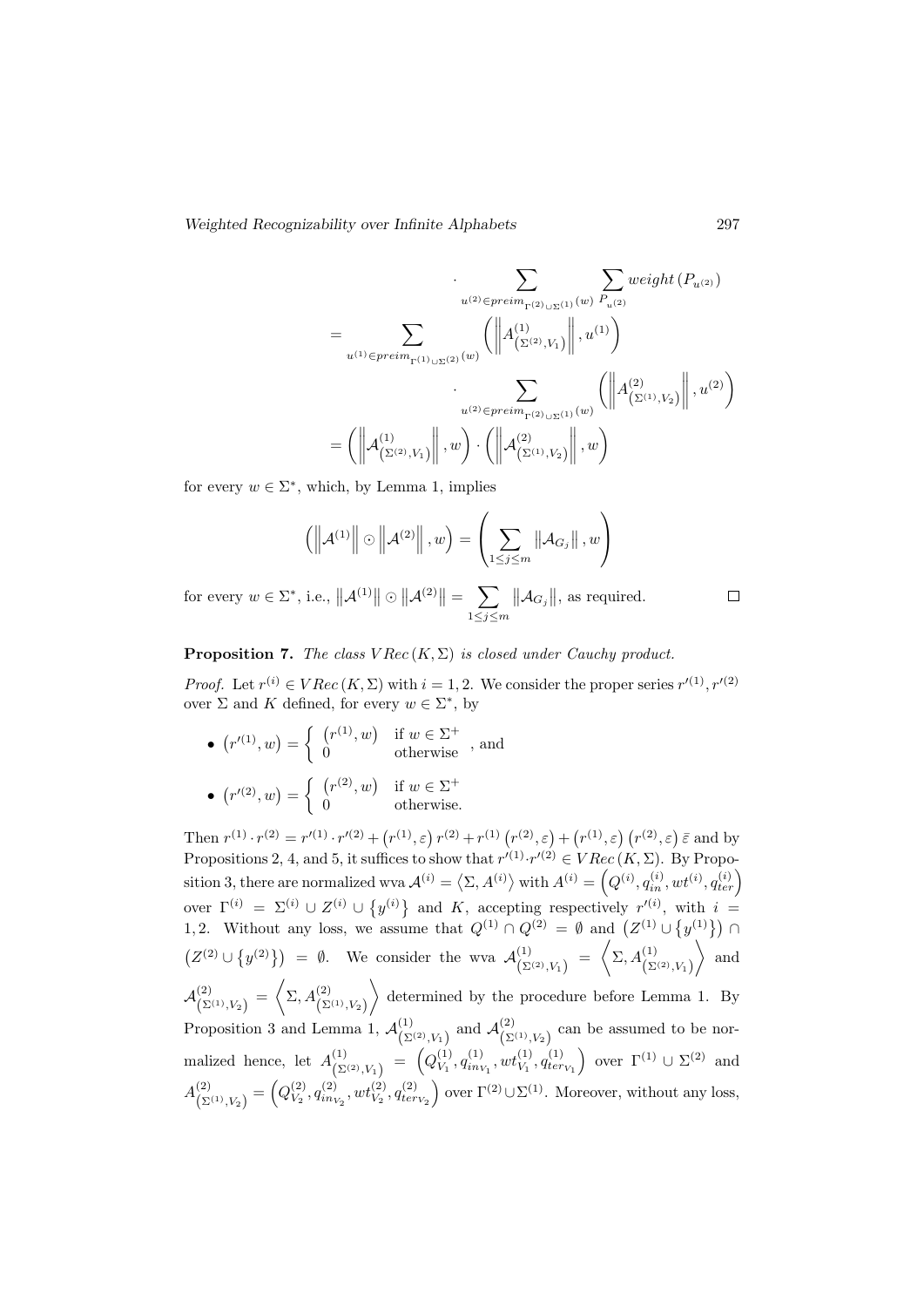we assume that  $Q_V^{(1)}$  $V_1^{(1)} \cap Q_{V_2}^{(2)}$  $V_2^{(2)} = \emptyset$ . We let  $y = (y^{(1)}, y^{(2)})$  and consider the set  $H =$  $(Z^{(1)} \cup \{y^{(1)}\}) \times (Z^{(2)} \cup \{y^{(2)}\}) \setminus \{y\}$ , and a maximal subset  $G \subseteq H \cup Z^{(1)} \cup Z^{(2)}$ satisfying the following condition: every element of  $Z^{(1)}$  (resp. of  $Z^{(2)}$ ) occurs either in at most one pair of H as a left (resp. as a right) coordinate, or as a single element of G. Assume that  $G_1, \ldots, G_m$  is an enumeration of all such sets. We let  $Q = Q_V^{(1)}$  $V_1^{(1)} \cup Q_{V_2}^{(2)}$  $\{Q_{V_2}^{(2)} \setminus \{q_{ter_{V_1}}^{(1)}\}\$ and consider, for every  $1 \leq j \leq m$ , the normalized wva  $A_{G_j} = \langle \Sigma, A_{G_j} \rangle$  where  $A_{G_j} = \left(Q, q_{in_{V_1}}^{(1)}, wt_{G_j}, q_{ter_{V_2}}^{(2)}\right)$  and  $\Gamma_{G_j}$  $\Sigma^{(1)} \cup \Sigma^{(2)} \cup G_j \cup \{y\}.$  The weight assignment mapping  $wt_{G_j}$  is defined, for every  $1 \leq j \leq m$ , as follows:

$$
wt_{G_j}((q, \sigma, q')) =
$$
\n
$$
\begin{cases}\nwt_{V_1}^{(1)}((q, \sigma, q')) & \text{if } q, q' \in Q_{V_1}^{(1)} \setminus \left\{ q_{ter_{V_1}}^{(1)} \right\} \text{ and} \\
& \sigma \in \Sigma^{(1)} \cup \Sigma^{(2)} \cup \left\{ Z^{(1)} \cap G_j \right\} \\
wt_{V_2}^{(2)}((q, \sigma, q')) & \text{if } q, q' \in Q_{V_2}^{(2)} \text{ and } \sigma \in \Sigma^{(1)} \cup \Sigma^{(2)} \cup \left\{ Z^{(2)} \cap G_j \right\} \\
wt_{V_1}^{(1)}\left( \left( q, \sigma, q_{ter_{V_1}}^{(1)} \right) \right) & \text{if } q \in Q_{V_1}^{(1)} \setminus \left\{ q_{ter_{V_1}}^{(1)} \right\}, q' = q_{in_{V_2}}^{(2)}, \text{ and} \\
& \sigma \in \Sigma^{(1)} \cup \Sigma^{(2)} \cup \left\{ Z^{(1)} \cap G_j \right\} \\
wt_{V_1}^{(1)}\left( \left( q, x^{(1)}, q' \right) \right) & \text{if } q, q' \in Q_{V_1}^{(1)} \setminus \left\{ q_{ter_{V_1}}^{(1)} \right\} \text{ and} \\
& \sigma = (x^{(1)}, x^{(2)}) \in G_j \cup \{y\} \\
wt_{V_2}^{(2)}\left( \left( q, x^{(2)}, q' \right) \right) & \text{if } q, q' \in Q_{V_2}^{(2)} \text{ and } \sigma = (x^{(1)}, x^{(2)}) \in G_j \cup \{y\} \\
wt_{V_1}^{(1)}\left( \left( q, x^{(1)}, q_{ter_{V_1}}^{(1)} \right) \right) & \text{if } q \in Q_{V_1}^{(1)} \setminus \left\{ q_{ter_{V_1}}^{(1)} \right\}, q' = q_{in_{V_2}}^{(2)}, \text{ and} \\
& \sigma = (x^{(1)}, x^{(2)}) \in G_j \cup \{y\} \\
0 & \text{otherwise}\n\end{cases}
$$

for every  $q, q' \in Q, \sigma \in \Gamma_{G_j}$ .

By Lemma 1 and Proposition 4, it suffices to show that  $\|\cdot\|$  $\mathcal{A}^{(1)}_{\scriptscriptstyle\prime}$  $\left(\Sigma^{(2)}, V_1\right)$   $\cdot$  $\mathcal{A}^{(2)}_{\scriptscriptstyle\prime}$  $\left(\Sigma^{(1)}, V_2\right)$  $\Big\| =$  $\sum$  $1\leq j\leq m$  $\Vert \mathcal{A}_{G_j} \Vert.$ Let  $w_1, w_2 \in \Sigma^+$ ,  $u_1 \in \text{preim}_{\Gamma^{(1)} \cup \Sigma^{(2)}} (w_1)$ , and  $u_2 \in \text{preim}_{\Gamma^{(2)} \cup \Sigma^{(1)}} (w_2)$ . We set  $w_1w_2 = w = w(0) \dots w(n-1)$  hence,  $w_1 = w(0) \dots w(k)$  and  $w_2 = w(k+1)$  $1) \dots w(n-1)$  for some  $0 \leq k < n-1$ . Furthermore, we set  $u_1u_2 = u = u(0) \dots u(n-1)$ 1) and, by our assumption, we have  $u_1 = u(0) \dots u(k)$  and  $u_2 = u(k+1) \dots u(n-1)$ . Let  $h^{(1)} \in VR\left(\Gamma^{(1)} \cup \Sigma^{(2)}\right), h^{(2)} \in VR\left(\Gamma^{(2)} \cup \Sigma^{(1)}\right)$  such that  $w_1 \in h^{(1)}(u_1)$  and

$$
w_2 \in h^{(2)}(u_2)
$$
. Moreover, let  
\n $P_{u_1}: \left( q_{in_{V_1}}^{(1)}, u(0), q_1^{(1)} \right) \dots \left( q_{k-1}^{(1)}, u(k), q_{ter_{V_1}}^{(1)} \right)$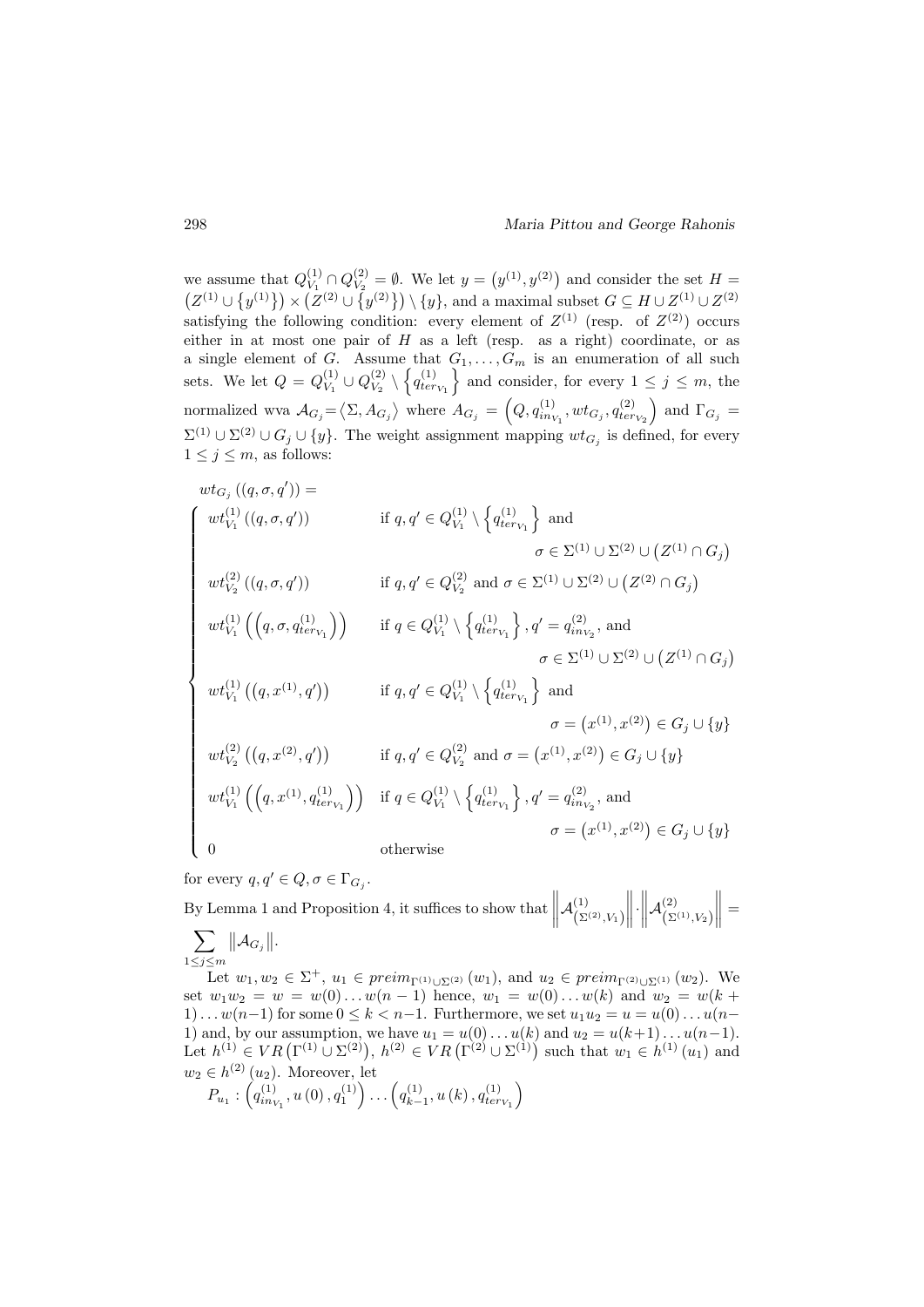be a path of  $A_{\left( \mathcal{S}\right) }^{\left( 1\right) }$  $\binom{1}{\sum(2)N_1}$  over  $u_1$ , and

$$
P_{u_2}: \left(q_{in_{V_2}}^{(2)}, u(k+1), q_{k+1}^{(2)}\right) \dots \left(q_{n-1}^{(2)}, u(n-1), q_{ter_{V_2}}^{(2)}\right)
$$

be a path of  $A_{\left( \mathcal{S}\right) }^{\left( 2\right) }$  $\sum_{(2^{(1)}, V_2)}^{(2)}$  over  $u_2$ .

We point out the following cases.

• The sets  $\{w(0), \ldots, w(k)\} \cap (\Sigma \setminus (\Sigma^{(1)} \cup \Sigma^{(2)}))$  and  $\{w(k+1), \ldots, w(n-1)\} \cap$  $(\Sigma \setminus (\Sigma^{(1)} \cup \Sigma^{(2)}))$  are disjoint. Then, if  $weight(P_{u_1}) \neq 0 \neq weight(P_{u_2})$ , by the definition of the list  $G_1, \ldots, G_m$ , there is a set  $J \subseteq \{1, \ldots, m\}$  such that for every  $j \in J$ 

$$
P_{u'}^{(G_j)}: (q_{in_{V_1}}^{(1)}, u'(0), q_1^{(1)}) \dots (q_{k-1}^{(1)}, u'(k), q_{in_{V_2}}^{(2)}) (q_{in_{V_2}}^{(2)}, u'(k+1), q_{k+1}^{(2)})
$$

$$
\dots (q_{n-1}^{(2)}, u'(n-1), q_{ter_{V_2}}^{(2)})
$$

is a path of  $A_{G_j}$  over u', where u' is obtained by u by replacing every occurrence of  $y^{(1)}$  in  $u_1$  and  $y^{(2)}$  in  $u_2$ , respectively by y. Clearly, it holds  $weight\left(P_{u'}^{(G_j)}\right) = weight(P_{u_1})weight(P_{u_2}).$  Moreover, since K is idempotent, we get  $\sum_{j\in J} weight(P_{u'}^{(G_j)})$  =  $weight(P_{u_1})weight(P_{u_2})$ . By the definition of the list  $G_1, \ldots, G_m$  we have also  $weight\left(P_{u'}^{(G_j)}\right) = 0$  for every  $j \in$  $\{1,\ldots,m\}\setminus J$ , and thus  $\sum_{1\leq j\leq m} weight(P_{u'}^{(G_j)}) = weight(P_{u_1})weight(P_{u_2})$ . Furthermore, the relabeling  $h^{(j)} : \Gamma_{G_j} \to \mathcal{P}(\Sigma)$ , for every  $1 \leq j \leq m$ , which is defined as the identity on  $\Sigma^{(1)} \cup \Sigma^{(2)}$ , and

- $-h^{(j)}(z^{(1)}) = h^{(1)}(z^{(1)})$  for every  $z^{(1)} \in Z^{(1)} \cap G_j$ ,
- $-h^{(j)}(z^{(2)}) = h^{(2)}(z^{(2)})$  for every  $z^{(2)} \in Z^{(2)} \cap G_j$ , and
- $-h^{(j)}((x^{(1)},x^{(2)}))$  are defined nondeterministically in  $\Sigma \setminus (\Sigma^{(1)} \cup \Sigma^{(2)} \cup$  $\{w(0), \ldots, w(n-1)\} \cup \{h^{(j)}(z^{(i)}) \mid z^{(i)} \in Z^{(i)} \cap G_j, i = 1, 2\}$  whenever  $(x^{(1)}, x^{(2)}) \in G_j \setminus \{y\}$

is valid, and clearly  $w \in h^{(j)}(u')$  for every  $j \in J$ .

• The sets  $\{w(0), \ldots, w(k)\} \cap (\Sigma \setminus (\Sigma^{(1)} \cup \Sigma^{(2)}))$  and  $\{w(k+1), \ldots, w(n-1)\}\$  $\cap (\Sigma \setminus (\Sigma^{(1)} \cup \Sigma^{(2)}))$  are not disjoint. For simplicity, let us assume that the two sets have only one common letter  $\sigma$ , and let  $0 \leq l_1 < \ldots < l_r \leq k$ and  $k + 1 \leq l_{r+1} < \ldots < l_s \leq n-1$  be the positions in w such that  $w(l_1) = \ldots = w(l_r) = w(l_{r+1}) = \ldots = w(l_s) = \sigma.$ 

Since  $u_1 \in \text{preim}_{\Gamma^{(1)} \cup \Sigma^{(2)}} (w_1)$  and  $u_2 \in \text{preim}_{\Gamma^{(2)} \cup \Sigma^{(1)}} (w_2)$  we get that  $u(l_1) = \ldots = u(l_r) = x^{(1)}$  and  $u(l_{r+1}) = \ldots = u(l_s) = x^{(2)}$  for some  $x^{(1)} \in$  $Z^{(1)} \cup \{y^{(1)}\}$  and  $x^{(2)} \in Z^{(2)} \cup \{y^{(2)}\}$ . If  $weight(P_{u_1}) \neq 0 \neq weight(P_{u_2})$ , by the definition of the list  $G_1, \ldots, G_m$ , there is a set  $J \subseteq \{1, \ldots, m\}$  such that for every  $j \in J$ , the path  $P_{u'}^{(G_j)}$  which is determined by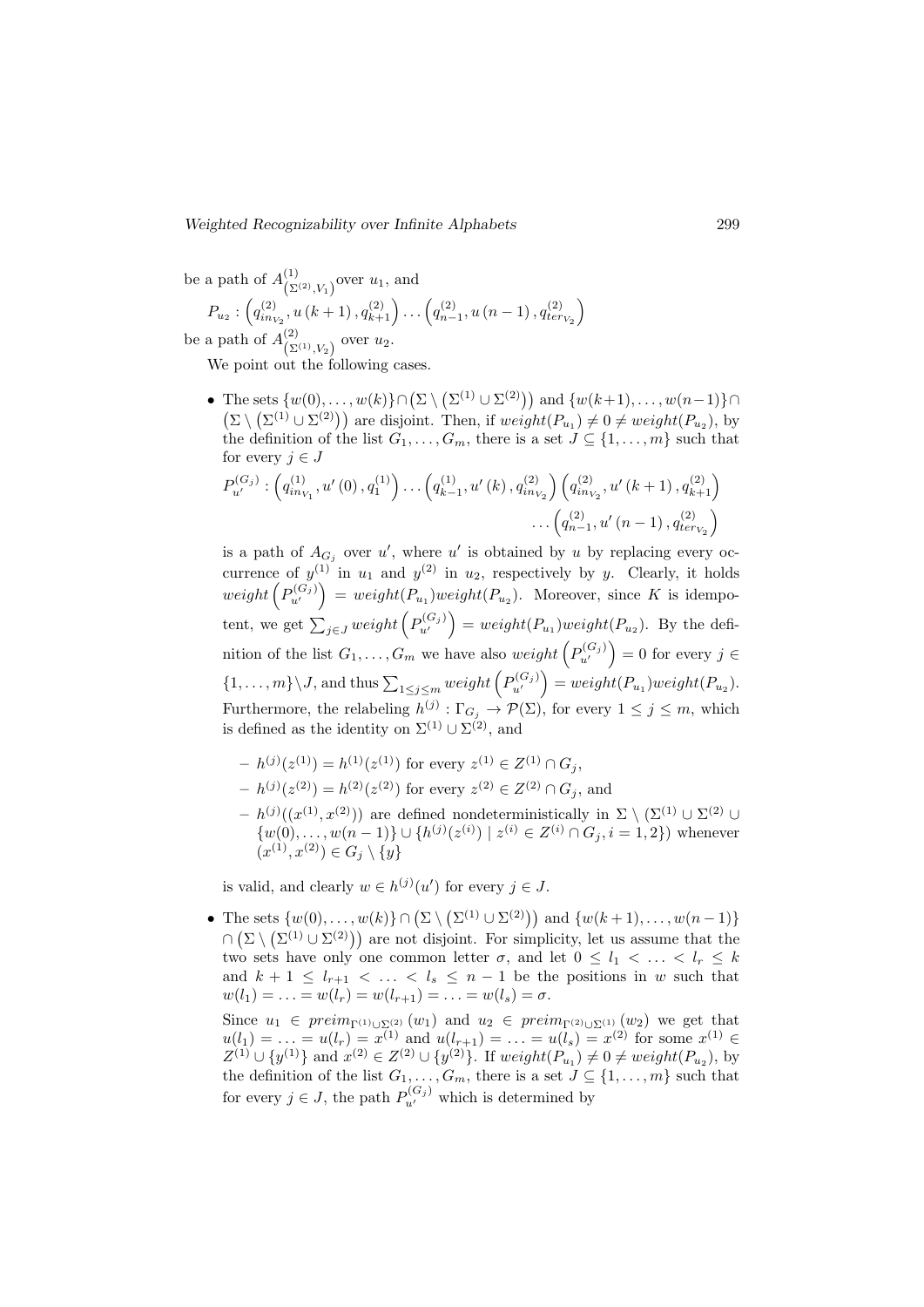$$
\left(q_{in_{V_1}}^{(1)}, u'(0), q_1^{(1)}\right) \dots \left(q_{l_1}^{(1)}, (x^{(1)}, x^{(2)}), q_{l_1+1}^{(1)}\right) \dots \left(q_{l_r}^{(1)}, (x^{(1)}, x^{(2)}), q_{l_r+1}^{(1)}\right) \n\dots \left(q_{k-1}^{(1)}, u'(k), q_{in_{V_2}}^{(2)}\right) \left(q_{in_{V_2}}^{(2)}, u'(k+1), q_{k+1}^{(2)}\right) \dots \left(q_{l_{r+1}}^{(2)}, (x^{(1)}, x^{(2)}), q_{l_{r+1}+1}^{(2)}\right) \n\dots \left(q_{l_s}^{(2)}, (x^{(1)}, x^{(2)}), q_{l_s+1}^{(2)}\right) \dots \left(q_{n-1}^{(2)}, u'(n-1), q_{ter_{V_2}}^{(2)}\right)
$$

is a path of  $A_{G_j}$  over u', and weight  $(P_{u'}^{(G_j)}) = weight(P_{u_1})weight(P_{u_2})$ . The word u' is obtained by u by replacing the letters  $u(l_1), \ldots, u(l_s)$  by  $(x^{(1)}, x^{(2)})$  and from the remaining letters we replace every occurrence of  $y^{(1)}$  and  $y^{(2)}$  with y. With the same argument, as in the previous case, we obtain  $\sum_{1 \leq j \leq m} weight(P_{u'}^{(G_j)}) = weight(P_{u_1}) weight(P_{u_2})$ , and in the obvious way, we define an  $h^{(j)} \in VR(\Gamma_{G_j})$  such that  $w \in h^{(j)}(u')$  for every  $j \in J$ .

In case the sets  $\{w(0), \ldots, w(k)\} \cap (\Sigma \setminus \Sigma^{(1)} \cup \Sigma^{(2)})$  and  $\{w(k+1), \ldots, w(n-k)\}$ 1)} ∩ ( $\Sigma \setminus \Sigma^{(1)} \cup \Sigma^{(2)}$ ) have more than one common elements, then we similarly merge the labels of the corresponding transitions and construct the paths  $P_{u'}^{(G_j)}$ .

Conversely, let 
$$
w \in \Sigma^+
$$
,  $u'^{(j)} \in preim_{\Gamma_{G_j}}(w)$  for some  $1 \le j \le m$ , and  
\n
$$
P_{u'^{(j)}}^{(G_j)}: \left( q_{inv_1}^{(1)}, u'^{(j)}(0), q_1^{(1)} \right) \dots \left( q_{k-1}^{(1)}, u'^{(j)}(k), q_{inv_2}^{(2)} \right) \left( q_{inv_2}^{(2)}, u'^{(j)}(k+1), q_{k+1}^{(2)} \right) \dots \left( q_{n-1}^{(2)}, u'^{(j)}(n-1), q_{terv_2}^{(2)} \right)
$$

be a path of  $A_{G_j}$  over  $u'(j)$ . Then, there are two paths  $P_{u_1}, P_{u_2}$  of  $A_{(\Sigma)}^{(1)}$  $\prod_{(\Sigma^{(2)}, V_1)}^{(1)}$  and  $A_{\infty}^{(2)}$  $(\Sigma^{(1)}, V_2)$  over  $u_1$  and  $u_2$  respectively, where the word  $u = u_1 u_2$  is obtained by the word  $u'(i)$  as follows. For every  $0 \le t \le k$  we replace every occurrence of  $(x^{(1)}, x^{(2)})$ (resp. y) by  $x^{(1)}$  (resp.  $y^{(1)}$ ) and for every  $k+1 \le t \le n-1$  we replace every occurrence of  $(x^{(1)}, x^{(2)})$  (resp. y) by  $x^{(2)}$  (resp.  $y^{(2)}$ ). Moreover, it is not difficult to show that  $u_1 \in \text{preim}_{\Gamma^{(1)} \cup \Sigma^{(2)}} (w_1), u_2 \in \text{preim}_{\Gamma^{(2)} \cup \Sigma^{(1)}} (w_2)$ , where  $w = w_1w_2$ and  $weight(P_{u_1}) weight(P_{u_2}) = weight\left(P_{u'(i)}^{(G_i)}\right)$  $\binom{(G_j)}{u'^{(j)}}.$ 

We conclude that for every  $w \in \Sigma^+$  it holds

$$
\label{eq:2} \begin{split} &\left(\left\| \mathcal{A}^{(1)}_{\left(\Sigma^{(2)},V_1\right)}\right\|\cdot\left\| \mathcal{A}^{(2)}_{\left(\Sigma^{(1)},V_2\right)}\right\|,w\right)\\ &=\sum\left\{\left(\left\| \mathcal{A}^{(1)}_{\left(\Sigma^{(2)},V_1\right)}\right\|,w_1\right)\left(\left\| \mathcal{A}^{(2)}_{\left(\Sigma^{(1)},V_2\right)}\right\|,w_2\right) \mid w=w_1w_2\right\}\\ &=\sum\left\{\begin{array}{c} \sum\limits_{u_1\in\operatorname{preim}_{\Gamma^{(1)}\cup\Sigma^{(2)}}(w_1)} \left(\left\| \mathcal{A}^{(1)}_{\left(\Sigma^{(2)},V_1\right)}\right\|,u_1\right)\\ &\sum\limits_{u_2\in\operatorname{preim}_{\Gamma^{(2)}\cup\Sigma^{(1)}}(w_2)} \left(\left\| \mathcal{A}^{(2)}_{\left(\Sigma^{(1)},V_2\right)}\right\|,u_2\right) \mid w=w_1w_2\end{array}\right\} \end{split}
$$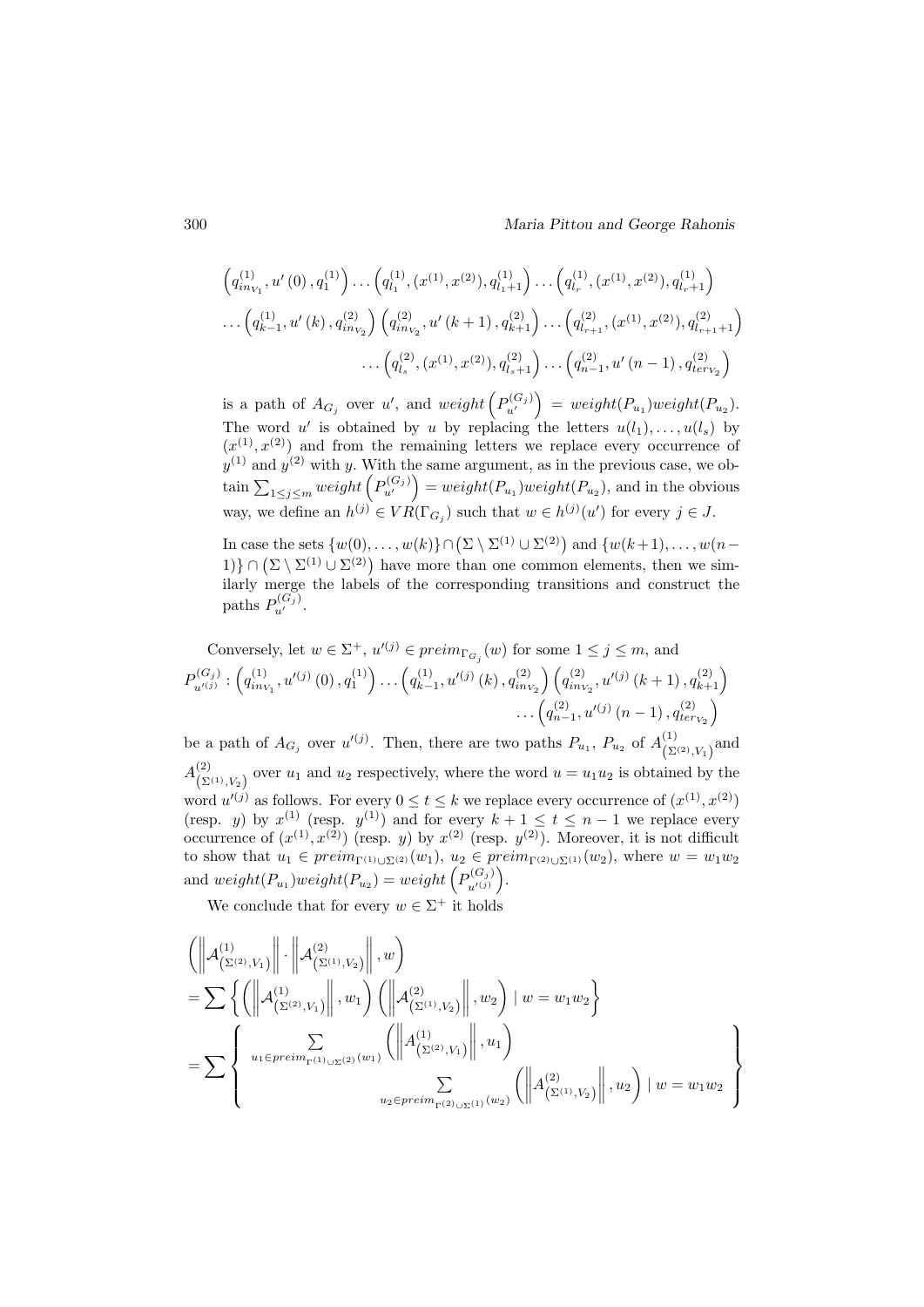$$
= \sum \left\{ \begin{array}{c} \sum_{u_1 \in \text{preim}_{\Gamma(1) \cup \Sigma(2)} (w_1)} \sum_{P_{u_1}} \text{weight}(P_{u_1}) \\ \sum_{u_2 \in \text{preim}_{\Gamma(2) \cup \Sigma(1)} (w_2)} \sum_{P_{u_2}} \text{weight}(P_{u_2}) \mid w = w_1 w_2 \end{array} \right\}
$$
  
\n
$$
= \sum \left\{ \begin{array}{c} \sum_{u_1 \in \text{preim}_{\Gamma(1) \cup \Sigma(2)} (w_1)} \sum_{u_2 \in \text{preim}_{\Gamma(2) \cup \Sigma(1)} (w_2)} \sum_{P_{u_2}} \text{weight}(P_{u_1}) \text{weight}(P_{u_2}) \mid w = w_1 w_2 \end{array} \right\}
$$
  
\n
$$
= \sum_{1 \leq j \leq m} \sum_{u'(j) \in \text{preim}_{\Gamma_{G_j}} (w)} \sum_{P_{u'}(j)} \text{weight}(P_{u'(j)})
$$
  
\n
$$
= \sum_{1 \leq j \leq m} \sum_{u'(j) \in \text{preim}_{\Gamma_{G_j}} (w)} \left( ||A_{G_j}||, u'^{(j)} \right)
$$
  
\n
$$
= \left( \sum_{1 \leq j \leq m} ||A_{G_j}||, w \right)
$$

where the fifth equality holds since  $K$  is idempotent. Hence, we get

$$
\left\| \mathcal{A}^{(1)}_{(\Sigma^{(2)}, V_1)} \right\| \cdot \left\| \mathcal{A}^{(2)}_{(\Sigma^{(1)}, V_2)} \right\| = \sum_{1 \leq j \leq m} \left\| \mathcal{A}_{G_j} \right\|
$$

as required, and our proof is completed.

**Proposition 8.** The class  $VRec(K, \Sigma)$  is closed under the star operation applied to proper series.

*Proof.* Let  $r \in VRec(K, \Sigma)$  be proper and  $\mathcal{A} = \langle \Sigma, A \rangle$  a normalized wva, with  $A = (Q, q_{in}, wt, q_{ter})$  over  $\Gamma_A = \Sigma_A \cup Z \cup \{y\}$ , accepting r. We consider the wva  $\mathcal{A}' = \langle \Sigma, A' \rangle$  over  $\Sigma$  and K with  $Q' = Q \setminus \{q_{ter}\}\$  and  $A' = (Q', q_{in}, wt', q_{in})$  over  $\Gamma_A$ . The weight assignment mapping  $wt': Q' \times \Gamma_A \times Q' \to K$  is defined for every  $q, q' \in Q', \sigma \in \Gamma_A$  as follows:

$$
wt'((q,\sigma,q')) = \begin{cases} wt((q,\sigma,q')) & \text{if } q' \neq q_{in} \\ wt((q,\sigma,q_{ter})) & \text{if } q' = q_{in} \end{cases}.
$$

By standard arguments on weighted automata, we can show that  $||A'|| = ||A||^*$ . Moreover, for every  $w \in \Sigma^*$  we have

$$
(\|\mathcal{A}'\|, w) = \sum_{u \in preim_{\Gamma_A}(w)} (\|\mathcal{A}'\|, u)
$$
  
= 
$$
\sum_{u \in preim_{\Gamma_A}(w)} (\|\mathcal{A}\|^*, u)
$$
  
= 
$$
\sum_{u \in preim_{\Gamma_A}(w)} \sum_{n \ge 0, u = u_1...u_n} ((\|\mathcal{A}\|, u_1) \cdot ... \cdot (\|\mathcal{A}\|, u_n))
$$

 $\Box$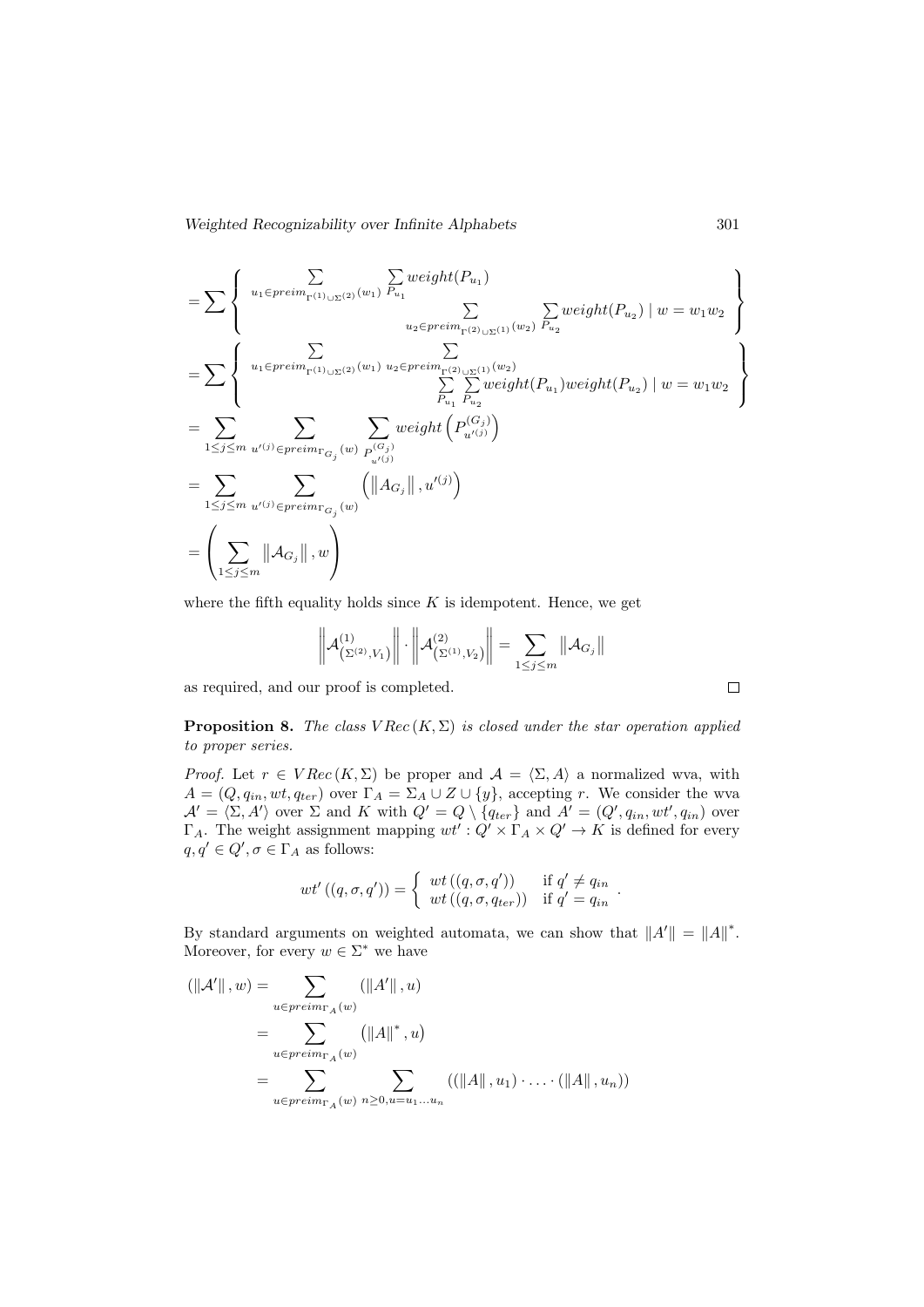$$
= \sum_{n\geq 0, w=w_1...w_n} \sum_{\substack{u_i\in preim_{\Gamma_A}(w_i)\\1\leq i\leq n}} ((\|A\|, u_1) \cdot ... \cdot (\|A\|, u_n))
$$
  

$$
= \sum_{n\geq 0, w=w_1...w_n} \sum_{\substack{u_1\in preim_{\Gamma_A}(w_1)\\u_n\in preim_{\Gamma_A}(w_n)}} (\|A\|, u_1) \cdot ... \cdot \sum_{\substack{u_n\in preim_{\Gamma_A}(w_n)\\u_n\in preim_{\Gamma_A}(w_n)}} (\|A\|, u_n)
$$
  

$$
= \sum_{n\geq 0, w=w_1...w_n} (r, w_1) \cdot ... \cdot (r, w_n)
$$
  

$$
= (r^*, w)
$$

which implies that  $\|\mathcal{A}'\| = r^*$  hence,  $r^* \in VRec(K, \Sigma)$  and our proof is completed.  $\Box$ 

#### **Proposition 9.** The class  $VRec(K, \Sigma)$  is closed under the shuffle product.

*Proof.* Let  $r^{(i)} \in VRec(K, \Sigma)$  with  $i = 1, 2$ . We consider the proper series  $r'^{(1)}, r'^{(2)}$ over  $\Sigma$  and K defined, for every  $w \in \Sigma^*$ , by

•  $(r^{(1)}, w) = \begin{cases} (r^{(1)}, w) & \text{if } w \in \Sigma^+ \\ 0 & \text{otherwise} \end{cases}$ , and •  $(r^{(2)}, w) = \begin{cases} (r^{(2)}, w) & \text{if } w \in \Sigma^+ \\ 0 & \text{otherwise} \end{cases}$ 0 otherwise.

Then  $r^{(1)} \perp r^{(2)} = r'^{(1)} \perp r'^{(2)} + (r^{(1)}, \varepsilon) r^{(2)} + r^{(1)} (r^{(2)}, \varepsilon) + (r^{(1)}, \varepsilon) (r^{(2)}, \varepsilon) \bar{\varepsilon}.$ By Propositions 2, 4, and 5 it suffices to show that  $r'^{(1)} \sqcup r'^{(2)} \in VRec(K, \Sigma)$ . By Proposition 3, we can construct normalized wva  $\mathcal{A}^{(i)} = \langle \Sigma, A^{(i)} \rangle$  with  $A^{(i)} =$  $\left(Q^{(i)}, q_{in}^{(i)}, wt^{(i)}, q_{ter}^{(i)}\right)$  over  $\Gamma^{(i)} = \Sigma^{(i)} \cup Z^{(i)} \cup \{y^{(i)}\}\$  and K, accepting respectively  $r^{(i)}$ , with  $i = 1, 2$ . Without any loss, we assume that  $Q^{(1)} \cap Q^{(2)} = \emptyset$ and  $(Z^{(1)} \cup \{y^{(1)}\}) \cap (Z^{(2)} \cup \{y^{(2)}\}) = \emptyset$ . We consider the wva  $\mathcal{A}^{(1)}_{(N)}$  $\frac{1}{(\Sigma^{(2)}, V_1)} =$  $\left\langle \Sigma, A^{(1)}_{(\Sigma^{(2)}, V_1)} \right\rangle$  $\Big\}$  and  $\mathcal{A}^{(2)}_{(S)}$  $\left(\sum_{\Sigma^{(1)}, V_2}\right) = \left\langle \Sigma, A^{(2)}_{\Sigma^{(1)}, V_2} \right\rangle$  $\angle$  determined by the procedure before Lemma 1. By Proposition 3 and Lemma 1 these wva can be also assumed to be normalized hence, let  $A_{\left(\infty\right)}^{(1)}$  $\binom{(1)}{\sum^{(2)}, V_1} = \binom{Q_{V_1}^{(1)}}{V_1}$  $V^{(1)}_{V_1}, q^{(1)}_{in_{V_1}}, wt^{(1)}_{V_1}, q^{(1)}_{ter_{V_1}}$  over  $\Gamma^{(1)} \cup \Sigma^{(2)}$ and  $A_{\left( \nabla \right)}^{(2)}$  $\frac{\binom{2}{2}}{\binom{\sum^{(1)},V_2}} = \binom{Q_{V_2}^{(2)}}{}$  $V_2, q_{inv_2}^{(2)}, wt_{V_2}^{(2)}, q_{terv_2}^{(2)}$  over  $\Gamma^{(2)} \cup \Sigma^{(1)}$ . Moreover, without any loss, we assume that  $Q_{V_1}^{(1)}$  $V_1^{(1)}\cap Q_{V_2}^{(2)}$  $V_2$  =  $\emptyset$ . We let  $y = (y^{(1)}, y^{(2)})$  and consider the set  $H = (Z^{(1)} \cup \{y^{(1)}\}) \times (Z^{(2)} \cup \{y^{(2)}\}) \setminus \{y\}$  and a maximal subset  $G \subseteq H \cup Z^{(1)} \cup Z^{(2)}$  satisfying the following condition: every element of  $Z^{(1)}$  (resp. of  $Z^{(2)}$ ) occurs either in at most one pair of H as a left (resp. as a right) coordinate, or as a single element of G. Assume that  $G_1, \ldots, G_m$  is an enumeration of all such sets. We let  $Q = Q_{V_1}^{(1)}$  $\frac{(1)}{V_1} \times Q_{V_2}^{(2)}$  $V_2^{(2)}$ ,  $\Gamma_{G_j} = \Sigma^{(1)} \cup \Sigma^{(2)} \cup G_j \cup \{y\}$ , for every  $1 \leq j \leq m$ , and consider the normalized wva  $\mathcal{A}_{G_j} = \langle \Sigma, A_{G_j} \rangle$  over  $\Sigma$  and K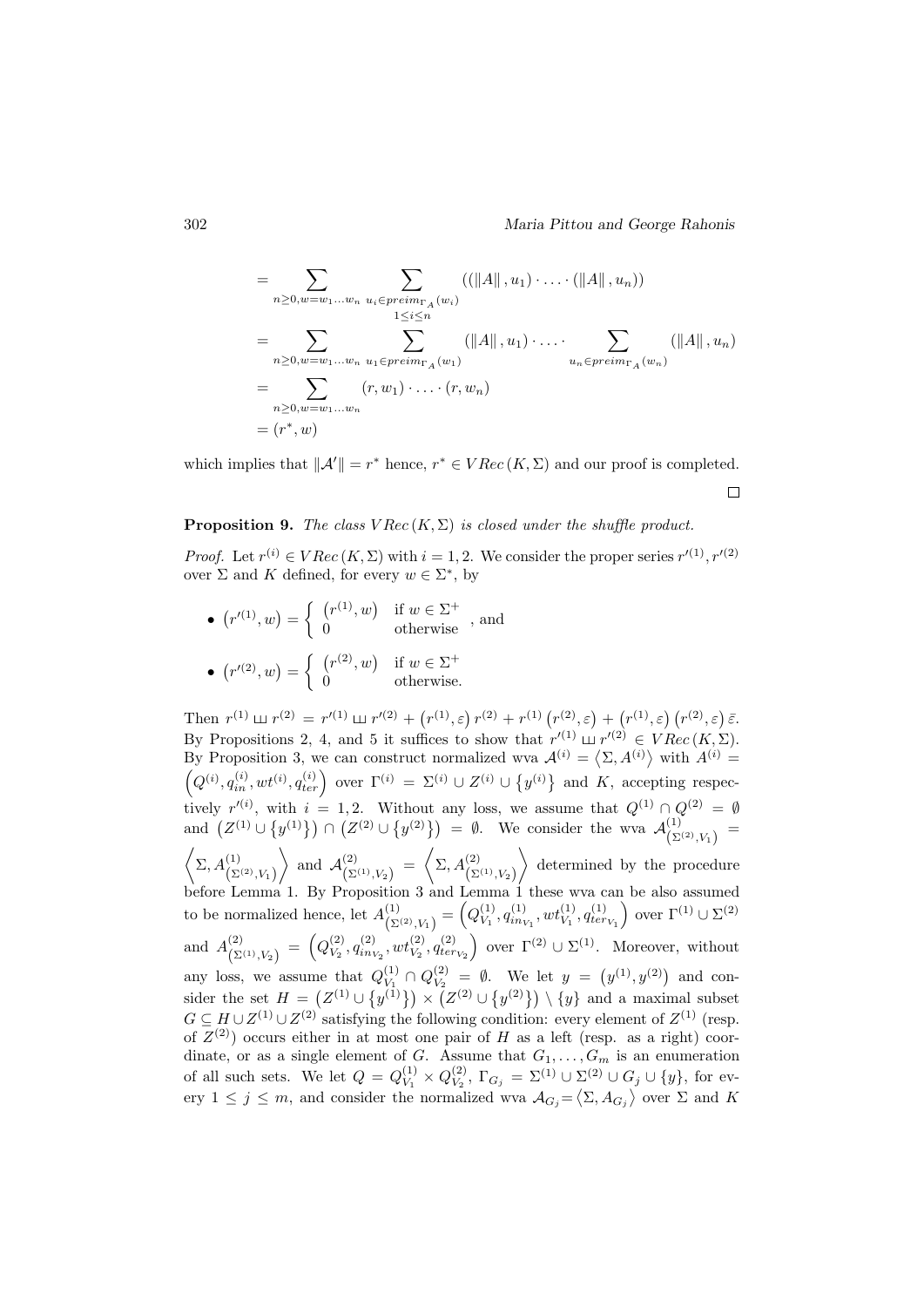with  $A_{G_j} = \left(Q, \left(q_{in_{V_1}}^{(1)}, q_{in_{V_2}}^{(2)}\right)\right)$  $\Big),wt_{G_j},\Big(q_{terv_1}^{(1)},q_{terv_2}^{(2)}\Big)\Big)$  over  $\Gamma_{G_j},$  where the weight assignment mapping  $wt_{G_j}$  is defined for every  $1 \leq j \leq m$  as follows:

$$
wt_{G_j}\left(\left(\left(q^{(1)}, q^{(2)}\right), \sigma, \left(q'^{(1)}, q'^{(2)}\right)\right)\right) =
$$
\n
$$
\begin{cases}\nwt_{V_1}^{(1)}\left(\left(q^{(1)}, \sigma, q'^{(1)}\right)\right) & \text{if } q^{(2)} = q'^{(2)} \text{ and } \sigma \in \Sigma^{(1)} \cup \Sigma^{(2)} \cup \left(Z^{(1)} \cap G_j\right) \\
wt_{V_2}^{(2)}\left(\left(q^{(2)}, \sigma, q'^{(2)}\right)\right) & \text{if } q^{(1)} = q'^{(1)} \text{ and } \sigma \in \Sigma^{(1)} \cup \Sigma^{(2)} \cup \left(Z^{(2)} \cap G_j\right) \\
wt_{V_1}^{(1)}\left(\left(q^{(1)}, x^{(1)}, q'^{(1)}\right)\right) & \text{if } q^{(2)} = q'^{(2)} \text{ and } \sigma = \left(x^{(1)}, x^{(2)}\right) \in G_j \cup \{y\} \\
wt_{V_2}^{(2)}\left(\left(q^{(2)}, x^{(2)}, q'^{(2)}\right)\right) & \text{if } q^{(1)} = q'^{(1)} \text{ and } \sigma = \left(x^{(1)}, x^{(2)}\right) \in G_j \cup \{y\} \\
0 & \text{otherwise}\n\end{cases}
$$

for every  $(q^{(1)}, q^{(2)})$ ,  $(q'^{(1)}, q'^{(2)}) \in Q, \sigma \in \Gamma_{G_j}$ . Next, we show that  $\parallel$  $\mathcal{A}^{(1)}_{\ell_{\Sigma}}$  $\left(\Sigma^{(2)}, V_1\right)$   $\mathbb{L}$  $\mathcal{A}^{(2)}_{\ell, \mathbf{S}}$  $\left(\Sigma^{(1)}, V_2\right)$  $\bigg\| = \sum_{1 \leq j \leq \infty}$  $1\leq j\leq m$  $\Vert \mathcal{A}_{G_j} \Vert.$ 

For this let  $w, w_1 = w_1 (0) \dots w_1 (n_1 - 1)$ ,  $w_2 = w_2 (0) \dots w_2 (n_2 - 1) \in \Sigma^+$  such that  $w \in w_1 \sqcup w_2$ , and  $u_1 \in \text{preim}_{\Gamma^{(1)} \cup \Sigma^{(2)}} (w_1), u_2 \in \text{preim}_{\Gamma^{(2)} \cup \Sigma^{(1)}} (w_2)$ . Hence, there exist valid relabelings  $h^{(1)} \in VR(\Gamma^{(1)} \cup \Sigma^{(2)})$  and  $h^{(2)} \in VR(\Gamma^{(2)} \cup \Sigma^{(1)})$ such that  $w_1 \in h^{(1)}(u_1), w_2 \in h^{(2)}(u_2)$ . We consider a path

$$
P_{u_1}: \left(q_{in_{V_1}}^{(1)}, u_1(0), q_1^{(1)}\right) \dots \left(q_{n_1-1}^{(1)}, u_1(n_1-1), q_{ter_{V_1}}^{(1)}\right)
$$

of  $A_{\infty}^{(1)}$  $\left(\sum^{(1)}(2)$ ,  $V_1\right)$  over  $u_1$  and a path

$$
P_{u_2}: \left(q_{in_{V_2}}^{(2)}, u_2(0), q_1^{(2)}\right) \dots \left(q_{n_2-1}^{(2)}, u_2(n_2-1), q_{ter_{V_2}}^{(2)}\right)
$$

of  $A_{(5)}^{(2)}$  $\left(\sum_{k=1}^{N} (x_k)^{N} \right)$  over  $u_2$ . We distinguish the following cases.

- The sets  $\{w_1(0), \ldots, w_1(n_1-1)\} \cap (\Sigma \setminus (\Sigma^{(1)} \cup \Sigma^{(2)}))$  and  $\{w_2(0), \ldots, w_2(n_2-1)\}$ 1)}∩ $(\Sigma \setminus (\Sigma^{(1)} \cup \Sigma^{(2)}))$  are disjoint. Then, if  $weight(P_{u_1}) \neq 0 \neq weight(P_{u_2}),$ by the definition of the list  $G_1, \ldots, G_m$ , there is a set  $J \subseteq \{1, \ldots, m\}$  such that for every  $j \in J$  there is a path  $P_u^{(G_j)}$  of  $A_{G_j}$  over  $u$ , for  $u \in (u_1 \sqcup u_2) \cap$  $\text{preim}_{\Gamma_{G_j}}(w)$  with  $\text{weight}\left(P_u^{(G_j)}\right) = \text{weight}(P_{u_1}) \text{weight}(P_{u_2})$ . Since K is idempotent it holds  $\Sigma$ j∈J  $weight\left(P_u^{(G_j)}\right) = weight(P_{u_1})weight(P_{u_2})$  and thus  $\sum$  $1\leq j\leq m$  $weight\left(P_u^{(G_j)}\right) = weight(P_{u_1})weight(P_{u_2}).$
- The sets  $\{w_1(0), \ldots, w_1(n_1-1)\} \cap (\Sigma \setminus (\Sigma^{(1)} \cup \Sigma^{(2)}))$  and  $\{w_2(0), \ldots, w_2(n_2-1)\}$ 1)}∩( $\Sigma \setminus (\Sigma^{(1)} \cup \Sigma^{(2)})$ ) are not disjoint. Moreover, for simplicity, we assume that the two sets have only one common letter  $\sigma$ , and let  $0 \leq l_1 < \ldots <$  $l_r \leq n_1 - 1$  and  $0 \leq g_1 < \ldots < g_s \leq n_2 - 1$  be the positions in  $w_1, w_2$ respectively, such that  $w_1(l_1) = \ldots = w_1(l_r) = w_2(g_1) = \ldots = w_2(g_s) = \sigma$ .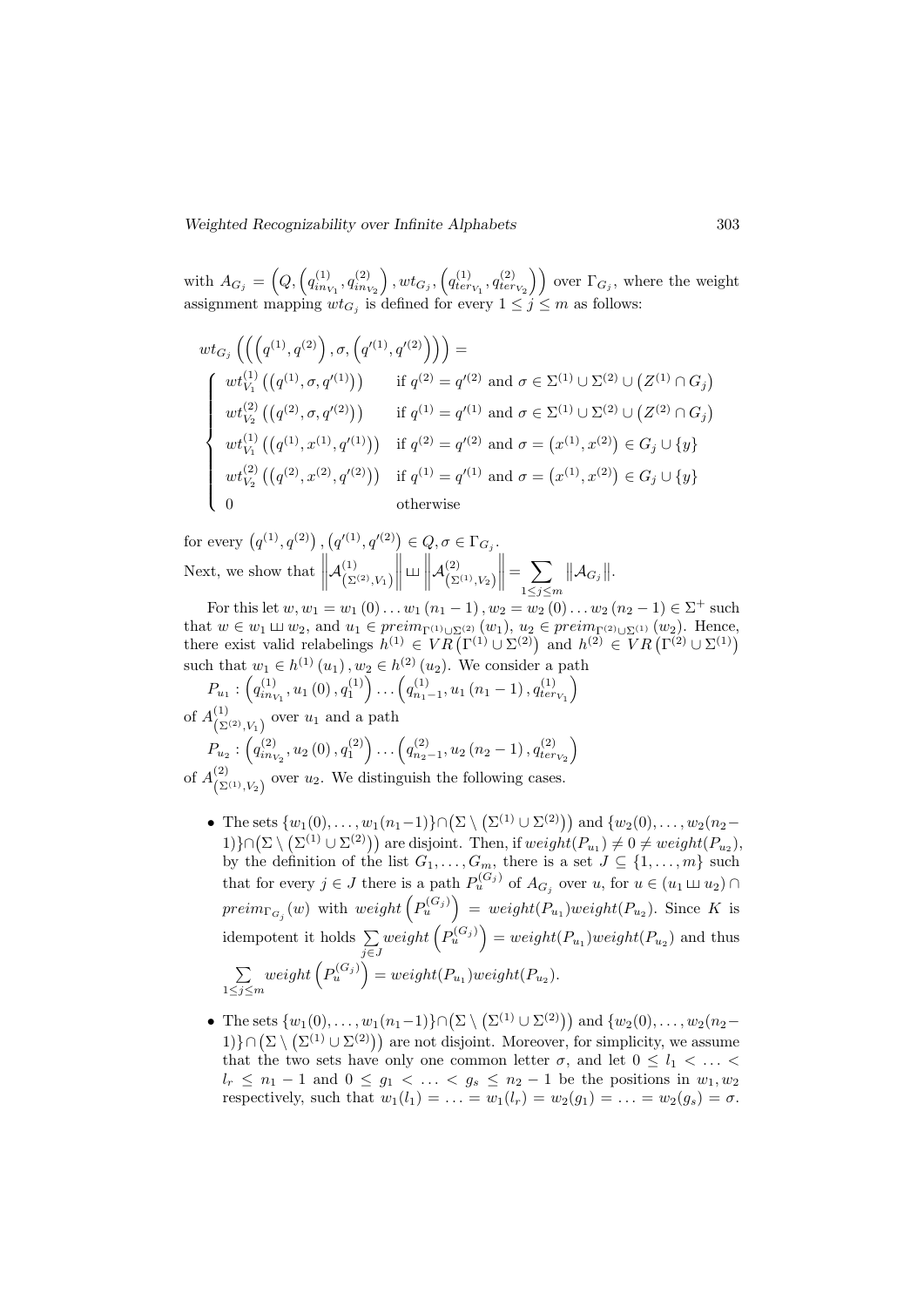Since  $u_1 \in \text{preim}_{\Gamma^{(1)} \cup \Sigma^{(2)}} (w_1)$  and  $u_2 \in \text{preim}_{\Gamma^{(2)} \cup \Sigma^{(1)}} (w_2)$  we get that  $u_1(l_1) = \ldots = u_1(l_r) = x^{(1)}$  and  $u_2(g_1) = \ldots = u_2(g_s) = x^{(2)}$  for some  $x^{(1)} \in$  $Z^{(1)} \cup \{y^{(1)}\}$  and  $x^{(2)} \in Z^{(2)} \cup \{y^{(2)}\}$ . If  $weight(P_{u_1}) \neq 0 \neq weight(P_{u_2})$ , by the definition of the list  $G_1, \ldots, G_m$ , there is a set  $J \subseteq \{1, \ldots, m\}$  such that for every  $j \in J$  there is a path  $P_{u'}^{(G_j)}$  of  $A_{G_j}$  over u', where u' is obtained by u by replacing  $x^{(1)}$  (resp.  $x^{(2)}$ ) in  $u_1$  (resp.  $u_2$ ) at the positions  $l_1, \ldots, l_r$  (resp.  $g_1, \ldots, g_s$ ) by the pair  $(x^{(1)}, x^{(2)})$ , and from the remaining letters we replace every occurrence of  $y^{(1)}$  and  $y^{(2)}$  with y, for  $u \in u_1 \sqcup u_2$ . Again, we have  $weight\left(P_{u'}^{(G_j)}\right) = weight(P_{u_1})weight(P_{u_2})$ and hence,  $\Sigma$  $1\leq j\leq m$  $weight\left(P_{u'}^{(G_j)}\right) = weight(P_{u_1})weight(P_{u_2})$ . On the other hand, it is trivially shown that  $u' \in \text{preim}_{\Gamma_{G_j}}(w)$ .

Conversely, keeping the previous notations, for every  $w \in \Sigma^+$ ,  $u' \in preim_{\Gamma_{G_j}}(w)$ for some  $1 \leq j \leq m$ , there are  $u_1 \in \text{preim}_{\Gamma^{(1)} \cup \Sigma^{(2)}}(w_1), u_2 \in \text{preim}_{\Gamma^{(2)} \cup \Sigma^{(1)}}(w_2)$ with  $w \in w_1 \sqcup w_2$ , such that for every path  $P_{u'}^{(G_j)}$  of  $A_{G_j}$  over u', there are paths  $P_{u_1}$  of  $A_{(\Sigma)}^{(1)}$  $\binom{(1)}{(\Sigma^{(2)}, V_1)}$  over  $u_1$  and  $P_{u_2}$  of  $A^{(2)}_{(\Sigma)}$  $\sum_{(\Sigma^{(1)}, V_2)}^{(2)}$  over  $u_2$ , with  $weight\left(P_{u'}^{(G_j)}\right)$  =  $weight(P_{u_1})weight(P_{u_2})$ . Using the same as above argument, we can show that  $\sum$  $1\leq j\leq m$  $weight\left(P_{u'}^{(G_j)}\right) = weight(P_{u_1})weight(P_{u_2}).$ 

Now for every  $w_1, w_2 \in \Sigma^+$ , it holds

$$
\label{eq:21} \begin{split} &\left(\left\|{\cal A}_{\left(\Sigma^{(2)},V_{1}\right)}^{(1)}\right\|,w_{1}\right)\left(\left\|{\cal A}_{\left(\Sigma^{(1)},V_{2}\right)}^{(2)}\right\|,w_{2}\right)\\ &=\sum_{u_{1}\in\text{preim}_{\Gamma^{(1)}\cup\Sigma^{(2)}}(w_{1})}\left(\left\|{\cal A}_{\left(\Sigma^{(2)},V_{1}\right)}^{(1)}\right\|,u_{1}\right)\sum_{u_{2}\in\text{preim}_{\Gamma^{(2)}\cup\Sigma^{(1)}}(w_{2})}\left(\left\|{\cal A}_{\left(\Sigma^{(1)},V_{2}\right)}^{(2)}\right\|,u_{2}\right)\\ &=\sum_{u_{1}\in\text{preim}_{\Gamma^{(1)}\cup\Sigma^{(2)}}(w_{1})}\sum_{P_{u_{1}}}\text{weight}(P_{u_{1}})\sum_{u_{2}\in\text{preim}_{\Gamma^{(2)}\cup\Sigma^{(1)}}(w_{2})}\sum_{P_{u_{2}}}\text{weight}(P_{u_{2}})\\ &=\sum_{u_{1}\in\text{preim}_{\Gamma^{(1)}\cup\Sigma^{(2)}}(w_{1})}\sum_{u_{2}\in\text{preim}_{\Gamma^{(2)}\cup\Sigma^{(1)}}(w_{2})}\sum_{P_{u_{1}}}\sum_{P_{u_{2}}} \text{weight}(P_{u_{1}})\text{weight}(P_{u_{2}}). \end{split}
$$

Hence, for every  $w \in \Sigma^+$ , we get

$$
\left( \left\| \mathcal{A}^{(1)}_{(\Sigma^{(2)}, V_1)} \right\| \sqcup \left\| \mathcal{A}^{(2)}_{(\Sigma^{(1)}, V_2)} \right\|, w \right) \n= \sum_{\substack{w_1, w_2 \in \Sigma^+ \\ w \in w_1 \sqcup w_2}} \left( \left( \left\| \mathcal{A}^{(1)}_{(\Sigma^{(2)}, V_1)} \right\|, w_1 \right) \left( \left\| \mathcal{A}^{(2)}_{(\Sigma^{(1)}, V_2)} \right\|, w_2 \right) \right) \n= \sum_{\substack{w_1, w_2 \in \Sigma^+ \\ w \in w_1 \sqcup w_2}} \sum_{u_1 \in \text{preim}^+_{\Gamma^{(1)} \cup \Sigma^{(2)}} (w_1)} \left( \left\| \mathcal{A}^{(1)}_{(\Sigma^{(2)}, V_1)} \right\|, u_1 \right)
$$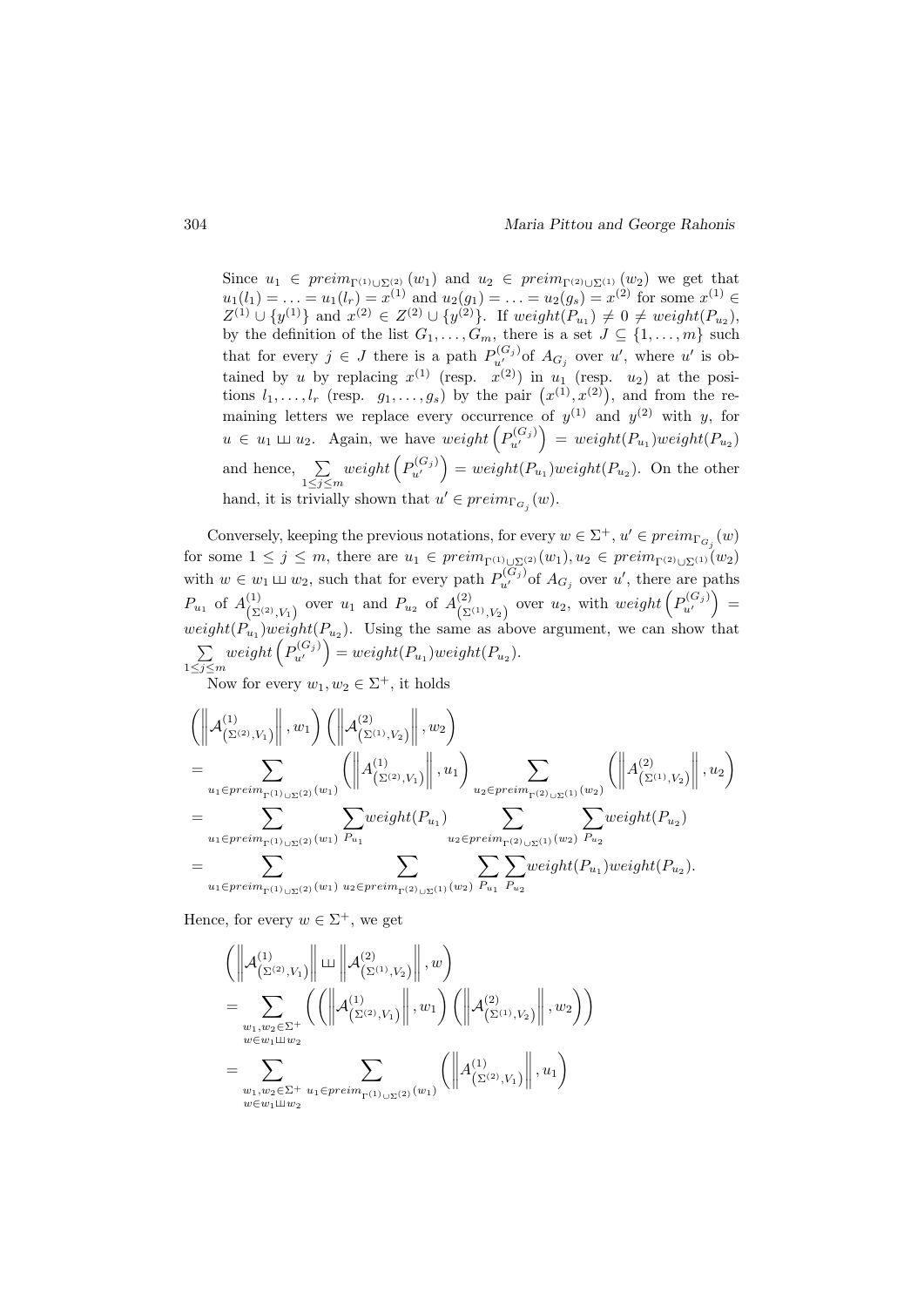$$
\sum_{\substack{w_1, w_2 \in \Sigma^+ \\ w \in w_1 \sqcup w_2}} \sum_{\substack{u_1 \in \text{preim} \\ w \in w_1 \sqcup w_2}} \sum_{\substack{w_2 \in \text{preim} \\ w \in w_1 \sqcup w_2}} \sum_{\substack{w_1 \in \text{preim} \\ w_1 \sqcup w_2}} \sum_{\substack{w_2 \in \text{preim} \\ w_1 \sqcup w_2}} \sum_{\substack{w_2 \in \text{preim} \\ w_1 \sqcup w_2}} \sum_{\substack{w_2 \in \text{preim} \\ w_2 \in \text{preim} \\ w_1 \sqcup w_2}} \sum_{\substack{w_2 \in \text{preim} \\ w_2 \sqcup w_1 \sqcup w_2}} \sum_{\substack{w_2 \in \text{preim} \\ w_1 \sqcup w_2}} \sum_{\substack{w_2 \in \text{preim} \\ w_2 \sqcup w_1 \sqcup w_2}} \sum_{\substack{w_2 \in \text{preim} \\ w_1 \sqcup w_2}} \sum_{\substack{w_2 \sqcup w_2 \sqcup w_2 \sqcup w_2}} \sum_{\substack{w_2 \sqcup w_2 \sqcup w_2 \sqcup w_2}} \sum_{\substack{w_2 \sqcup w_2 \sqcup w_2 \sqcup w_2}} \sum_{\substack{w_2 \sqcup w_2 \sqcup w_2 \sqcup w_2}} \sum_{\substack{w_2 \sqcup w_2 \sqcup w_2 \sqcup w_2}} \sum_{\substack{w_2 \sqcup w_2 \sqcup w_2 \sqcup w_2}} \sum_{\substack{w_2 \sqcup w_2 \sqcup w_2 \sqcup w_2 \sqcup w_2}} \sum_{\substack{w_2 \sqcup w_2 \sqcup w_2 \sqcup w_2 \sqcup w_2}} \sum_{\substack{w_2 \sqcup w_2 \sqcup w_2 \sqcup w_2 \sqcup w_2 \sqcup w_2}} \sum_{\substack{w_2 \sqcup \neg w_2 \sqcup w_2 \sqcup w_2 \sqcup w_2 \sqcup w_2 \sqcup w_2}} \sum_{\substack{w_2 \sqcup \neg w_2 \sqcup w_2 \sqcup w_2 \sqcup w_2 \sqcup w_2}} \sum_{\substack{w_2 \sqcup \neg w_2 \sqcup w_2 \sqcup w_
$$

which implies that  $\parallel$  $\begin{array}{c} \hline \end{array}$  $\begin{array}{c} \begin{array}{c} \begin{array}{c} \begin{array}{c} \end{array} \end{array} \end{array} \end{array}$  $\Big\| = \sum_{1 \leq j \leq \mathbb{N}}$  $\mathcal{A}^{(1)}_{\scriptscriptstyle\prime}$  $\mathcal{A}^{(2)}_{\scriptscriptstyle\prime}$  $\|\mathcal{A}_{G_j}\|$  hence,  $r'^{(1)} \perp$  $\left(\Sigma^{(2)}, V_1\right)$  $\left(\Sigma^{(1)}, V_2\right)$  $1\leq j\leq m$  $r^{\prime\left( 2\right) }=\text{ \ }\sum% _{i}\left( r^{\prime\left( 2\right) }=r^{\prime\left( 2\right) }\right)$  $||\mathcal{A}_{G_j}||$ . Therefore, by Proposition 4, we conclude that  $r^{(1)} \sqcup r^{(2)} \in$  $1\leq j\leq m$  $VRec(K, \Sigma)$ , as required.  $\Box$ 

**Remark 1.** The definition of the weight assignment mappings  $wt_{G_j}$  for  $1 \leq j \leq m$ , in the above proof, is not completely right. More precisely, it may happen that there are  $q^{(1)} \in Q_{V_1}^{(1)}$  $\begin{aligned} \mathcal{U}^{(1)}_{V_1}, q^{(2)} \in Q_{V_2}^{(2)} \end{aligned}$  $V_2^{(2)}$  and  $\sigma \in (\Sigma^{(1)} \cap \Sigma^{(2)})$  (resp.  $\sigma = (x^{(1)}, x^{(2)}) \in G_j \cup \{y\})$ such that  $wt_{V_1}^{(1)}((q^{(1)}, \sigma, q^{(1)})) = k_1 \neq 0$ ,  $wt_{V_2}^{(2)}((q^{(2)}, \sigma, q^{(2)})) = k_2 \neq 0$  with  $k_1 \neq k_2 \text{ (resp. } wt_{V_1}^{(1)}((q^{(1)}, x^{(1)}, q^{(1)})) = k_1 \neq 0, wt_{V_2}^{(2)}((q^{(2)}, x^{(2)}, q^{(2)})) = k_2 \neq 0$ with  $k_1 \neq k_2$ ). Then, the value  $wt_{G_j}((q^{(1)}, q^{(2)}) , \sigma, (q^{(1)}, q^{(2)})))$  is not welldefined<sup>3</sup>. Therefore, if this is the case, for every such pair of states  $(q^{(1)}, q^{(2)})$  and  $\sigma \in (\Sigma^{(1)} \cap \Sigma^{(2)}) \cup G_j \cup \{y\},\$  we introduce a new state r and we set

 $-~wt_{G_{j}}\left(\left(\left(q^{(1)},q^{(2)}\right),\sigma,\left(q^{(1)},q^{(2)}\right)\right)\right)=k_{1},$ -  $wt_{G_j}\left(\left(\left(q^{(1)},q^{(2)}\right),\sigma,r\right)\right)=k_1,$  $- w t_{G_j} \left( (r, \sigma, (q^{(1)}, q^{(2)})) \right) = k_2,$ 

<sup>3</sup>Other authors proving the closure of the class of recognizable series under the shuffle product have also ignored this case (cf. for instance [34]).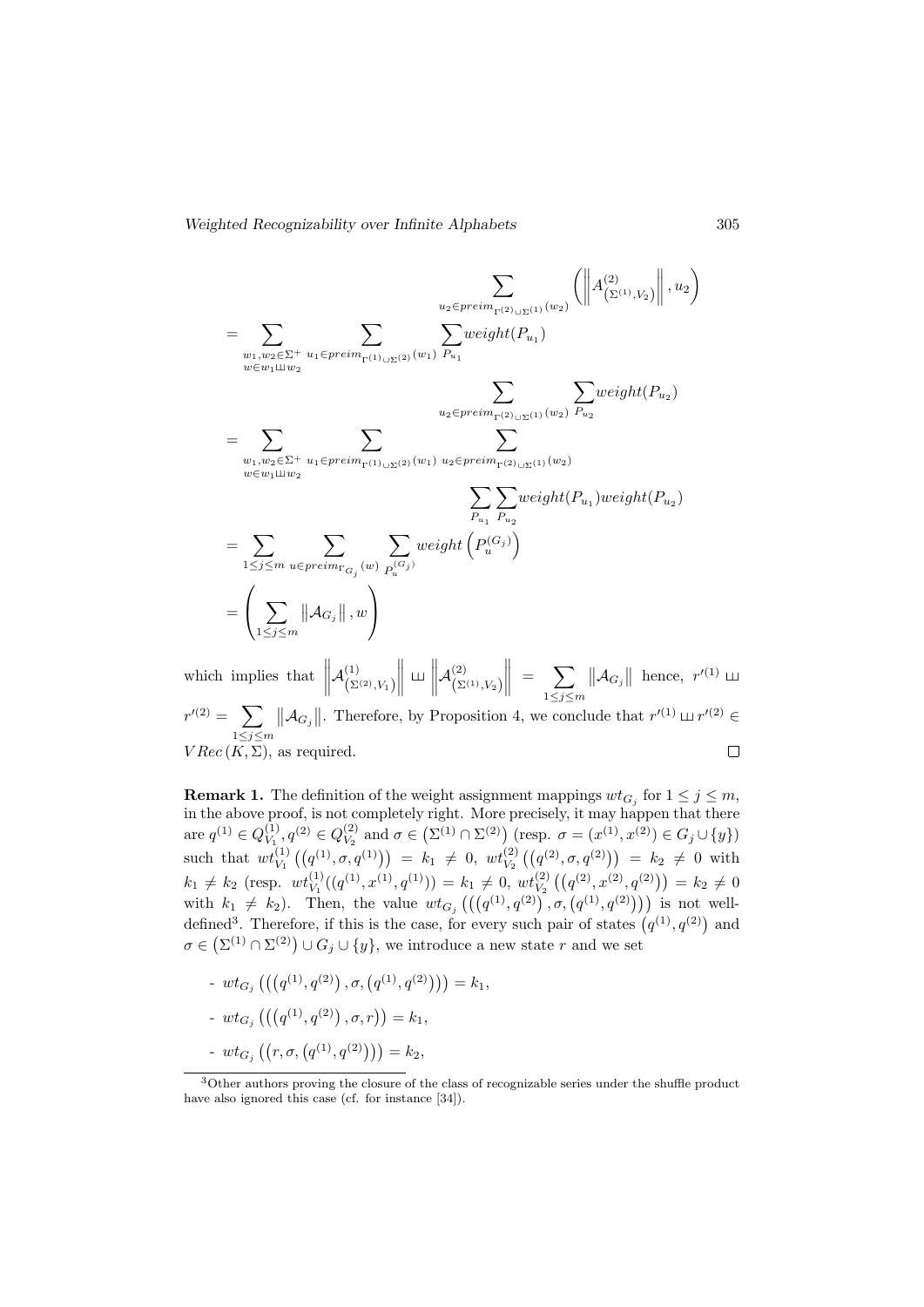- 
$$
wt_{G_j}((r, \sigma, r)) = k_2
$$
, and  
\n-  $wt_{G_j}((q'^{(1)}, q'^{(2)}), \sigma', r)) = wt_{G_j}(((q'^{(1)}, q'^{(2)}), \sigma', (q^{(1)}, q^{(2)}))),$   
\n-  $wt_{G_j}((r, \sigma', (q'^{(1)}, q'^{(2)}))) = wt_{G_j}(((q^{(1)}, q^{(2)}), \sigma', (q'^{(1)}, q'^{(2)}))),$ 

for every  $q'^{(1)} \in Q_V^{(1)}$  $V_1^{(1)}, q^{\prime (2)} \in Q_{V_2}^{(2)}$  $V_2^{(2)}, \sigma' \in \Gamma_{G_j}.$ 

The following theorem summarizes the results of this section.

**Theorem 1.** Let K be a commutative and idempotent semiring and  $\Sigma$  an infinite alphabet. Then the class of v-recognizable series over  $\Sigma$  and K is closed under sum, and under scalar, Hadamard, Cauchy and shuffle products, and under star operation applied to proper series.

## 5 Rational series over infinite alphabets

In this section, we extend the notion of rational series over the infinite alphabet  $\Sigma$  and the semiring  $K^4$ . In fact, we state a Kleene-Schützenberger type result for v-recognizable series over  $\Sigma$  and K. For this, we define the notion of rationality for series over  $\Sigma$  in the same way we did it for v-recognizable series. A similar approach for defining regular expressions over infinite alphabets has been followed in [1, 25]. Firstly, we recall the concept of rational series over finite alphabets. Let  $\Delta$  be a finite alphabet. The class  $Rat(K,\Delta)$  of rational series over  $\Delta$  and K is the least class of series containing the polynomials over  $\Delta$  and K and being closed under sum, Cauchy product, and star operation applied to proper series. The subsequent result is the fundamental theorem of Schützenberger stating the coincidence of rational and recognizable series.

**Theorem 2.** [35, 18, 34] Let K be a semiring and  $\Delta$  a finite alphabet. Then a series  $s \in K \langle \langle \Delta^* \rangle \rangle$  is recognizable iff it is rational.

**Definition 3.** A series s over  $\Sigma$  and K is called v-rational if there is a subalphabet  $\Gamma \subseteq_{fin} \Sigma$  and a rational series s' over  $\Delta = \Gamma \cup Z \cup \{y\}$  and K such that

$$
(s,w)=\sum_{u\in\mathit{preim}_\Delta(w)}(s',u)
$$

for every  $w \in \Sigma^*$ .

Now we discuss why we adopted the above definition for rational series over infinite alphabets. One could think of alternative definitions, more precisely, by defining rational series over the infinite alphabet  $\Sigma$  in the same way we do it for rational series over finite alphabets. It is not difficult to see that such a consideration should

 ${}^{4}$ In this section we can relax the commutativity property of K.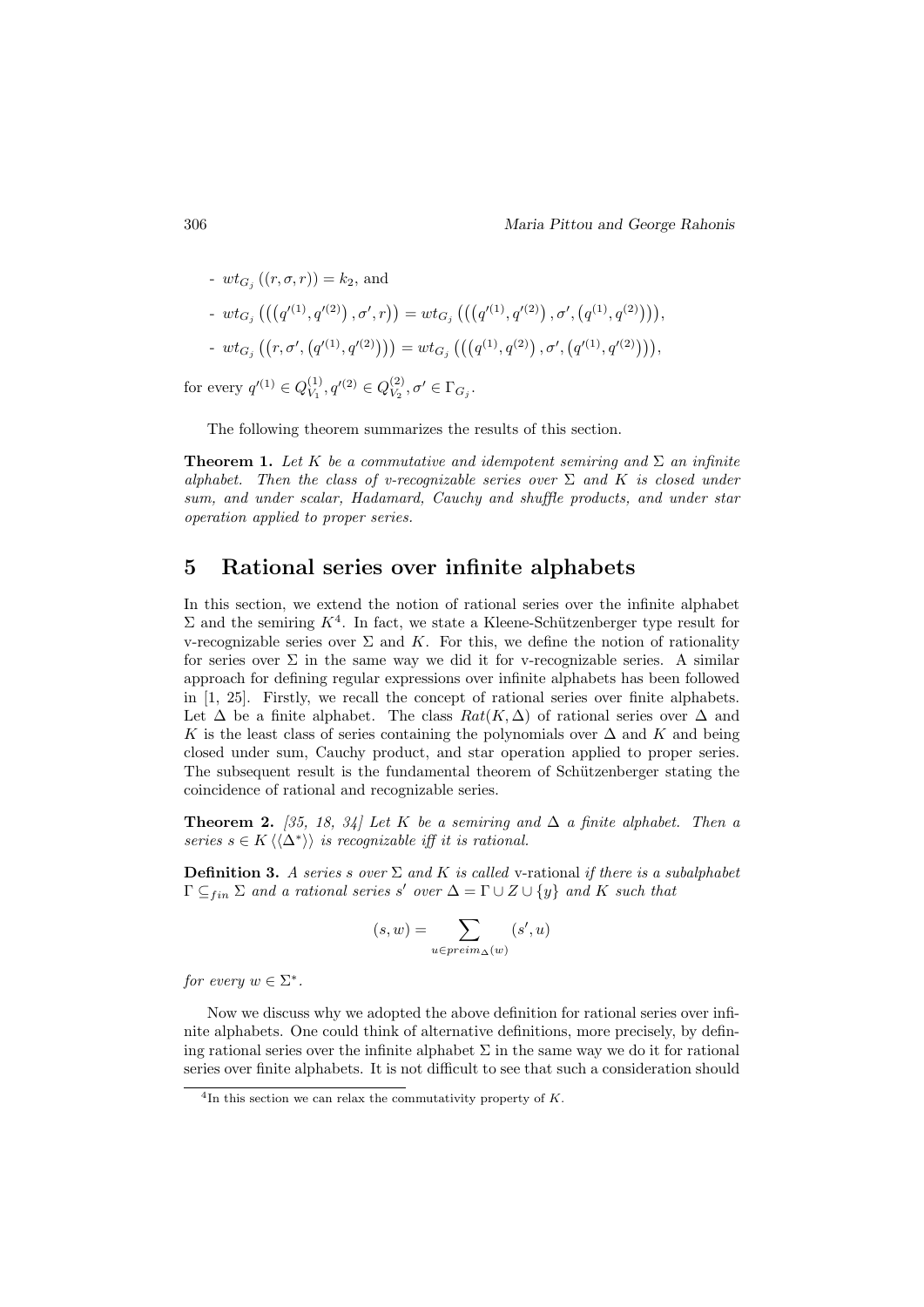not derive an expressively equivalent notion to wva. Consider for instance the normalized wva  $\mathcal{A} = \langle \Sigma, A \rangle$  where  $A = (\{q_{in}, q_{ter}\}, q_{in}, wt, q_{ter})$  with  $\Sigma_A = \{a\}$  and  $Z = \{z\}.$  The only non-zero assignment of wt is given by  $wt((q_{in}, z, q_{ter})) = k \neq 0$ . Then trivially,  $||A|| = \sum_{a' \in \Sigma \setminus \{a\}} ka'$  and it is not difficult to see that this series is not rational in the sense of rational series over finite alphabets. Even if we should consider our rational series to contain, by definition, series of the above form, then still this is not sufficient. For instance let us consider the normalized wva  $\mathcal{B} = \langle \Sigma, B \rangle$ where  $B = (\{p_{in}, p, p_{ter}\}, p_{in}, wt, p_{ter})$  with  $\Sigma_B = \{b\}, Z = \{z, z'\}$  and non-zero weights  $wt((p_{in}, z, p)) = k, wt((p, z', p_{ter})) = k'$ . Then it is easily obtained that

$$
\|\mathcal{B}\| = \sum_{\substack{a, a' \in \Sigma \setminus \{b\} \\ a \neq a'}} k k' a a'
$$

.

On the other hand, the Cauchy product of the series  $\sum$  $a \in \Sigma \backslash \{b\}$  $ka \sum$  $a' \in \Sigma \backslash \{b\}$  $k'a'$  clearly

differs from  $||\mathcal{B}||$ .

Next, we state our Kleene-Schützenberger type theorem for series over  $\Sigma$  and K.

**Theorem 3.** Let K be a semiring and  $\Sigma$  an infinite alphabet. Then a series  $s \in K \langle \langle \Sigma^* \rangle \rangle$  is v-recognizable iff it is v-rational.

*Proof.* Let  $s \in VRec(K, \Sigma)$ . Then, there exists a wva  $\mathcal{A} = \langle \Sigma, A \rangle$  where A is a weighted automaton over  $\Gamma_A = \Sigma_A \cup Z \cup \{y\}$  such that

$$
s=\left\|\mathcal{A}\right\|=\sum_{u\in preim_{\Gamma_A}\left(w\right)}\left(\left\|A\right\|,u\right).
$$

By Theorem 2 the recognizable series  $||A||$  over  $\Gamma_A$  and K is also rational. This implies that s is v-rational. By a similar argument, we show that if s is v-rational. then it is also v-recognizable, and this concludes our proof.  $\Box$ 

## 6 Weighted monadic second order logic over infinite alphabets

Droste and Gastin in their seminal paper [12] (cf. also [13]), introduced a weighted monadic second order logic (MSO logic for short) and proved in the quantitative setup the fundamental result of Büchi  $[7]$ , Elgot  $[17]$ , and Trakhtenbrot  $[41]$  relating recognizable and MSO-definable languages. More precisely, they determined two fragments of their weighted MSO logic, namely the restricted, and the existential restricted one, and proved that the classes of series defined by sentences in these two fragments coincide with the class of recognizable series over a finite alphabet and a commutative semiring. We would like to extend this result for the class of v-recognizable series. For this, we introduce a weighted MSO logic over the infinite alphabet  $\Sigma$  and the commutative semiring K.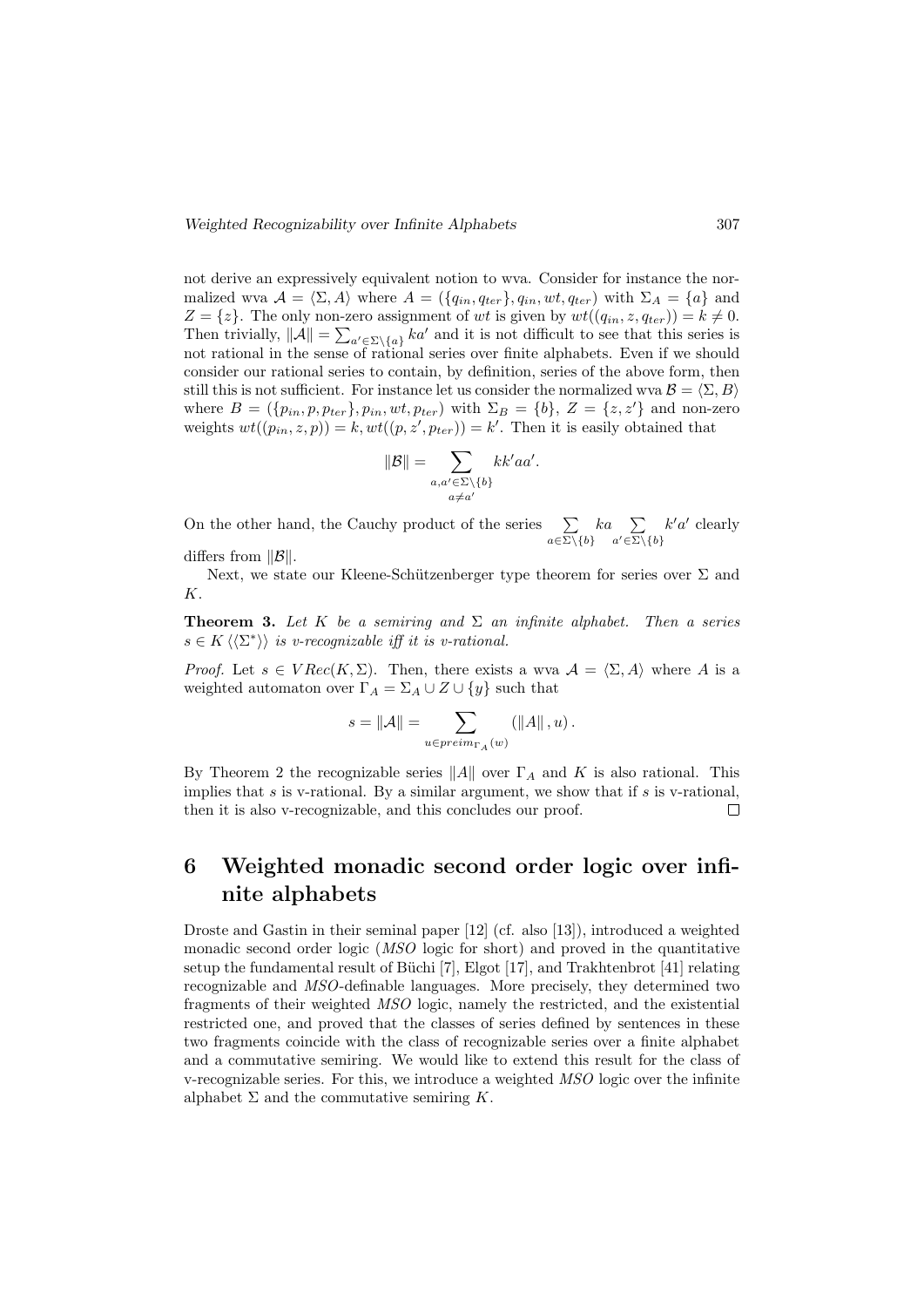Firstly we recall, for the reader's convenience, the basic definitions of weighted MSO logic (cf. [12, 13]) by adopting the notations of [19].

Let  $\Delta$  be a finite alphabet. The syntax of MSO logic formulas over  $\Delta$  is given by the grammar

$$
\phi ::= true \mid P_a(x) \mid x \leq x' \mid x \in X \mid \neg \phi \mid \phi \vee \phi \mid \exists x \cdot \phi \mid \exists X \cdot \phi
$$

where  $a \in \Delta$  and we let  $false = \neg true$ . The set  $free(\phi)$  of free variables of an MSO logic formula  $\phi$  is defined as usual. In order to define the semantics of MSO logic formulas we need the notions of the extended alphabet and valid assignment (cf. for instance [40]). Let  $V$  be a finite set of first and second order variables. For every word  $u = u(0) \dots u(n-1) \in \Delta^*$  we let  $Dom(u) = \{0, \dots, n-1\}$ . A  $(\mathcal{V}, u)$ assignment  $\sigma$  is a mapping associating first order variables from V to elements of  $Dom(u)$ , and second order variables from V to subsets of  $Dom(u)$ . If x is a first order variable and  $i \in Dom(u)$ , then  $\sigma[x \to i]$  denotes the  $(\mathcal{V} \cup \{x\}, u)$ -assignment which associates i to x and coincides with  $\sigma$  on  $\mathcal{V}\setminus\{x\}$ . For a second order variable X and  $I \subseteq Dom(u)$ , the notation  $\sigma[X \to I]$  has a similar meaning.

We shall encode pairs of the form  $(u, \sigma)$ , where  $u \in \Delta^*$  and  $\sigma$  is a  $(\mathcal{V}, u)$ assignment, using the extended alphabet  $\Delta_{\mathcal{V}} = \Delta \times \{0,1\}^{\mathcal{V}}$ . Indeed, every word in  $\Delta_{\mathcal{V}}^*$  can be considered as a pair  $(u, \sigma)$  where u is the projection over  $\Delta$  and  $\sigma$  is the projection over  $\{0,1\}^{\mathcal{V}}$ . Then  $\sigma$  is a valid assignment if for every first order variable  $x \in V$  the x-row contains exactly one 1. In this case,  $\sigma$  is the  $(V, u)$ -assignment such that for every first order variable  $x \in V$ ,  $\sigma(x)$  is the position of the 1 on the x-row, and for every second order variable  $X \in \mathcal{V}$ ,  $\sigma(X)$  is the set of positions labelled with 1 along the  $X$ -row. It is not difficult to see that the language

$$
N_{\mathcal{V}} = \{(u, \sigma) \in \Delta_{\mathcal{V}}^* \mid \sigma \text{ is a valid } (\mathcal{V}, u)\text{-assignment}\}
$$

is recognizable.

For every  $(u, \sigma) \in \mathcal{N}_{\mathcal{V}}$  we define the satisfaction relation  $(u, \sigma) \models \phi$  by induction on the structure of  $\phi$ , as follows:

- $(u, \sigma) \models true,$
- $(u, \sigma) \models P_a(x)$  iff  $u(\sigma(x)) = a$ ,
- $(u, \sigma) \models x \leq x'$  iff  $\sigma(x) \leq \sigma(x'),$
- $(u, \sigma) \models x \in X$  iff  $\sigma(x) \in \sigma(X)$ ,
- $-u, \sigma \models \neg \phi \text{ iff } (u, \sigma) \not\models \phi,$
- $\mathcal{L}(u, \sigma) \models \phi \lor \phi' \text{ iff } (u, \sigma) \models \phi \text{ or } (u, \sigma) \models \phi',$
- $(u, \sigma) \models \exists x \cdot \phi$  iff there exists an  $i \in Dom(u)$  such that  $(u, \sigma(x \to i) \models \phi,$
- $(u, \sigma) \models \exists X \cdot \phi$  iff there exists an  $I \subseteq Dom(u)$  such that  $(u, \sigma[X \to I]) \models \phi$ .

If  $(u, \sigma) \in \Delta_{\mathcal{V}}^* \setminus \mathcal{N}_{\mathcal{V}}$ , then we let  $(u, \sigma) \not\models \phi$ .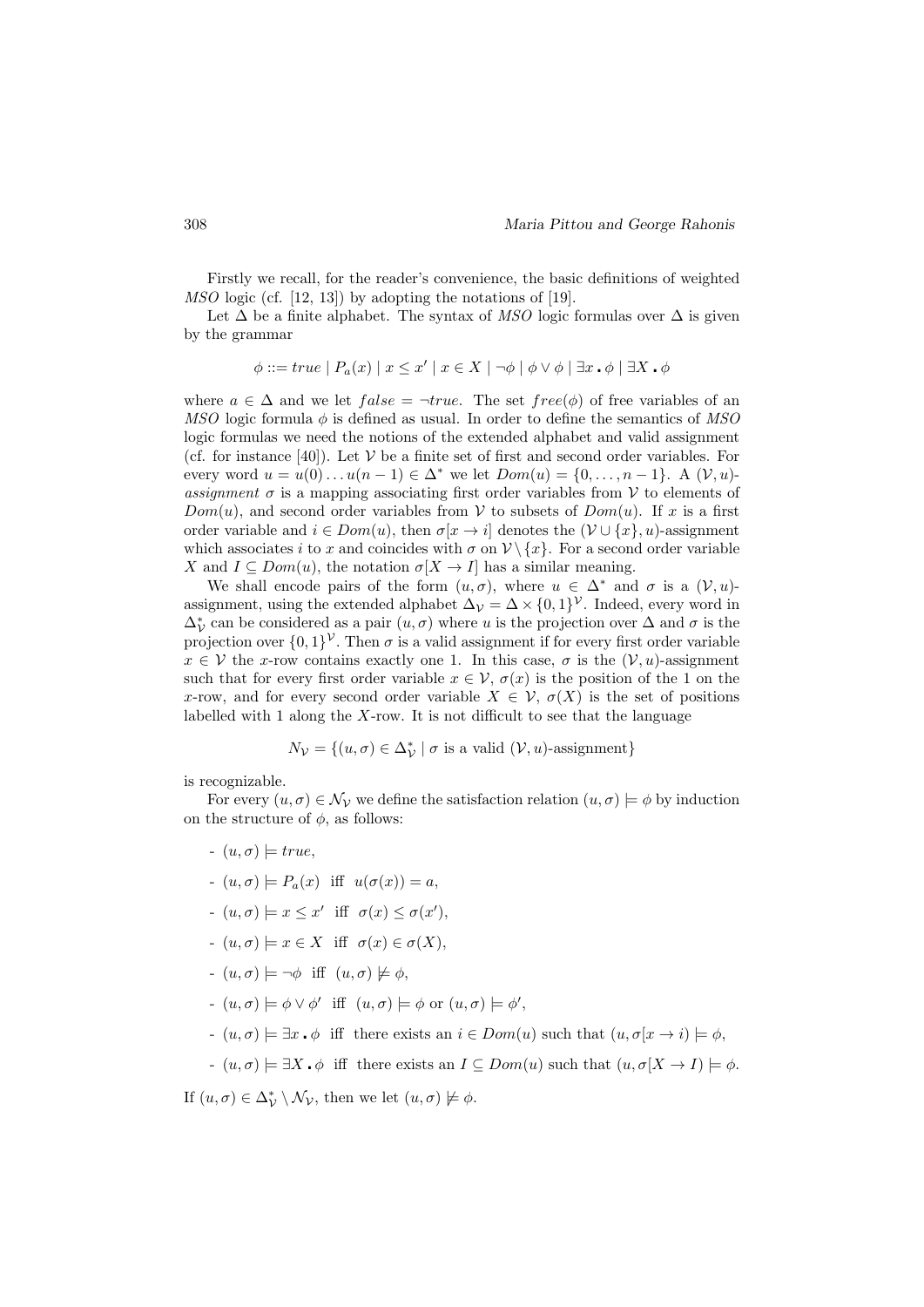Definition 4. The syntax of formulas of the weighted MSO logic over  $\Delta$  and K is given by the grammar

$$
\phi ::= true \mid P_a(x) \mid x \leq x' \mid x \in X \mid \neg \phi \mid \phi \lor \phi \mid \exists x . \phi \mid \exists X . \phi
$$
  

$$
\varphi ::= k \mid \phi \mid \varphi \oplus \varphi \mid \varphi \otimes \varphi \mid \bigoplus_x . \varphi \mid \bigoplus_x . \varphi \mid \bigotimes_x . \varphi \mid \bigotimes_x . \varphi
$$

where  $k \in K$ ,  $a \in \Delta$ .

We denote by  $MSO(K, \Delta)$  the set of all weighted MSO logic formulas  $\varphi$  over  $\Delta$  and K. We represent the semantics of formulas  $\varphi \in MSO(K, \Delta)$  as series  $\|\varphi\| \in K \langle\langle \Delta^* \rangle\rangle$ . For the semantics of MSO logic formulas  $\phi$  we use the satisfaction relation as defined above. Therefore, the semantics of MSO logic formulas  $\phi$  gets only the values 0 and 1.

Definition 5. Let  $\varphi \in MSO(K, \Delta)$  and V be a finite set of variables with  $free(\varphi) \subseteq$ V. The semantics of  $\varphi$  is a series  $\|\varphi\|_{\mathcal{V}} \in K\langle\langle\Delta_V^*\rangle\rangle$ . Consider an element  $(u, \sigma) \in \Delta_{\mathcal{V}}^*$ . If  $(u, \sigma) \notin N_{\mathcal{V}}$ , then we let  $(\|\varphi\|_{\mathcal{V}}, (u, \sigma)) = 0$ . Otherwise, we define  $(\|\varphi\|_{\mathcal{V}},(u,\sigma)) \in K$ , inductively on the structure of  $\varphi$ , as follows:

- 
$$
(||k||_{\mathcal{V}}, (u, \sigma)) = k
$$
,  
\n-  $(||\phi||_{\mathcal{V}}, (u, \sigma)) = \begin{cases} 1 & \text{if } (u, \sigma) \models \phi \\ 0 & \text{otherwise} \end{cases}$ ,  
\n-  $(||\varphi \oplus \psi||_{\mathcal{V}}, (u, \sigma)) = (||\varphi||_{\mathcal{V}}, (u, \sigma)) + (||\psi||_{\mathcal{V}}, (u, \sigma)),$   
\n-  $(||\varphi \otimes \psi||_{\mathcal{V}}, (u, \sigma)) = (||\varphi||_{\mathcal{V}}, (u, \sigma)) \cdot (||\psi||_{\mathcal{V}}, (u, \sigma)),$   
\n-  $(||\varphi_x \cdot \varphi||_{\mathcal{V}}, (u, \sigma)) = \sum_{0 \le i \le n-1} (||\varphi||_{\mathcal{V} \cup \{x\}}, (u, \sigma[x \rightarrow i])),$   
\n-  $(||\varphi_x \cdot \varphi||_{\mathcal{V}}, (u, \sigma)) = \sum_{I \subseteq Dom(u)} (||\varphi||_{\mathcal{V} \cup \{X\}}, (u, \sigma[X \rightarrow I])),$   
\n-  $(||\varphi_x \cdot \varphi||_{\mathcal{V}}, (u, \sigma)) = \prod_{0 \le i \le n-1} (||\varphi||_{\mathcal{V} \cup \{x\}}, (u, \sigma[x \rightarrow i])),$   
\n-  $(||\varphi_x \cdot \varphi||_{\mathcal{V}}, (u, \sigma)) = \prod_{0 \le i \le n-1} (||\varphi||_{\mathcal{V} \cup \{x\}}, (u, \sigma[x \rightarrow i])).$ 

We simply denote  $\|\varphi\|_{free(\varphi)}$  by  $\|\varphi\|$ . If  $\varphi$  is a sentence, then  $\|\varphi\| \in K \langle\langle \Delta^* \rangle\rangle$ . Furthermore, it holds [12]

$$
(\|\varphi\|_{\mathcal{V}}, (u, \sigma)) = (\|\varphi\|, (u, \sigma|_{free(\varphi)}))
$$

for every  $(u, \sigma) \in N_{\mathcal{V}}$ .

Definition 6. A formula  $\varphi \in MSO(K, \Delta)$  will be called restricted if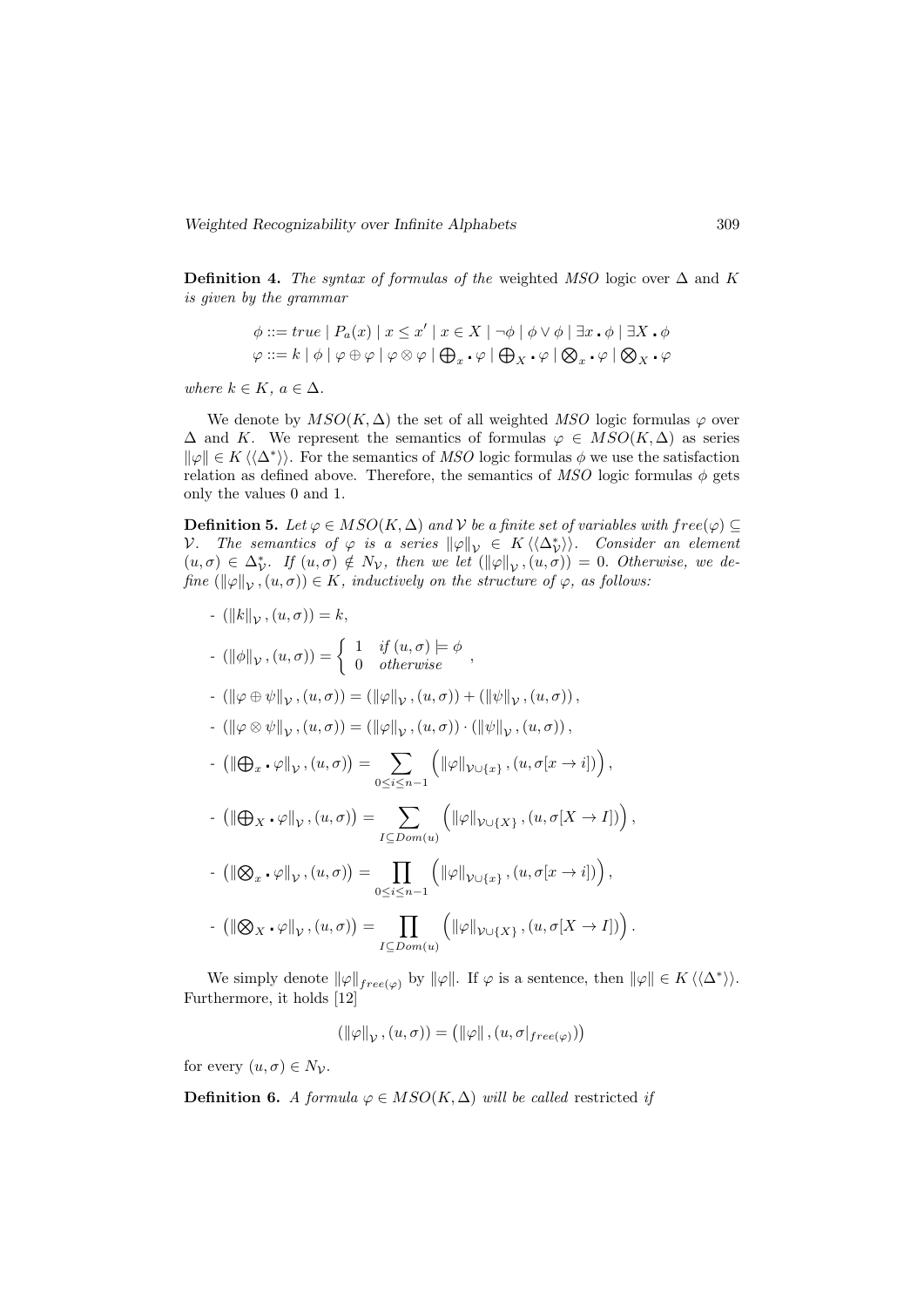- it contains no universal quantification of the form  $\bigotimes_X \cdot \psi$ , and
- whenever it contains a universal first order quantification  $\bigotimes_{x} \cdot \psi$ , then  $\psi$  is a formula of the form  $\psi = \bigoplus_{1 \leq i \leq n} (k_i \otimes \phi_i)$  where  $k_i \in K$  and  $\phi_i$  is an MSO logic formula for every  $1 \leq i \leq n$ .

We denote with  $RMSO(K, \Delta)$  the subclass of all restricted formulas in  $MSO(K, \Delta)$ ∆).

**Definition 7.** A formula  $\varphi \in RMSO(K, \Delta)$  is called restricted existential if it is of the form  $\bigoplus_{X_1,\ldots,X_n} \psi$  with  $\psi \in RMSO(K,\Delta)$  and  $\psi$  contains no set quantification.

The subclass of all restricted existential formulas in  $MSO(K, \Delta)$  is denoted by  $REMSO(K, \Delta).$ 

**Definition 8.** A series s over  $\Delta$  and K is called MSO (resp. RMSO, REMSO) definable if there is sentence  $\varphi$  in  $MSO(K, \Delta)$  (resp.  $RMSO(K, \Delta)$ ,  $REMSO(K, \Delta)$ ) such that  $s = ||\varphi||$ .

**Theorem 4.** [12, 13] Let K be a commutative semiring and  $\Delta$  a finite alphabet. Then for every series  $s \in K \langle \langle \Delta^* \rangle \rangle$  the following statements are equivalent.

- i) s is recognizable.
- ii) s is RMSO-definable.
- iii) s is REMSO-definable.

Furthermore, if the semiring  $K$  is locally finite, then the above statements are also equivalent to

iv) s is MSO-definable.

Now we are ready to introduce the MSO logic characterization for series over the infinite alphabet  $\Sigma$  and the commutative semiring  $K$ .

**Definition 9.** A series s over  $\Sigma$  and K is called VMSO (resp. VRMSO, VREMSO) definable if there is a subalphabet  $\Gamma \subseteq_{fin} \Sigma$  and an MSO (resp. RMSO, REMSO) definable series s' over  $\Delta = \Gamma \cup Z \cup \{y\}$  and K such that

$$
(s,w)=\sum_{u\in\mathit{preim}_\Delta(w)}(s',u)
$$

for every  $w \in \Sigma^*$ .

**Theorem 5.** Let K be a commutative semiring and  $\Sigma$  an infinite alphabet. Then for every series  $s \in K \langle \langle \Sigma^* \rangle \rangle$  the following statements are equivalent.

- i) s is v-recognizable.
- ii) s is VRMSO-definable.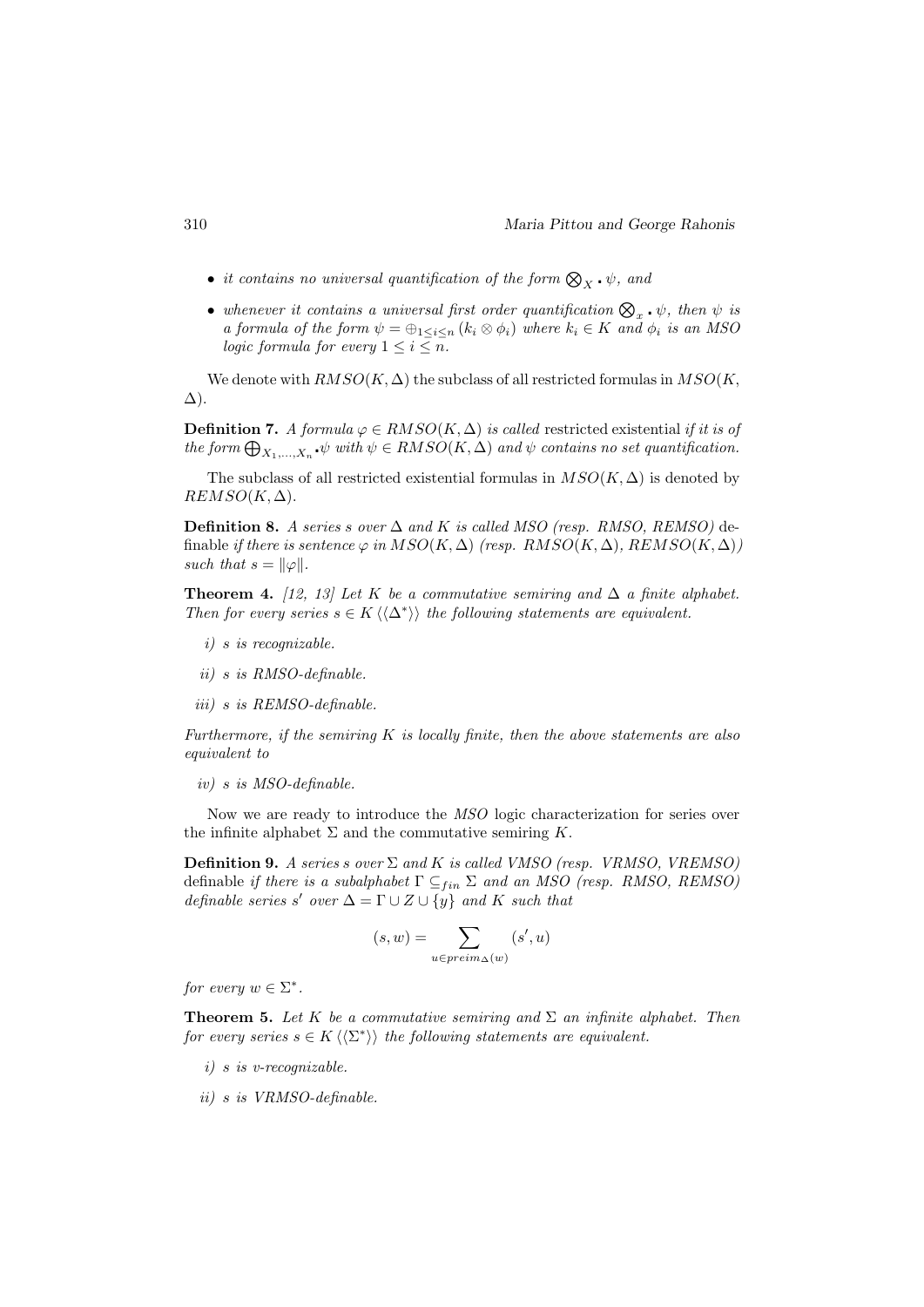iii) s is VREMSO-definable.

Furthermore, if the semiring  $K$  is locally finite, then the above statements are also equivalent to

iv) s is VMSO-definable.

*Proof.* We obtain our result by Theorem 4 and Definition 9, using similar arguments as the ones in the proof of Theorem 3.  $\Box$ 

# 7 Weighted linear dynamic logic over infinite alphabets

Vardi in 2011 introduced a linear dynamic logic (LDL for short) over infinite words and stated the expressive equivalence of  $LDL$  formulas to  $\omega$ -rational expressions (cf. [42]). LDL is a combination of propositional dynamic logic and of classical LTL. In [20] the authors proved the coincidence of the classes of rational and LDL-definable languages interpreted over finite words. Recently, LDL has been investigated in the quantitative setup for both finite and infinite words [16]. More precisely, the authors proved the expressive equivalence of weighted LDL formulas to weighted automata for finite words over commutative semirings, and for infinite words over totally commutative complete semirings. In this section, we introduce a weighted LDL over the infinite alphabet  $\Sigma$  and the commutative semiring K, and we show the expressive equivalence of weighted LDL formulas to weighted variable automata.

Let us firstly recall the basic definitions for weighted LDL logic over finite alphabets [16]. Let  $\Delta$  be a finite alphabet. For every letter  $a \in \Delta$  we consider an atomic proposition  $p_a$ , and we let  $P = \{p_a \mid a \in \Delta\}$ . Moreover, for every  $p \in P$  we identify  $\neg\neg p$  with p.

**Definition 10.** The syntax of LDL formulas  $\psi$  over  $\Delta$  is given by the grammar

$$
\psi ::= true \mid p_a \mid \neg \psi \mid \psi \land \psi \mid \langle \theta \rangle \psi
$$

$$
\theta ::= \phi \mid \psi? \mid \theta + \theta \mid \theta; \theta \mid \theta^+
$$

where  $p_a \in P$  and  $\phi$  denotes a propositional formula over the atomic propositions in P.

For every LDL formula  $\psi$  and  $u \in \Delta^*$  we define the satisfaction relation  $u \models \psi$ , inductively on the structure of  $\psi$ , as follows:

- $u \models true,$
- $u \models p_a$  iff  $u(0) = a$ ,
- $-u \models \neg \psi$  iff  $u \not\models \psi$ ,
- $u = \psi_1 \wedge \psi_2$  iff  $u = \psi_1$  and  $u = \psi_2$ .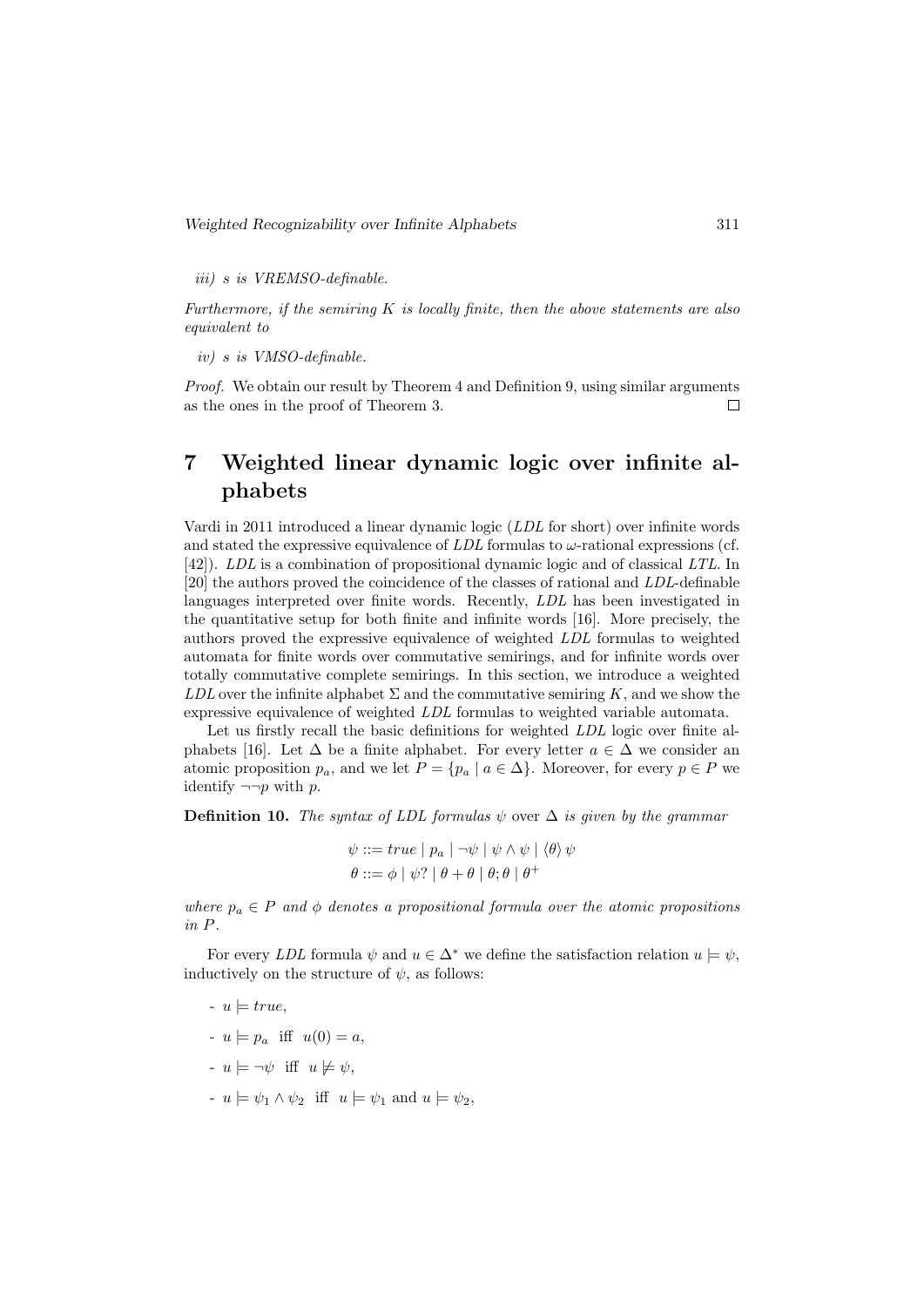- 
$$
u \models \langle \phi \rangle \psi
$$
 iff  $u \models \phi$  and  $u_{\geq 1} \models \psi$ ,

- $u = \langle \psi_1? \rangle \psi_2$  iff  $u = \psi_1$  and  $u = \psi_2$ ,
- $u = \langle \theta_1 + \theta_2 \rangle \psi$  iff  $u = \langle \theta_1 \rangle \psi$  or  $u = \langle \theta_2 \rangle \psi$ ,
- $-u \models \langle \theta_1, \theta_2 \rangle \psi \text{ iff } u = vv', v \models \langle \theta_1 \rangle \text{ true, and } v' \models \langle \theta_2 \rangle \psi,$
- $-u \models \langle \theta^+ \rangle \psi$  iff there exists n with  $1 \leq n \leq |u|$  such that  $u \models \langle \theta^n \rangle \psi$ ,

where  $\theta^n$ ,  $n \ge 1$  is defined inductively by  $\theta^1 = \theta$  and  $\theta^n = \theta^{n-1}$ ;  $\theta$  for  $n > 1$ .

**Definition 11.** The syntax of formulas  $\varphi$  of the weighted LDL over  $\Delta$  and K is given by the grammar

$$
\varphi ::= k | \psi | \varphi \oplus \varphi | \varphi \otimes \varphi | \langle \rho \rangle \varphi
$$
  

$$
\rho ::= \phi | \varphi? | \rho \oplus \rho | \rho \cdot \rho | \rho^{\oplus}
$$

where  $k \in K$ ,  $\phi$  denotes a propositional formula over the atomic propositions in P, and  $\psi$  denotes an LDL formula as in Definition 10.

We denote by  $LDL(K, \Delta)$  the set of all weighted LDL formulas  $\varphi$  over  $\Delta$  and K. We represent the semantics  $\|\varphi\|$  of the formulas  $\varphi \in LDL(K,\Delta)$  as series over  $\Delta$  and K.

**Definition 12.** Let  $\varphi \in LDL(K,\Delta)$ . The semantics of  $\varphi$  is a series  $\|\varphi\| \in$  $K \langle \langle \Delta^* \rangle \rangle$ . For every  $u \in \Delta^*$  the value  $(\|\varphi\|, u)$  is defined inductively as follows:

- (||k||, u) = k,  
\n- (||
$$
\psi
$$
||, u) =  $\begin{cases} 1 & \text{if } u \models \psi \\ 0 & \text{otherwise} \end{cases}$ ,  
\n- (|| $\varphi_1 \oplus \varphi_2$ ||, u) = (|| $\varphi_1$ ||, u) + (|| $\varphi_2$ ||, u),  
\n- (|| $\varphi_1 \otimes \varphi_2$ ||, u) = (|| $\varphi_1$ ||, u) · (|| $\varphi_2$ ||, u),  
\n- (|| $\langle \phi \rangle \varphi$ ||, u) = (|| $\phi$ ||, u) · (|| $\varphi$ ||, u<sub>21</sub>),  
\n- (|| $\langle \varphi_1$ ? $\varphi_2$ ||, u) = (|| $\varphi_1$ ||, u) · (|| $\varphi_2$ ||, u),  
\n- (|| $\langle \rho_1 \oplus \rho_2 \rangle \varphi$ ||, u) = (|| $\langle \rho_1 \rangle \varphi$ ||, u) + (|| $\langle \rho_2 \rangle \varphi$ ||, u),  
\n- (|| $\langle \rho_1 \cdot \rho_2 \rangle \varphi$ ||, u) =  $\sum_{\substack{v,v' \in \Delta^* \\ u = vv'}} ((|| $\langle \rho_1 \rangle$  true||, v) · (|| $\langle \rho_2 \rangle \varphi$ ||, v')),  
\n- (|| $\langle \rho \oplus \rangle \varphi$ ||, u) =  $\sum_{n \ge 1}$  (|| $\langle \rho^n \rangle \varphi$ ||, u)$ 

where for the definition of  $(\langle \phi^{\oplus} \rangle \varphi | \cdot, u)$  we assume that  $\langle \phi \rangle$  true is proper, and  $\rho^n$ ,  $n \geq 1$  is defined inductively by  $\rho^1 = \rho$  and  $\rho^n = \rho^{n-1} \cdot \rho$  for  $n > 1$ .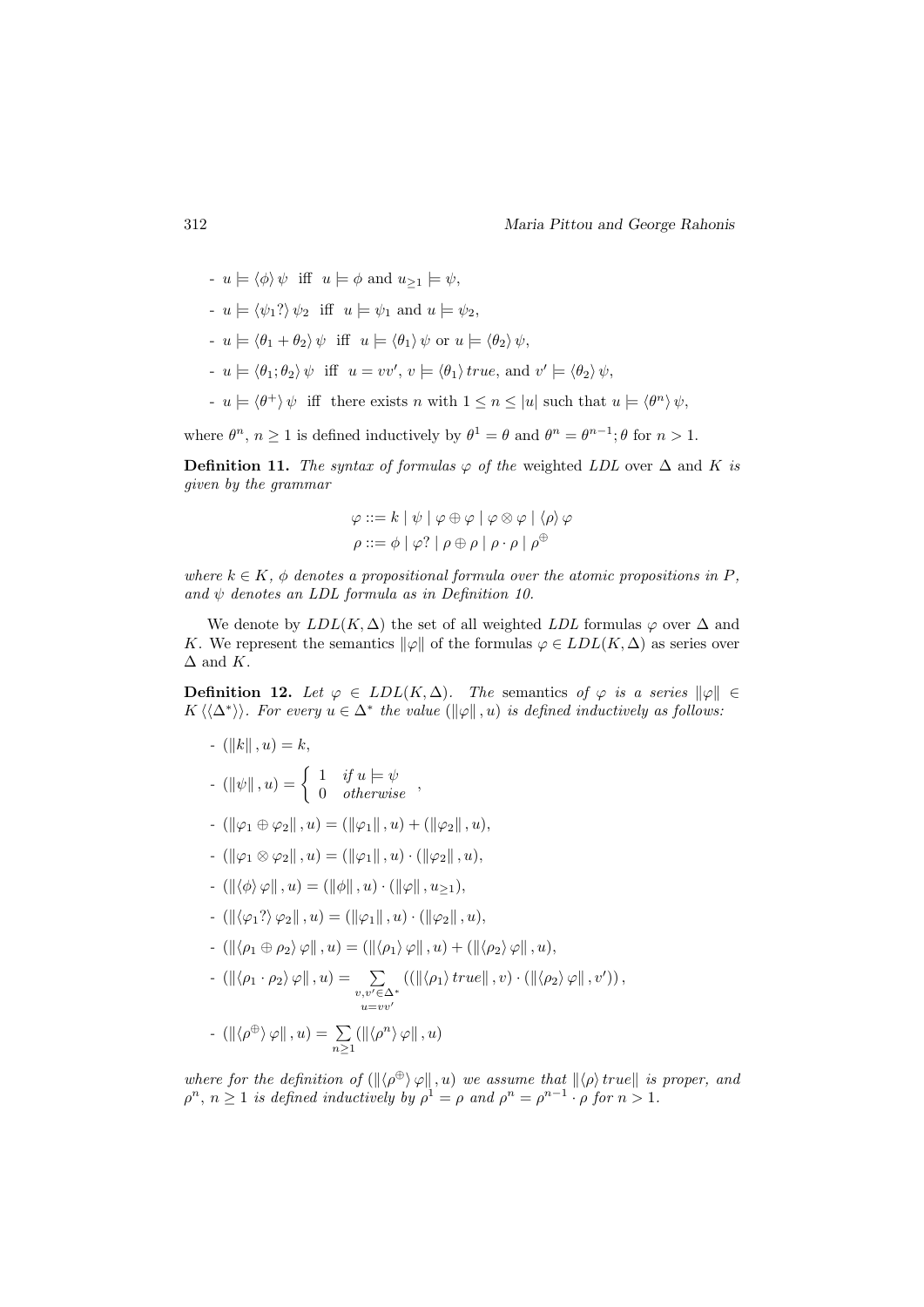A series  $s \in K \langle \langle \Delta^* \rangle \rangle$  is called *LDL-definable* if there is a formula  $\varphi \in LDL(K, \Delta)$ such that  $s = ||\varphi||$ .

**Theorem 6.** [16] Let K be a commutative semiring and  $\Delta$  a finite alphabet. A series  $s \in K \langle \langle \Delta^* \rangle \rangle$  is recognizable iff it is LDL-definable.

Now we are ready to introduce the LDL characterization for series over the infinite alphabet  $\Sigma$  and the semiring K.

**Definition 13.** A series s over  $\Sigma$  and K is called VLDL-definable if there is a subalphabet  $\Gamma \subseteq_{fin} \Sigma$  and an LDL-definable series s' over  $\Delta = \Gamma \cup Z \cup \{y\}$  and K such that

$$
(s, w) = \sum_{u \in \text{preim}_{\Delta}(w)} (s', u)
$$

for every  $w \in \Sigma^*$ .

By Theorem 6 and Definition 13, using similar arguments as the ones in the proof of Theorem 3, we obtain the subsequent result.

**Theorem 7.** Let K be a commutative semiring and  $\Sigma$  an infinite alphabet. Then a series  $s \in K \langle \langle \Sigma^* \rangle \rangle$  is v-recognizable iff it is VLDL-definable.

### 8 Application to variable finite automata

In this section, we derive new results for the class of languages accepted by variable finite automata (vfa for short) over the infinite alphabet  $\Sigma$  (cf. [21, 22]). We need first to recall the definition of vfa from [21, 22] but we follow the terminology used previously for wva. Let  $Z$  be a finite set of bounded variables and  $y$  a free variable. Then, a variable finite automaton over  $\Sigma$  is a pair  $\mathcal{A} = \langle \Sigma, A \rangle$  where  $A = (Q, \Gamma_A, I, E, F)$  is a finite automaton with input alphabet  $\Gamma_A = \Sigma_A \cup Z \cup \{y\}$ where  $\Sigma_A \subseteq_{fin} \Sigma$ . The language of A is defined by

$$
L(\mathcal{A}) = \bigcup_{\substack{u \in L(\mathcal{A}) \\ h \in VR(\Gamma_A)}} h(u).
$$

Then the vfa  $A = \langle \Sigma, A \rangle$  can be considered, in the obvious way, as a wva A' over the Boolean semiring B. Moreover, it holds

$$
w \in L(\mathcal{A})
$$
 iff  $(\|\mathcal{A}'\|, w) = 1$ 

for every  $w \in \Sigma^*$ .

A language  $L \subseteq \Sigma^*$  is called *recognizable* if there is a vfa  $\mathcal{A} = \langle \Sigma, A \rangle$  such that  $L = L(A).$ 

**Theorem 8.** Let  $\Sigma$  be an infinite alphabet. The class of recognizable languages over  $\Sigma$  is closed under union, intersection, concatenation, Kleene star, and shuffle product.<sup>5</sup>

 $5$ The closure under union and intersection has been also proved in [21, 22].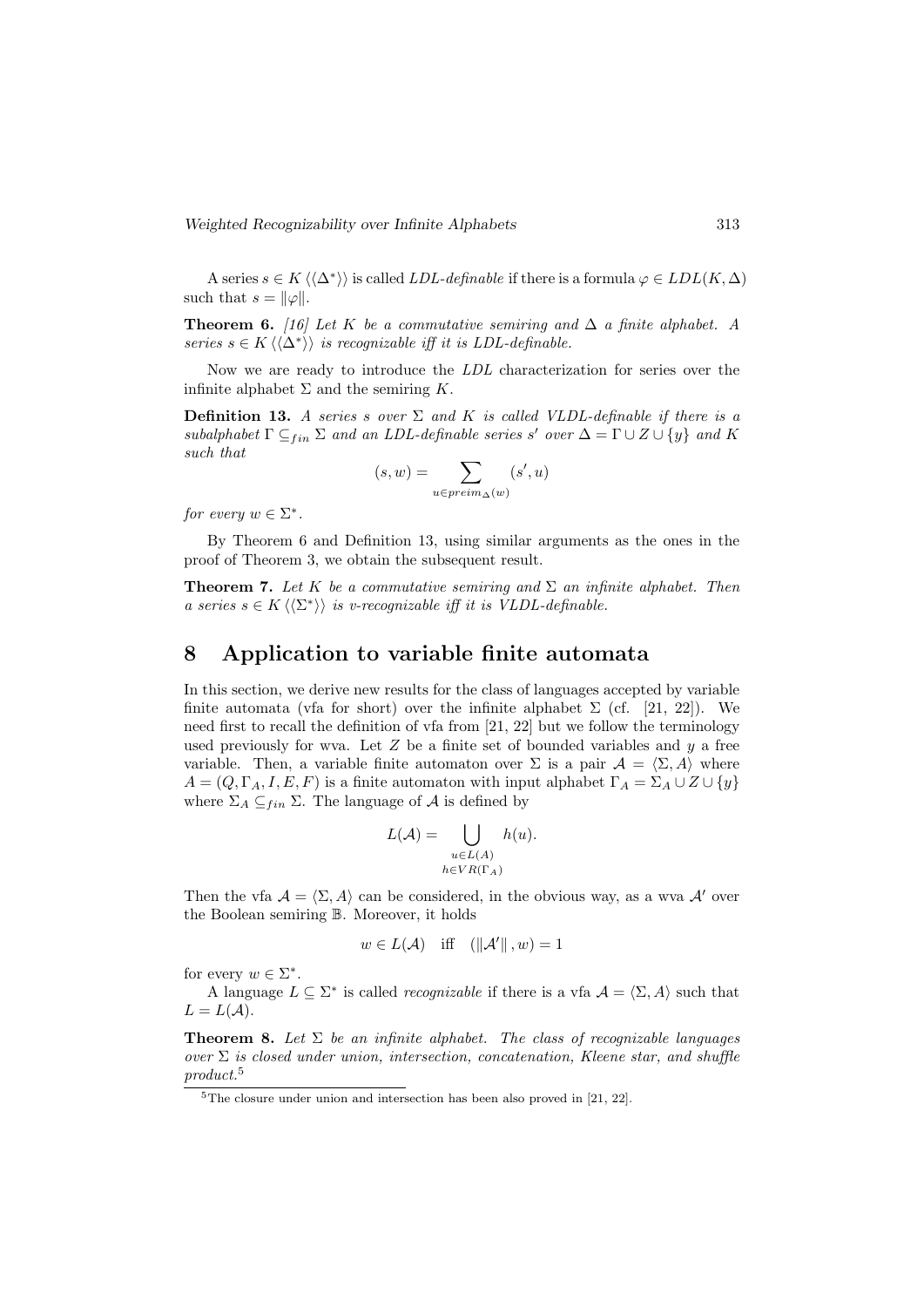*Proof.* In Theorem 1 we let  $K = \mathbb{B}$ . Then for every  $L \subseteq \Sigma^*$ , clearly L is recognizable iff its characteristic series  $1_L \in \mathbb{B} \langle \langle \Sigma^* \rangle \rangle$  is v-recognizable. We conclude our result by the idempotency property of B.  $\Box$ 

Next we define the notions of rational (resp. MSO-definable, LDL-definable) languages over the infinite alphabet  $\Sigma$ .

**Definition 14.** Let  $\Sigma$  be an infinite alphabet. A language L over  $\Sigma$  is called rational (resp. MSO-definable, LDL-definable) if there is a subalphabet  $\Gamma \subseteq_{fin} \Sigma$  and a rational (resp. MSO-definable, LDL-definable) language L'over  $\Delta = \Gamma \cup Z \cup \{y\}$ such that

$$
L = \bigcup_{\substack{u \in L' \\ h \in VR(\Delta)}} h(u).
$$

The next theorem establishes new characterizations for the class of languages accepted by vfa.

**Theorem 9.** Let  $\Sigma$  be an infinite alphabet and  $L \subseteq \Sigma^*$ . Then the following statements are equivalent.

- i) L is recognizable.
- ii) L is rational.
- iii) L is MSO-definable.
- iv) L is LDL-definable.

Proof. We take into account the definition of recognizable languages over the infinite alphabet  $\Sigma$  and Definition 14. Then we obtain the equivalence  $(i) \iff (ii)$ by Kleene's theorem, the equivalence  $(i) \iff (iii)$  by Büchi's theorem, and the equivalence  $(i) \iff (iv)$  by [20].  $\Box$ 

## Conclusion

We introduced weighted variable automata over an infinite alphabet  $\Sigma$  and a commutative semiring  $K$ . Our model is based on the variable automaton model of [21, 22] but we followed the terminology used in [26, 27] for variable tree automata over infinite ranked alphabets. Indeed, that terminology presents in a strict mathematical way the operation of (weighted) variable automata models. With the additional assumption that  $K$  is idempotent we proved the closure of the class of series accepted by our models under the operations of sum, and scalar, Hadamard, Cauchy, and shuffle products, as well as star operation applied to proper series. We introduced the notion of rational series over the infinite alphabet  $\Sigma$  and an arbitrary semiring  $K$  and stated a Kleene-Schützenberger type theorem. We defined a weighted MSO logic over the infinite alphabet  $\Sigma$  and the commutative semiring K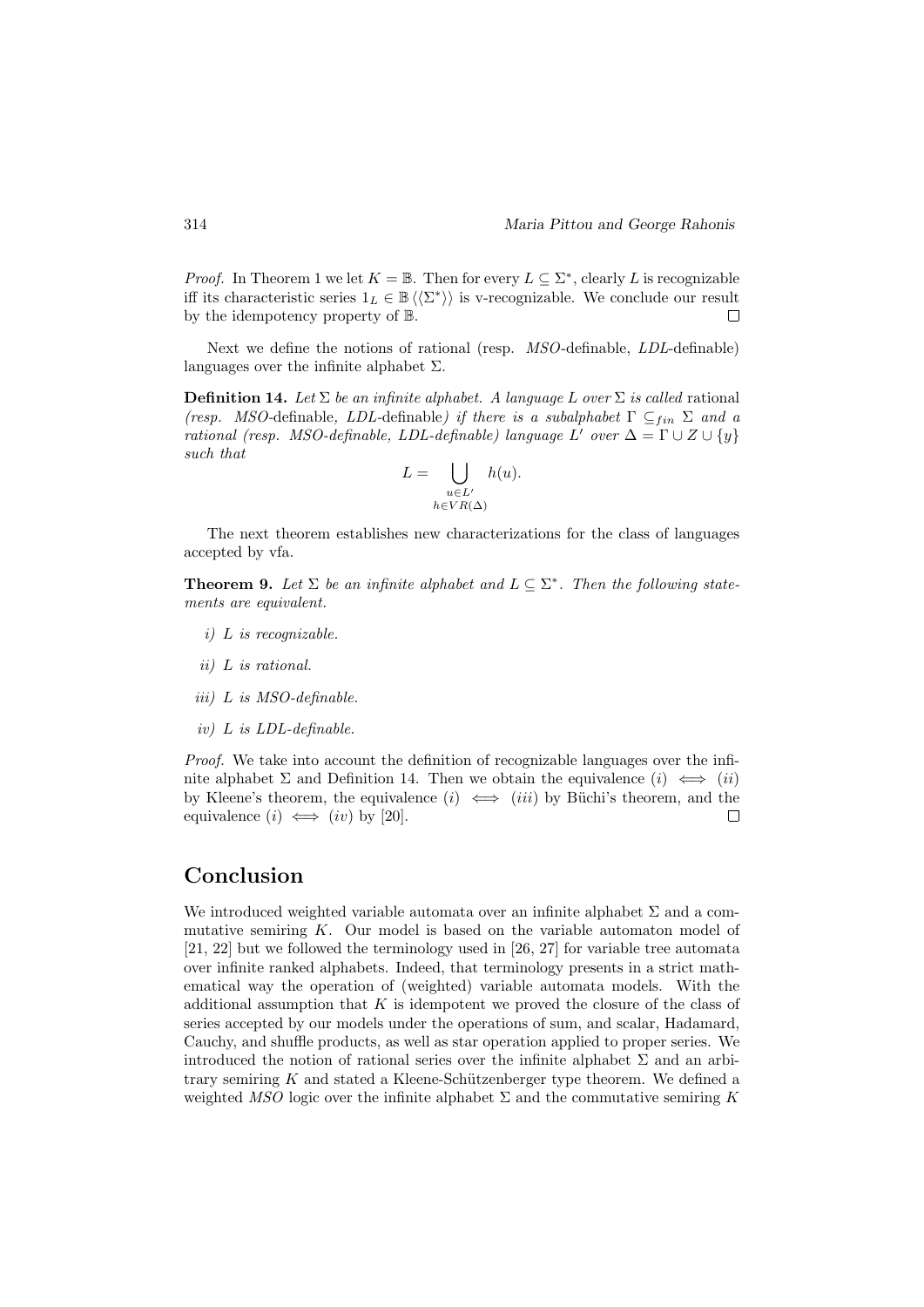and proved a Büchi type theorem, extending the work of Droste and Gastin  $[12, 13]$ to series over infinite alphabets. Finally, we considered a weighted LDL over the infinite alphabet  $\Sigma$  and the commutative semiring K and proved the expressive equivalence of its formulas to weighted variable automata.

It is an open problem whether we can relax the idempotency property of the semiring K for the closure properties of the class  $VRec(K,\Sigma)$ . Furthermore, it should be very interesting to study the weighted variable automata theory over more general weight structures, contributing to real world applications, like for instance over valuation monoids [15].

## References

- [1] P. Barceló, J. Reutter, L. Libkin, Parameterized regular expressions and their languages, Theoret. Comput. Sci. 474(2013) 21–45.
- [2] W. Belkhir, Y. Chevalier, M. Rusinowitch, Fresh-variable automata: Application to service composition, in: Proceedings of SYNASC 2013, pp.153–160.
- [3] W. Belkhir, Y. Chevalier, M. Rusinowitch, Guarded variable automata over infinite alphabets, CoRR abs/1304.6297, 2013.
- [4] M. Benedikt, C. Ley, G. Puppis, Automata vs. logics on data words, in: Proceedings of CSL 2010, LNCS 6247(2010) 110–124.
- [5] M. Bojańczyk, C. David, A. Muscholl, T. Schwentick, L. Segoufin, Twovariable logic on data words, ACM Trans. Comput. Log. 12(4)(2011) 27.
- [6] B. Bollig, P. Habermehl, M. Leucker, B. Monmege, A robust class of data languages and an application to learning, Log. Methods in Comput. Sci. 10(4)(2014) 19.
- [7] J.R. Büchi, Weak second-order arithmetic and finite automata, Z. Math. Logik Grundlager Math. 6(1960) 66–92.
- [8] P. Černý, S. Gopi, T.A. Henzinger, A. Radhakrishna, N. Totla, Synthesis from incompatible specifications, in: Proceedings of EMSOFT 2012, ACM (2012) 53–62.
- [9] J. Dassow, G. Vaszil, P finite automata and regular languages over countably infinite alphabets, in: Proceedings of WMC 7, LNCS 4361(2006) 367–381.
- [10] P. Degano, G.L. Ferrari, G. Mezzetti, Nominal automata for resource usage control, in: Proceedings of CIAA 2012, LNCS 7381(2012) 125–137.
- [11] A. Deharbe, F. Peschanski, The omniscient garbage collector: A resource analysis framework, in: Proceedings of ACSD 2014, IEEE Computer Society 102– 111.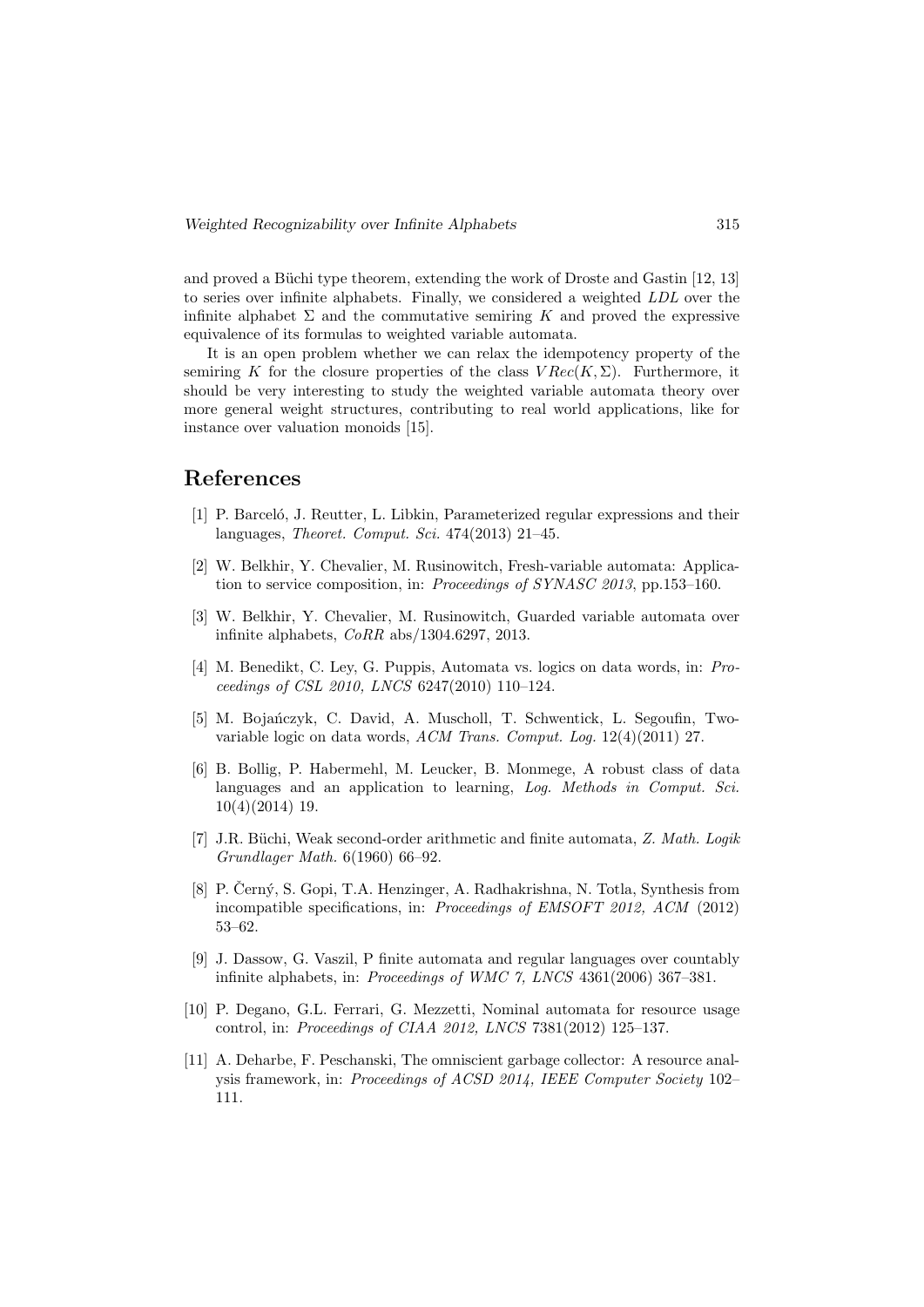- [12] M. Droste, P. Gastin, Weighted automata and weighted logics, Theoret. Comput. Sci. 380 (2007) 69–86.
- [13] M. Droste, P. Gastin, Weighted automata and weighted logics, chapter 5, in [14].
- [14] M. Droste, W. Kuich, H. Vogler (eds), Handbook of Weighted Automata. EATCS Monographs in Theoretical Computer Science, Springer, Berlin, 2009.
- [15] M. Droste, I. Meinecke, Weighted automata and regular expressions over valuation monoids, Internat. J. Found. Comput. Sci. 22(2011) 1829–1844.
- [16] M. Droste, G. Rahonis, Weighted linear dynamic logic, in: Proceedings of GandALF 2016, EPTCS 226(2016) 149–163.
- [17] C. Elgot, Decision problems of finite automata design and related arithmetics, Trans. Amer. Math. Soc. 98(1961) 21-52.
- [18] Z. Esik, W. Kuich, Finite automata, chapter 3, in [14]. ´
- [19] P. Gastin, B. Monmege, A unifying survey on weighted logics and weighted automata, Soft Computing, to appear.
- [20] G. De Giacomo, M. Vardi, Linear temporal logic and linear dynamic logic on finite traces, in: Proceedings of IJCAI, IJCAI/AAAI. Available at http://www.aaai.org/ocs/index.php/IJCAI/IJCAI13/paper/view/6997
- [21] O. Grumberg, O. Kupferman, S. Sheinvald, Variable automata over infinite alphabets, in: Proceedings of LATA 2010, LNCS 6031(2010) 561–572.
- [22] O. Grumberg, O. Kupferman, S. Sheinvald, Variable automata over infinite alphabets, http://www.cs.huji.ac.il/˜ornak/publications/lata10.pdf
- [23] O. Grumberg, O. Kupferman, S. Sheinvald, Model checking systems and specifications with parameterized atomic propositions, in: Proceedings of ATVA 2012, LNCS 7561(2012) 122–136.
- [24] M. Kaminski, N. Francez, Finite-memory automata, Theoret. Comput. Sci. 134(1994) 329–363.
- [25] M. Kaminski, T. Tan, Regular expressions for languages over infinite alphabets, Fund. Inform. 69(2006) 301–318.
- [26] I.-E. Mens, Tree Automata over Infinite Ranked Alphabets, Master thesis, Thessaloniki 2011, http://invenio.lib.auth.gr/record/128884/files/GRI-2012- 8361.pdf
- [27] I.-E. Mens, G. Rahonis, Variable tree automata over infinite ranked alphabets, in: Proceedings of CAI 2011, LNCS 6742(2011) 247–260.